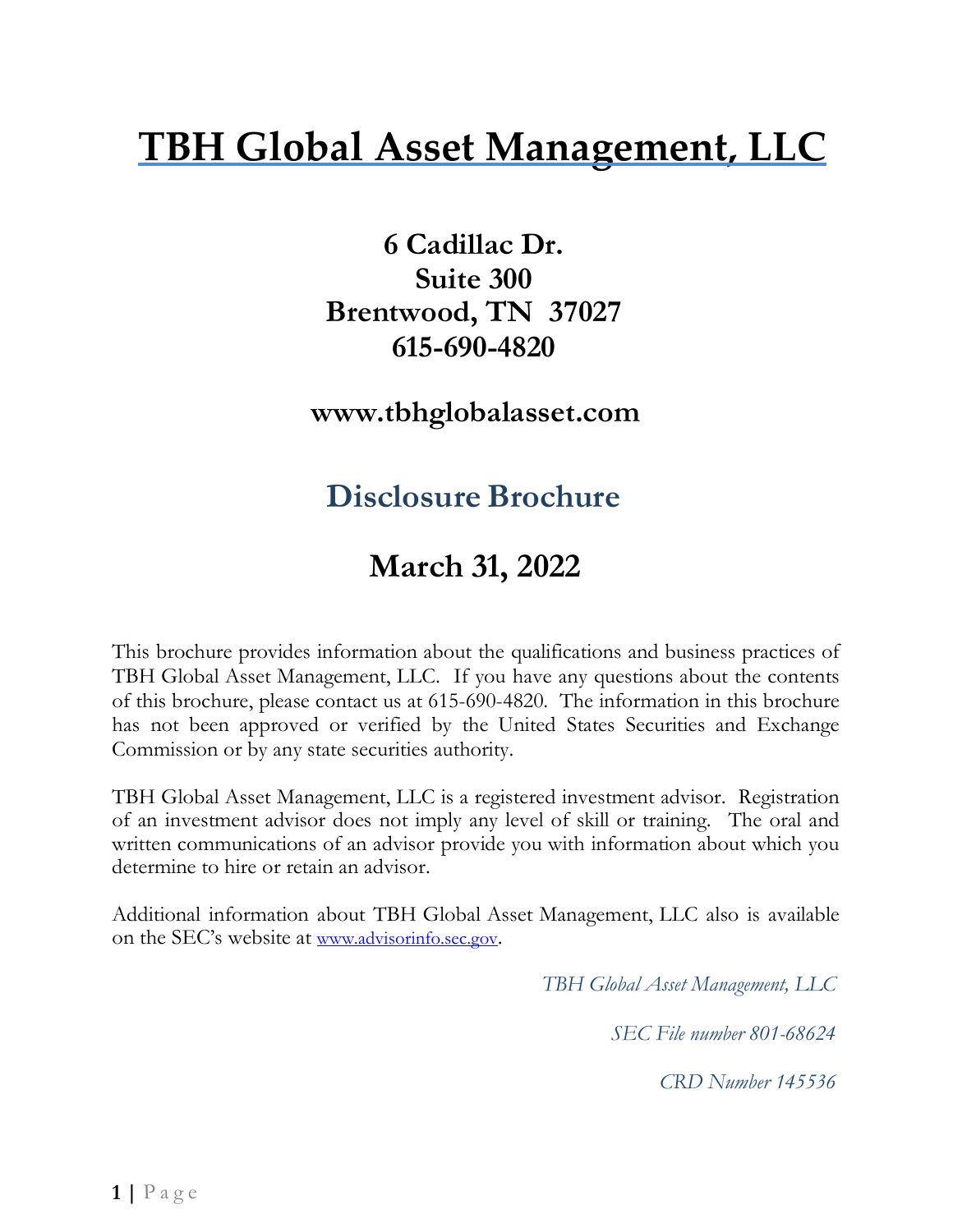# <span id="page-1-0"></span>**Item 2 - Material Changes**

# **Dated: March 31, 2022 Updated from previous version dated: May 01, 2021**

This Firm Disclosure Brochure provides clients with a summary of TBH Global Asset Management, LLC's ("TBH Global") advisory services and fees, professionals, certain business practices and policies, as well as actual or potential conflicts of interest, among other things.

**Annual Update:** We are required to update certain information at least annually, within 90 days of our firm's fiscal year end (FYE) of December 31. TBH Global will provide clients a summary of any material changes within 120 days of our fiscal year end unless the change is required to be delivered earlier. Our firm will provide this Item 2, Summary of Material Changes and will offer client's the full brochure, upon request. Non-material revisions are not delivered to clients but can be viewed on the SEC investment advisor info site, as noted on the cover sheet of this brochure.

We deliver our Brochure initially when an agreement for our advisory services is executed. To obtain TBH Global's Firm Brochure and/or Brochure Supplements (information regarding each of our financial advisors), our Customer Relationship Summary (aka "Form CRS"), Code of Ethics, or our Privacy Policy, please contact:

#### **Nicholas Warf, Chief Compliance Officer 6 Cadillac Dr. Suite 300 Brentwood, TN 37027 615-690-4820**

**[www.tbhglobalasset.com](http://www.tbhglobalasset.com/) E-mail [at nwarf@tbhglobalasset.com](mailto:at%20nwarf@tbhglobalasset.com)**

#### **Summary of Material Changes:**

This amended disclosure provides information regarding:

**Item 5 Fees and Compensation** – TBHG has included fiduciary disclosures in compliance with the Dept.t of Labor's PTE 2020-02 required disclosures.

**Item 14 – Client Referrals and Other Compensation** – TBHG has updated disclosures in this item reflecting that certain arrangements with our recommended qualified custodians were terminated.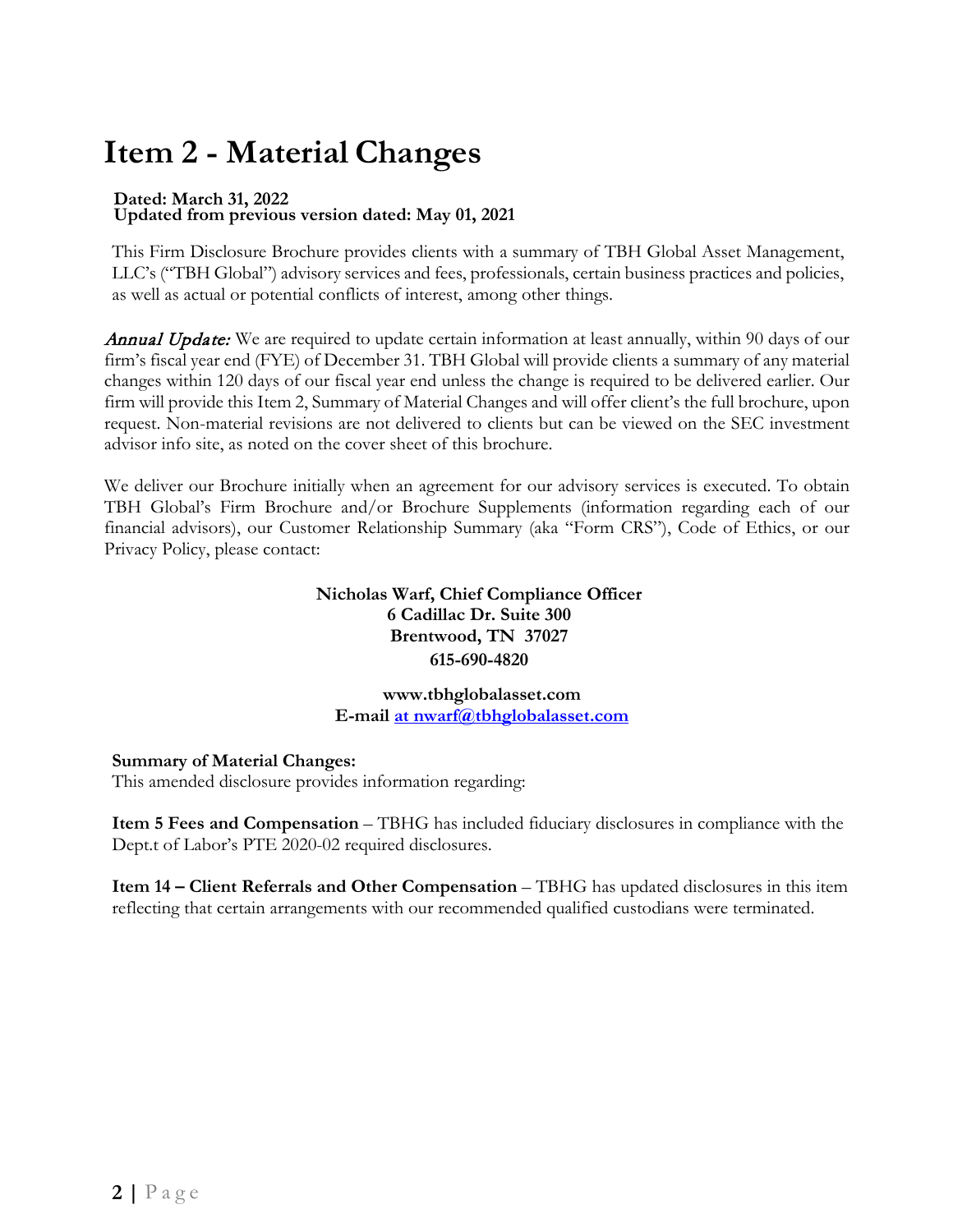#### <span id="page-2-0"></span>Item 3 - Table of Contents

| Item - 8 Methods of Analysis, Investment Strategies and Risk of Loss  16                |  |
|-----------------------------------------------------------------------------------------|--|
|                                                                                         |  |
|                                                                                         |  |
| Item 11 - Code of Ethics; Participation or Interest in Client Transactions and Personal |  |
|                                                                                         |  |
|                                                                                         |  |
|                                                                                         |  |
|                                                                                         |  |
|                                                                                         |  |
|                                                                                         |  |
|                                                                                         |  |
|                                                                                         |  |
|                                                                                         |  |
|                                                                                         |  |
|                                                                                         |  |
|                                                                                         |  |
|                                                                                         |  |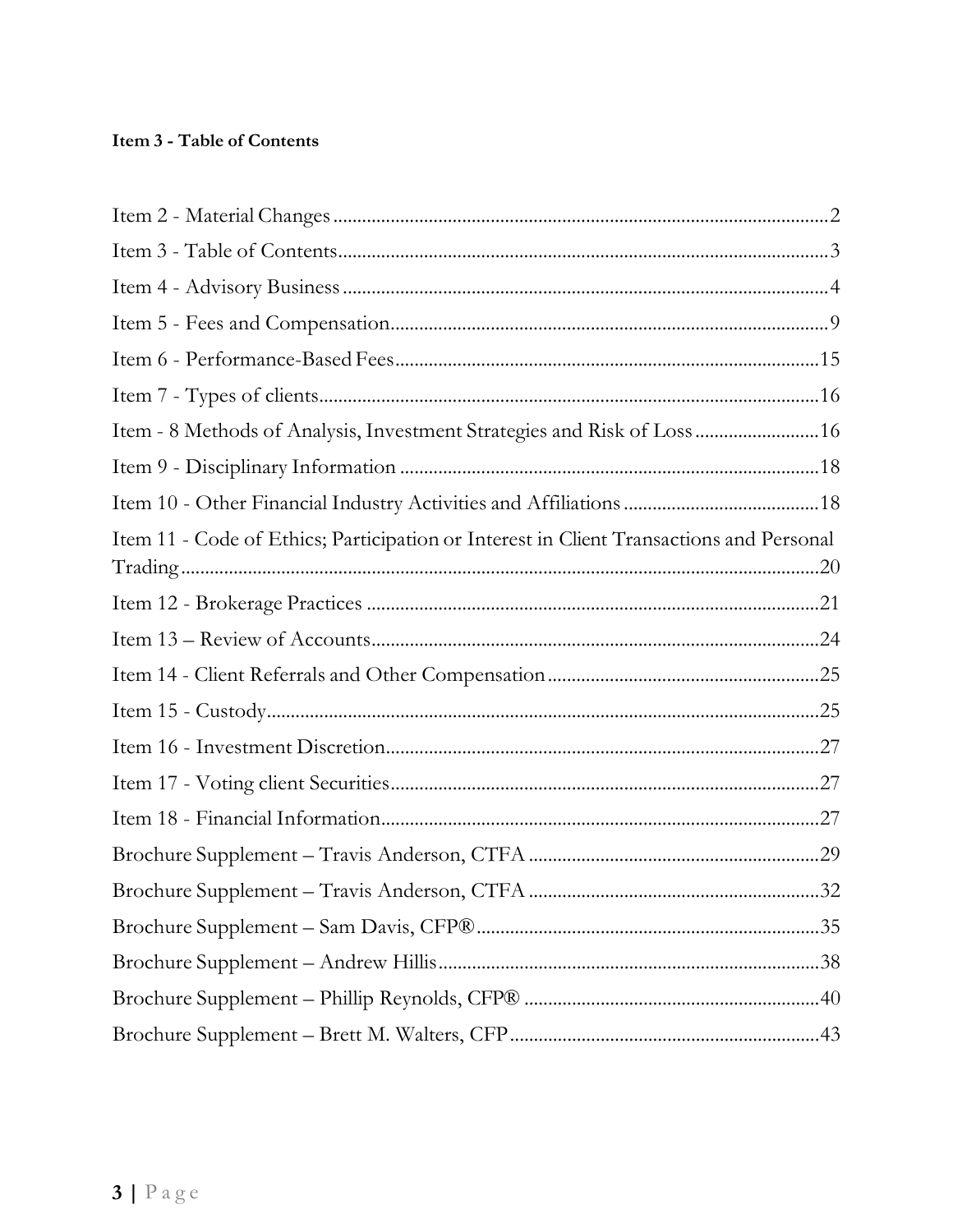## <span id="page-3-0"></span>**Item 4 - Advisory Business**

When we act as your investment adviser, we have to act in your best interest and not put our interest ahead of yours. At the same time, the way we make money creates some conflicts with your interests. You should understand and ask us about these conflicts because they can affect the investment advice, we provide you.

TBH Global Asset Management, LLC ("TBH Global" or "firm," "we," "us," "our") is a Limited Liability Company organized under the laws of the State of Wyoming. David Merrell founded the Brentwood, TN-based investment advisory firm in 2007 and is the principal owner of TBH Plan which wholly owns TBH Global Asset Management, LLC. TBH Global is an SEC registered investment advisor.

We offer investment advisory services which include the discretionary management of investment portfolios in accordance with clients' investment objective(s). We may also provide consulting services on investment-related matters. In addition, we may offer these investment advisory services through TBH Global under the business names TBH Plan, TBH Franklin, TBH Invest and TBH Sports with offices located at 6 Cadillac Drive Suite 300, Brentwood, TN 37027 and 125 3rd Avenue North, Franklin, TN 37064.

#### **Investment Management Services**

Our portfolio management services consist of asset allocation and portfolio management tailored to meet the client's investment goals and are offered primarily as a discretionary service. Under limited circumstances, TBH Global has made certain arrangements with clients to provide investment management as a non-discretionary service. Through discussions, interviews and completion of a client questionnaire, we assist our clients in determining their investment goals and identifying a client's risk tolerance levels. Portfolios are diversified based upon the client's risk profile, investment time horizon, financial goals, income (current and potential), and other various suitability factors. Once this process is complete, we will develop a portfolio, using a mix of domestic and foreign equities, fixed income securities, mutual funds and exchange traded funds. If the client chooses non-discretionary services, the ultimate decision to buy or sell securities remains with the client.

For our accredited investors, and those whose portfolios are deemed appropriate, we may also use alternative investments, such as limited partnerships, private equity funds, and REITs that are not publicly traded and special purpose acquisition companies (SPACs). These types of investments contain considerable risk and therefore, are only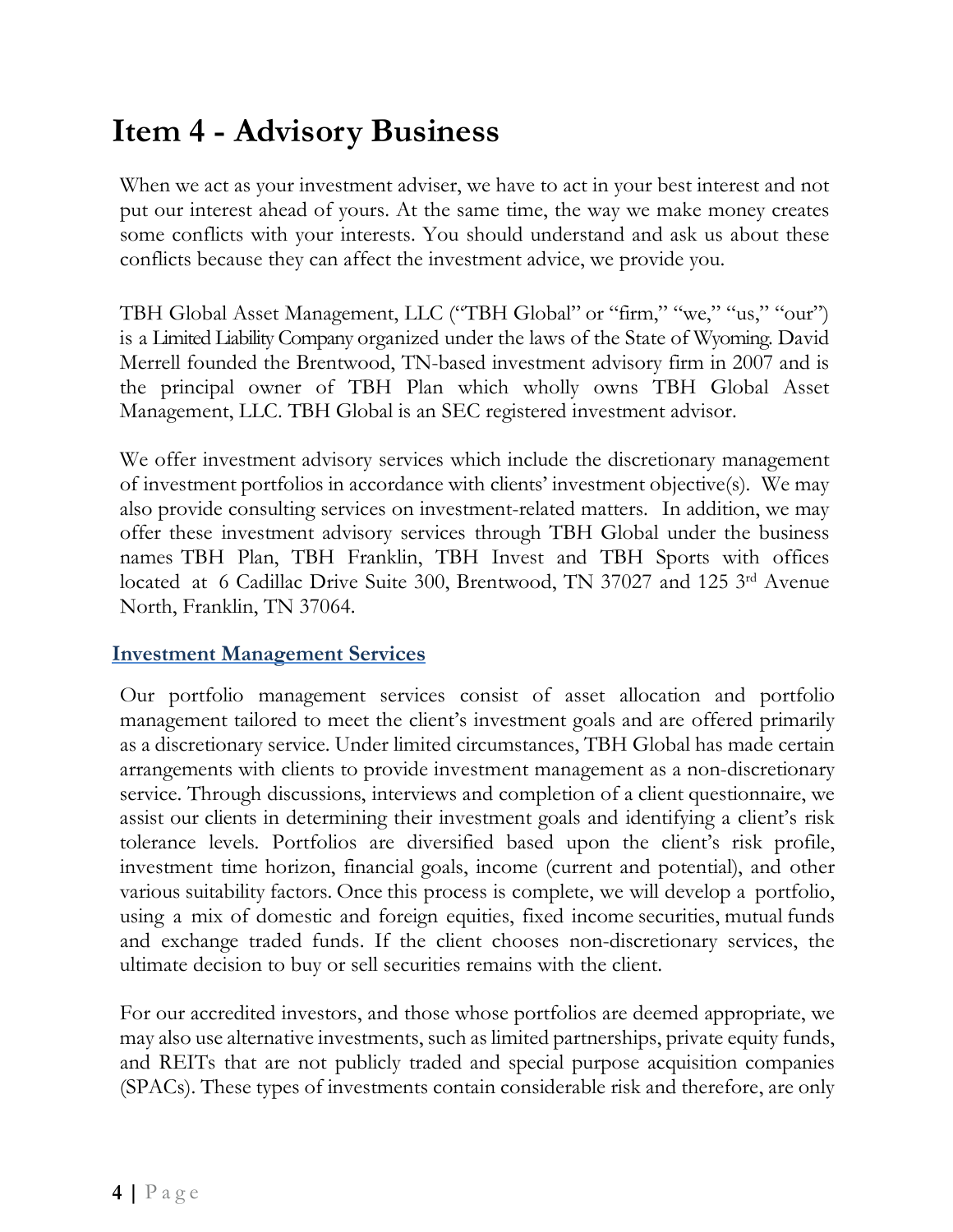recommended for portfolios that can withstand the possibility of exposure to loss of principal. Although we generally manage portfolios directly, in some cases, and for certain types of securities, we will engage third party asset managers to act as subadvisors in meeting specific needs of portfolio management. Please see Item 8 for additional information regarding SPAC strategies.

#### *Unaffiliated REITS and Private Investment Pooled Funds under Investment Management*

TBH Global may also provide investment advice regarding unaffiliated REITs and Private Investment Pooled Funds. TBH Global, on a non-discretionary basis, may recommend that certain qualified clients consider an investment in unaffiliated REITS and Private Investment Pooled Funds ('Funds"). TBH Global's role, relative to these types of investment funds, shall be limited to its initial and ongoing due diligence and investment monitoring services. If a client determines to become a Fund Investor, the amount of assets invested in the fund(s) shall be included as part of the client's assets under management for purposes of TBH Global's calculating its investment advisory fee. TBH Global's clients are under no obligation to consider or make an investment in a private investment fund(s).

Please Note: Unaffiliated REITS and private investment pooled funds generally involve various risk factors, including, but not limited to, potential for complete loss of principal, liquidity constraints and lack of transparency, a complete discussion of which is set forth in each fund's offering documents, which will be provided to each client for review and consideration. Unlike liquid investments that a client may own, private investment funds do not provide daily liquidity or pricing. Each prospective client investor will be required to complete a Subscription Agreement provided by the Fund Sponsor, pursuant to which the client shall establish that he/she is qualified for investment in the fund and acknowledges and accepts the various risk factors that are associated with such an investment.

Please Also Note: Valuation. In the event that TBH Global references private investment funds owned by the client on any supplemental account reports prepared by TBH Global, the value(s) for all private investment funds owned by the client shall reflect the most recent valuation provided by the fund sponsor. If no subsequent valuation post-purchase is provided by the Fund Sponsor, then the valuation shall reflect TBH Global's best assertion of value obtained from various sources including consideration of the initial purchase price (and/or a value as of a previous date), or the current value(s) (either the initial purchase price and/or the most recent valuation provided by the fund sponsor). If the valuation reflects initial purchase price (and/or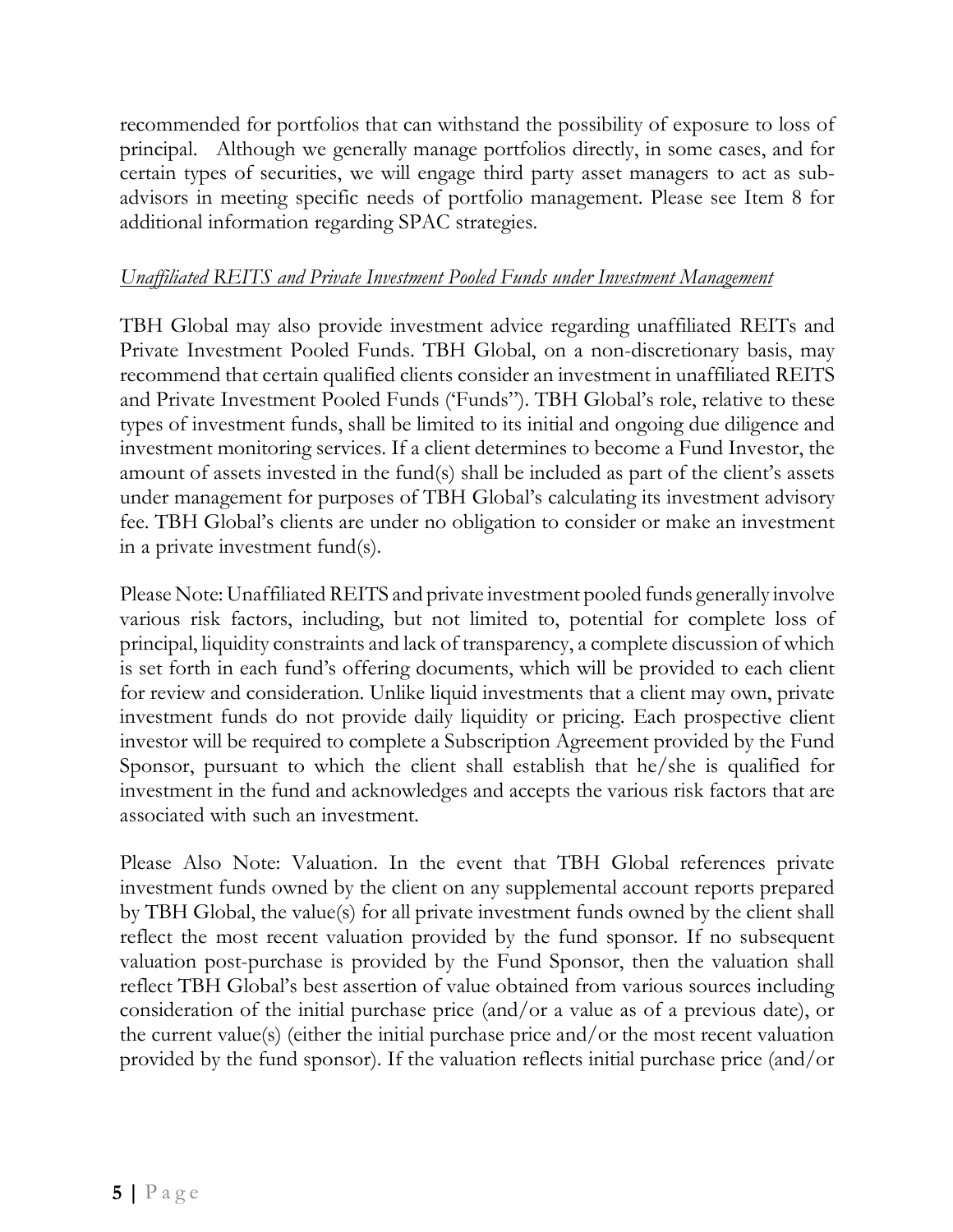a value as of a previous date), the current value(s) (to the extent ascertainable) could be significantly more or less than original purchase price.

Identified Conflicts of Interest: TBH Global may introduce clients to Funds that are affiliated with other TBH Global clients, thereby creating a conflict of interest relative to TBH Global's introduction of the fund. TBH Global has an economic incentive to introduce the Funds to the client (i.e., as result of the introduction, TBH Global will assist an existing client from whom it currently earns, and anticipates it will continue to earn, investment advisory fees). Given this inherent conflict of interest, TBH Global advises that clients consider seeking advice from independent professionals (i.e., attorney, CPA, etc.) of their choosing prior to becoming a Fund Investor. No client is ever under any obligation to become a Fund Investor.

In managing the client's investment portfolio, we consider their financial situation, risk tolerance, investment horizon, liquidity needs, tax considerations, investment objectives and any other issues important to a client's state of affairs. Clients should notify us promptly if there are any changes in their financial situation or investment objectives. Clients who wish to impose reasonable restrictions upon the management of the clients' account should notify us when the account is set-up or provide written instructions for such restrictions.

#### **Financial Planning**

We also offer financial planning services as a one-time service or as part of an ongoing service. Both ongoing and one-time services include initially meeting with the client to gather information about their current financial position including securities and business holdings, insurance policies, real estate, potential inheritance and other investments. As part of this process, we may request the client provides us with income and gift tax returns as well as estate planning documents. Upon receipt of the client's requested documentation, TBH Global will evaluate each client's current position and make recommendations on how a client can achieve their business, estate and retirement goals.

Client's engaging our firm for a one-time service will receive a financial plan from TBH Global upon receipt of all required/requested documents and completion of the review. Clients receiving on-going services will receive updates to the plan and participate in client meetings as contracted by the client in the client's financial planning agreement.

Alternatively, clients may choose a financial planning program that provides continuous planning services. This service model involves working one-on-one with a planner over an extended period of time. By paying a retainer, clients receive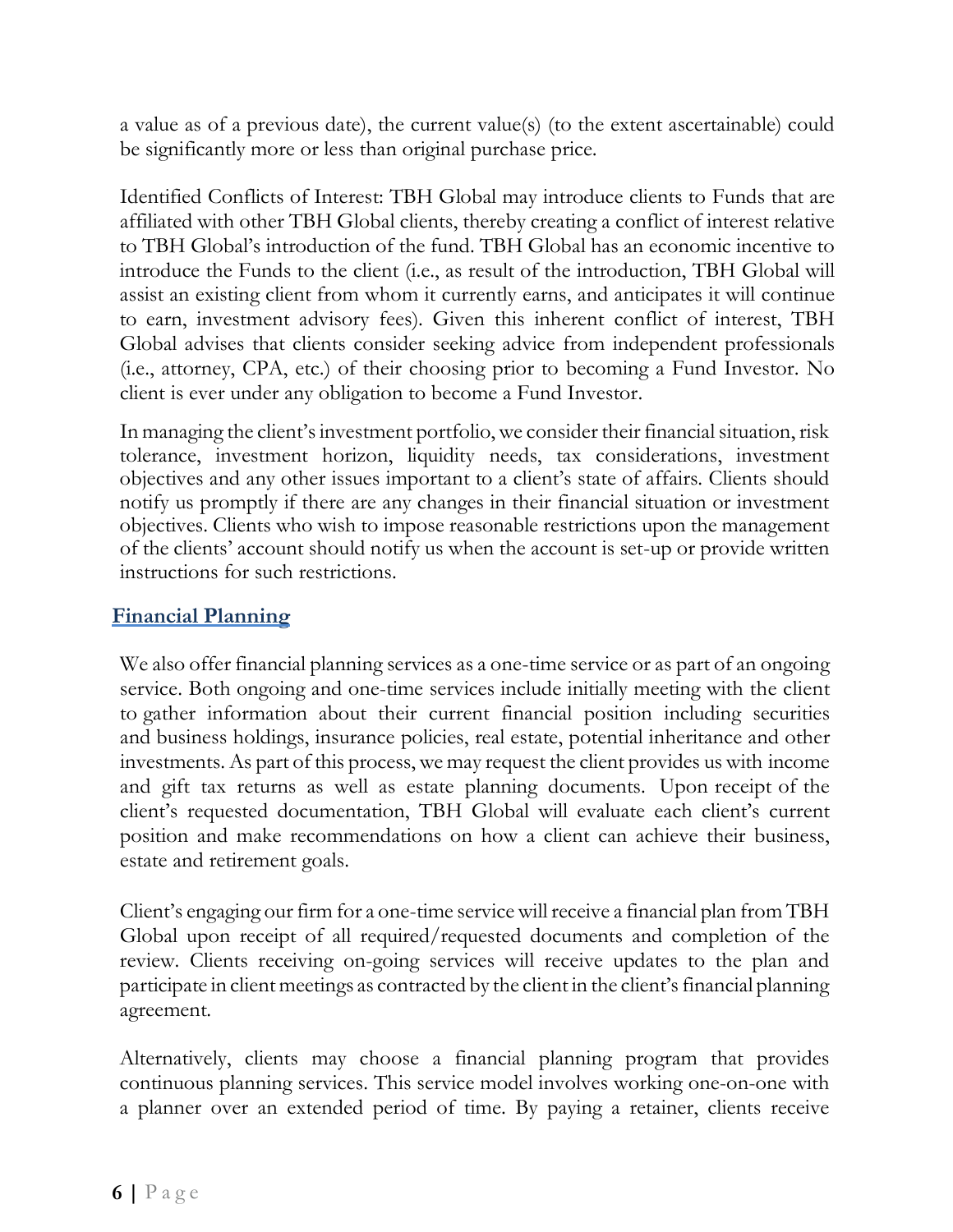ongoing access to a planner who will work with them to design their plan. The planner will monitor the plan, recommend any changes and ensure the plan is up to date on a periodic basis. The retainer allows the client reasonable ongoing access to the planner for timely answers to questions and objective input to updates in the client's lives.

In establishing the comprehensive plan, a client will meet with the planner to discuss establishing the client's goals and beliefs surrounding utilization of their assets. The client will be required to provide information to help complete the following areas of analysis: net worth, cash flow, insurance, credit scores/reports, employee benefit, retirement planning, insurance, investments, college planning and estate planning.

The plan will be built and analyzed by the Planner and then the findings, analysis and potential changes will be presented and reviewed with the client. If a follow up meeting is required, a meeting will be set at the mutual convenience of the client and planner. The plan will be monitored throughout the year by the respective planner the planner will provide follow-up phone and/or video calls. In addition, calls and emails will be made to the client to confirm that any agreed upon action steps have been carried out. After initial establishment, the client will receive an annual full review of the plan to ensure its accuracy. Any needed updates will be implemented at that time.

Financial Planning is a separate advisory service. When engaging our firm for financial planning, TBH Global does not make recommendations on specific securities, but will recommend types of investments within specific asset classes. We will meet with t h e client as often as requested, but no less than annually during the engagement period.

TBH Global does not provide legal or tax advice and clients should speak to their accountant, attorney or other specialist, as appropriate for their unique situation. Plans or consultations are typically completed within six months of contract date, assuming all information and documents requested are provided promptly. Our firm will not charge a fee in excess of \$1200 more than six months in advance of services rendered.

Implementation of the plan is solely at the client's discretion. Typically, we will recommend clients execute the plan through TBH Global. These types of recommendations pose a potential conflict between the interests of our firm and the interests of the client. For example, a recommendation to engage the advisor for investment management services or to increase the level of investment assets with the advisor would pose a conflict, as it would increase the advisory fees paid to the advisor. Clients are not obligated to implement any recommendations made by TBH Global or maintain an ongoing relationship with our firm.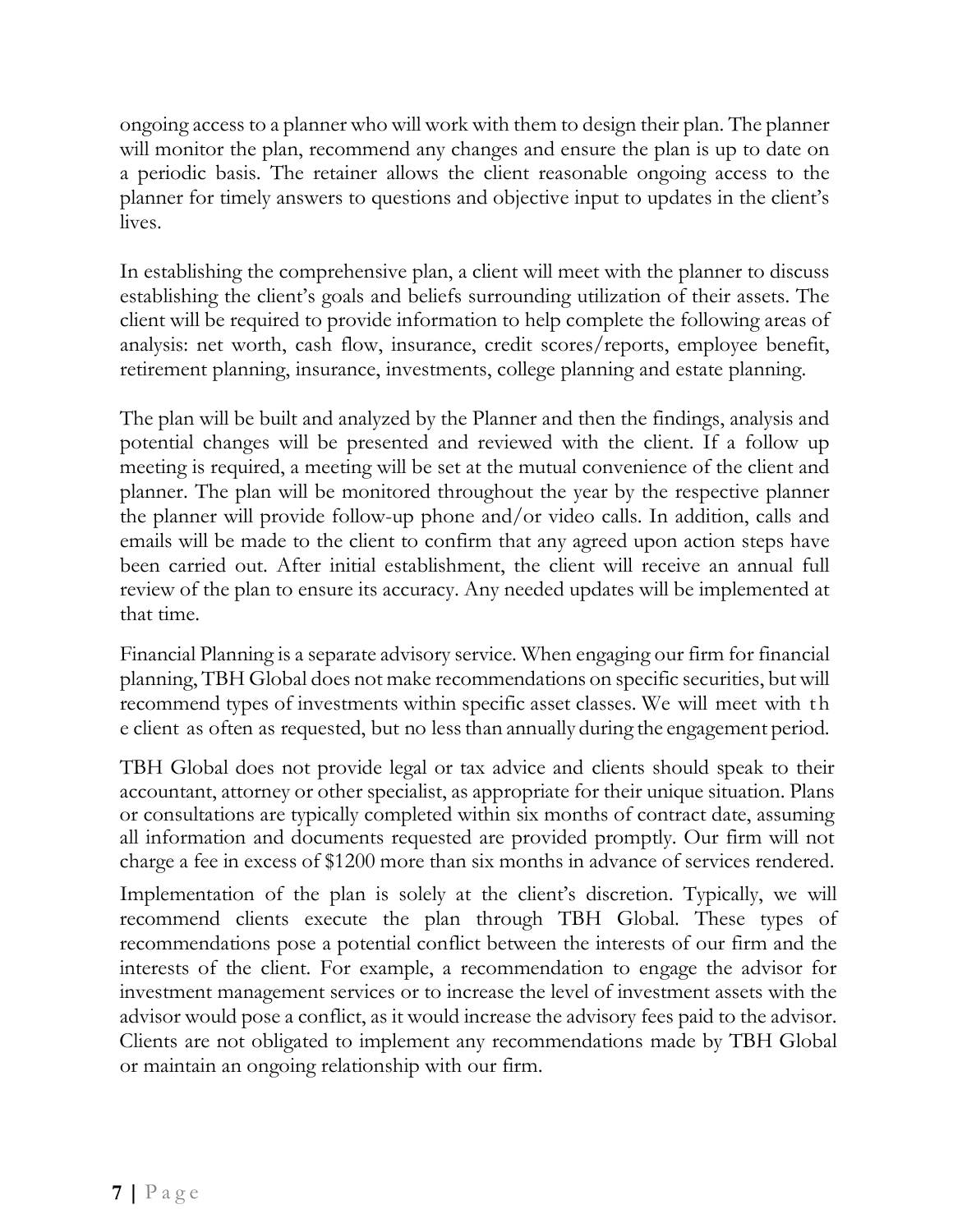### **Consulting Services**

TBH Global also provides separate consulting services as contracted by the client. These services will be directed by the client's specific needs and are provided on a one-time basis. As such, the client agreement will outline the services to be provided and most services are based upon an estimated hourly rate, as described in Item 5 of this brochure.

### **Retirement and Pension (RP) Planning Services**

### **Plan Consulting**

TBH Global will provide pension consulting services to employee benefit plans, which include 401(k) plans and their fiduciaries based upon an analysis of the needs of the plan. In general, these services may include existing plan review, asset allocation advice, money management services, communication and education services where we will assist the plan sponsor in providing meaningful information regarding the retirement plan to its participants, investment performance monitoring, and/or ongoing consulting.

#### **Participants of Plans**

TBH Global may also provide investment advice directly to plan participants but only as a non-discretionary fiduciary. TBH Global provides participants with diversification strategies and recommendations, and the participants will have the sole responsibility to execute the transactions. In some cases, TBH Global may, after approval of the client, instruct the record-keeper or third-party administrator to execute recommendations on the client's behalf.

From time to time, TBH Global will also meet with plan participants to provide general investment education, which may include basic information regarding insurance products, mutual funds, annuities, inflation, risk and diversification.

### **Trust Services**

Should our client request and we agree to undertake the assignment, certain designated individuals of TBHG will serve as a personal trustee with regard to the accounts of the trust beneficiaries of client(s) and will perform certain trustee responsibilities, as outlined in each separate trust agreement as well as provide fiduciary investment management advice to the trust. Trust services are separate from investment management and advisory services and are outlined in a separate agreement. When clients engage a member of our firm as a Trustee, they should be aware that they will pay fees for the trust services as well as investment management fees. With this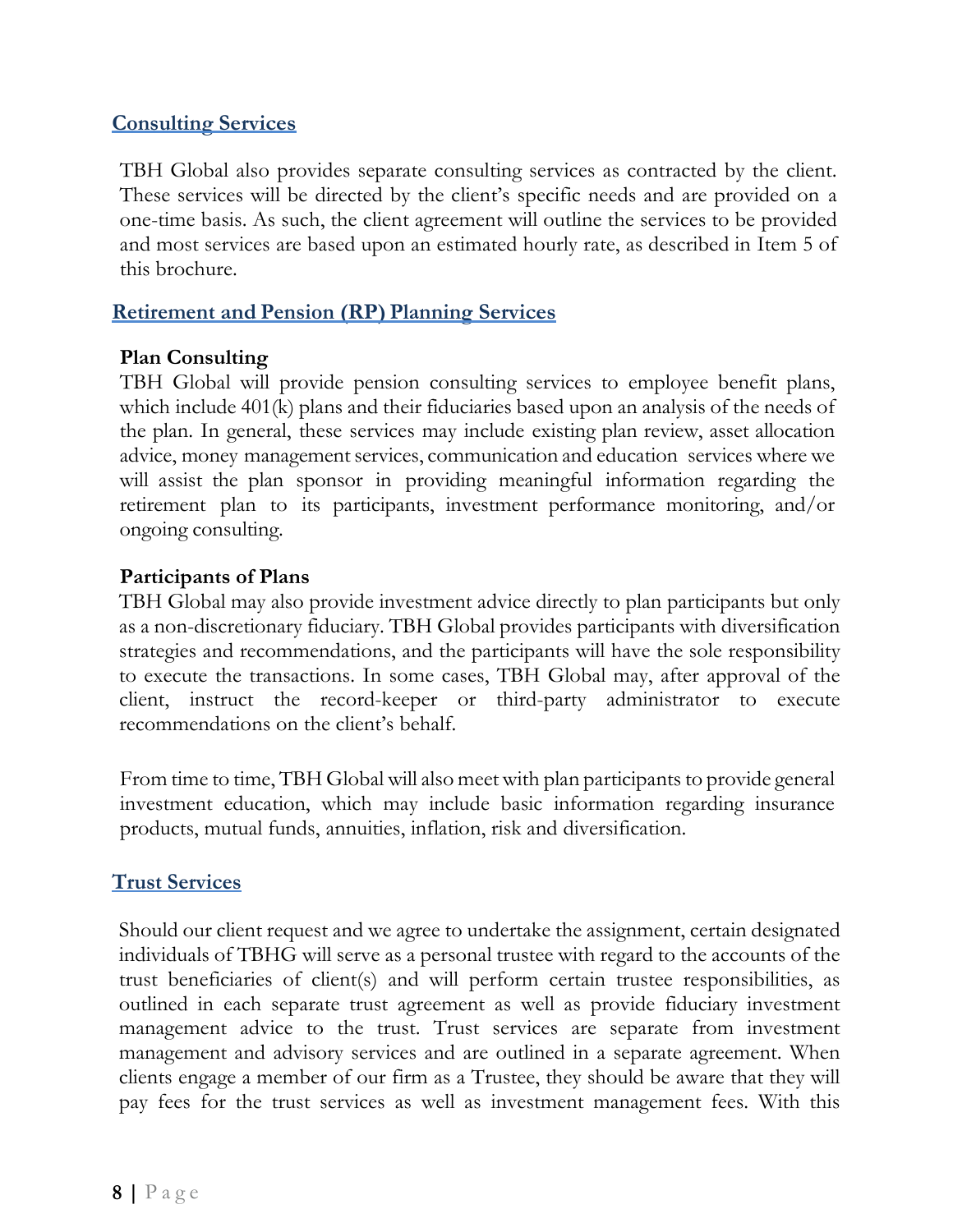engagement, we may refer a client to an attorney or tax professional to prepare tax returns and perform trust administration and estate settlement services for the trust. TBHG will not accept, nor will we pay referral fees when recommending professionals for additional services.

Inherently, conflicts arise that the firm or its financial professionals will favor our trust or bill paying clients over non-trust or non-bill paying clients. Our compliance department monitors these types of relationships and clients should call the Chief Compliance Officer with any concerns.

#### **Bill Payer Services**

We will, upon request, provide online bill paying services to client. Clients will agree to this service in a separate agreement. We will establish an account in the client's name with client's permission to pay certain obligations of the client.

#### **Assets Under Management**

As of December 31, 2021, we managed approximately \$ 832,882,751 in client assets on a discretionary basis and we managed approximately \$ 56,211,942 in client assets on a non-discretionary basis, were we provided supervisory services and recommended investment decisions prior to executing the transaction. Our total assets under management are \$889,094,693.

## <span id="page-8-0"></span>**Item 5 - Fees and Compensation**

### **Fees for Investment Management Services**

Management fees are ongoing and based on the amount of assets we manage for the client. The management fee is calculated by TBH Global and provided to the custodian for direct debiting of the client's account, where the client has given written permission. In very limited circumstances, TBH Global will directly invoice the client for the fee.

Fees are paid each quarter in advance based on the value of the portfolio on the last business day of the prior quarter. Partial periods will be pro-rated based on the value of the portfolio at the beginning of the period.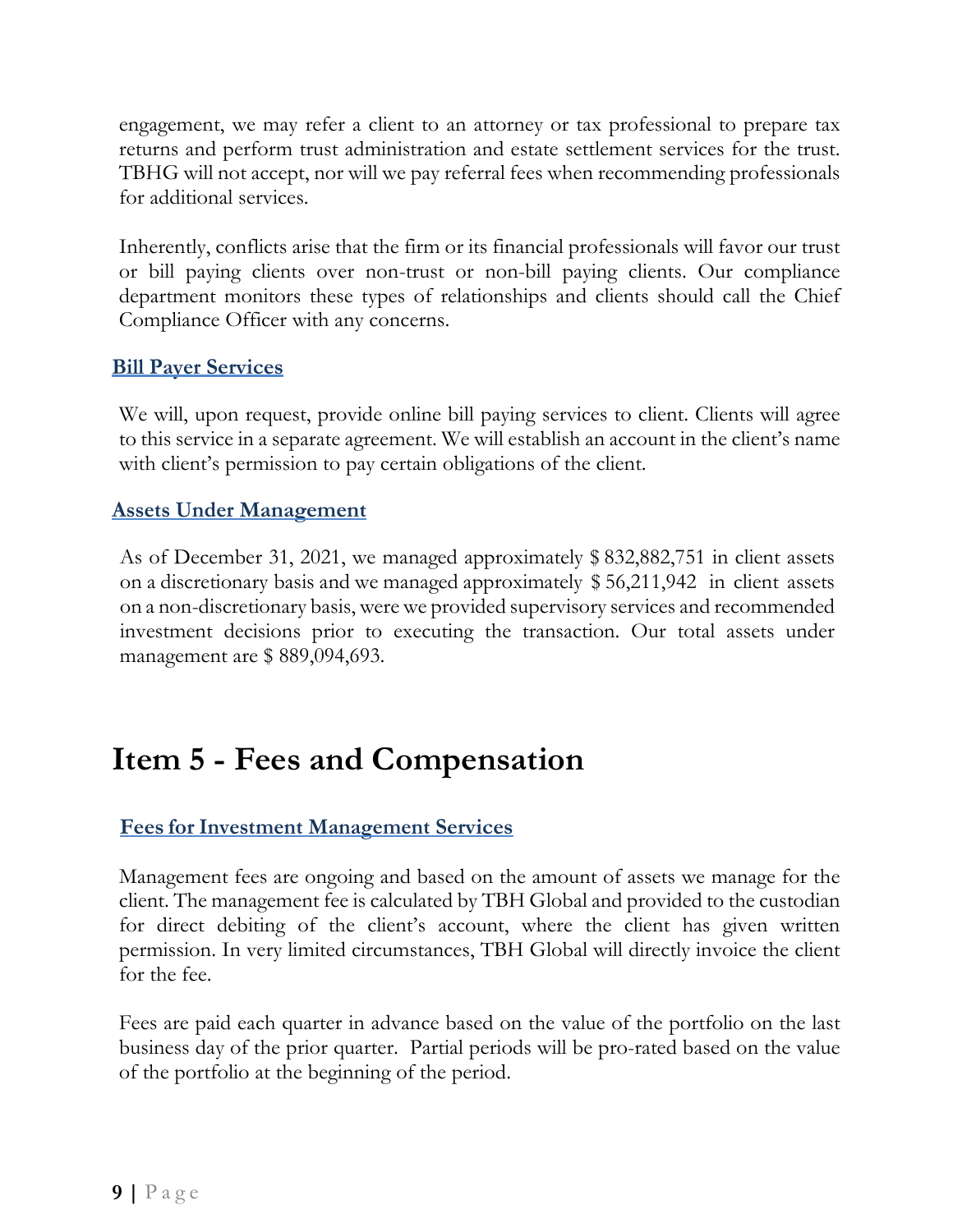When opening a new account, the management fee for the initial quarter is based on the value of the cash and securities in the portfolio on the date the Custodian receives them. The fee is pro-rated based upon the number of calendar days in the calendar quarter from the time TBH Global has accepted the client's account.

In the event of termination, any paid, but unearned fees, will be promptly refunded to the client based on the number of days that the portfolio was managed, and any fees due to TBH Global will be invoiced or deducted from the assets in the portfolio prior to termination, when possible.

For purposes of the management fee calculation, "value of the portfolio" means the sum of the fair market value of all of the holdings in the portfolio. Equity securities listed or traded on a national securities exchange or quoted on the over-the-counter market are valued at the last sales price on the day of valuation or, if no sale price is reported, at the last bid price. Other assets and securities for which market quotations are not readily available are valued at fair market value as determined in good faith by the Advisor. Privately offered securities valuations are described in Item 4 of this ADV Part 2A Disclosure.

Our fee schedule is described below:

| <b>Assets under Management</b> |                                  | <b>Advisory Fee</b> |  |
|--------------------------------|----------------------------------|---------------------|--|
|                                |                                  |                     |  |
| First                          | \$250,000                        | $2.00\%$            |  |
| <b>Next</b>                    | $$750,000$ (up to \$1,000,000)   | 1.75%               |  |
| <b>Next</b>                    | \$2,000,000 (up to \$3,000,000)  | $1.50\%$            |  |
| <b>Next</b>                    | \$2,000,000 (up to \$5,000,000)  | 1.25%               |  |
| <b>Next</b>                    | \$5,000,000 (up to \$10,000,000) | $1.00\%$            |  |
| Above                          | \$10,000,000                     | $0.90\%$            |  |

All fees are negotiable at our sole discretion. We may group some client accounts together to meet minimum thresholds. In addition, we have grand-fathered some client's fees that were established accounts prior to changes, acquisitions and mergers. Finally, for certain family and friends, at our sole discretion, we may waive fees in part or in entirety.

### **Fees for Financial Planning**

We offer our financial planning services for either an hourly or fixed fee; or, as a percent of gross income.

#### **Financial Planning Fees**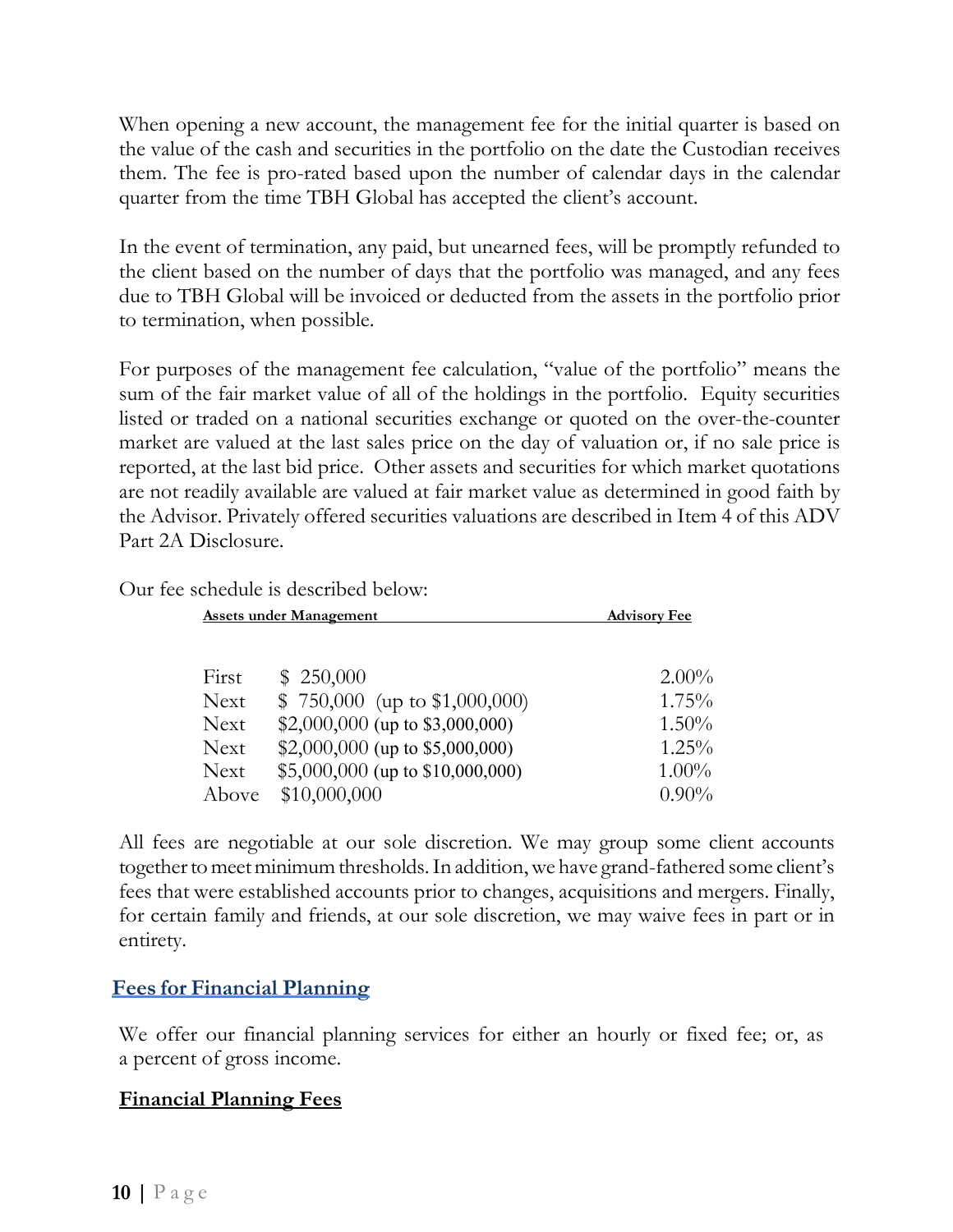#### **Percentage of Income**

Fees assessed as a percent of income are billed semi-annually, with the first installment payable when the advisory agreement is executed. Billing will continue until the agreement is terminated.

Percent of Income - Maximum 1%

#### **Fixed Fees**

Fixed fees are separately negotiated with each client and agreed to in the written Agreement signed by the client. The fees are based upon the size of the account and complexity of assets, number of areas analyzed, depth of analysis required, or other unique reasons agreed upon by clients and us. An estimate of the time involved will be provided before signing the advisory agreement. All fees are negotiable at our discretion.

Clients elect one of two methods of fee billing and services for financial planning. The first method establishes fixed fees that are billed 50% as an upfront retainer and the remainder is due upon completion of the project.

To the extent client has elected to receive ongoing financial planning services, the fees for subsequent annual terms are payable in quarterly installments. Billing will continue until the agreement is terminated.

The second method is Comprehensive Financial Plan with Ongoing Support: clients electing ongoing financial planning services will be charged an initial retainer of \$1,000 to begin the process. The total retainer fee ranges from \$1,200 to \$10,000 annually, depending on the complexity of the client's engagement, and is billed either on a monthly or quarterly basis depending on the client's preference. Monthly-billed fees will be due within 10 calendar days after each month's end. Advisor will prorate the first month's fee based on the number of days remaining in that month.

No fees will ever be charged six months or more in advance for work performed. clients who have paid fees in advance will receive a refund pro-rated for work performed.

#### **Hourly Fees**

Clients may also choose to pay a fee based on estimated hours. Hourly fees will be billed and payable on a monthly basis as the Financial Planning Services are provided. The client acknowledges and understands that, as applicable, the "estimated aggregate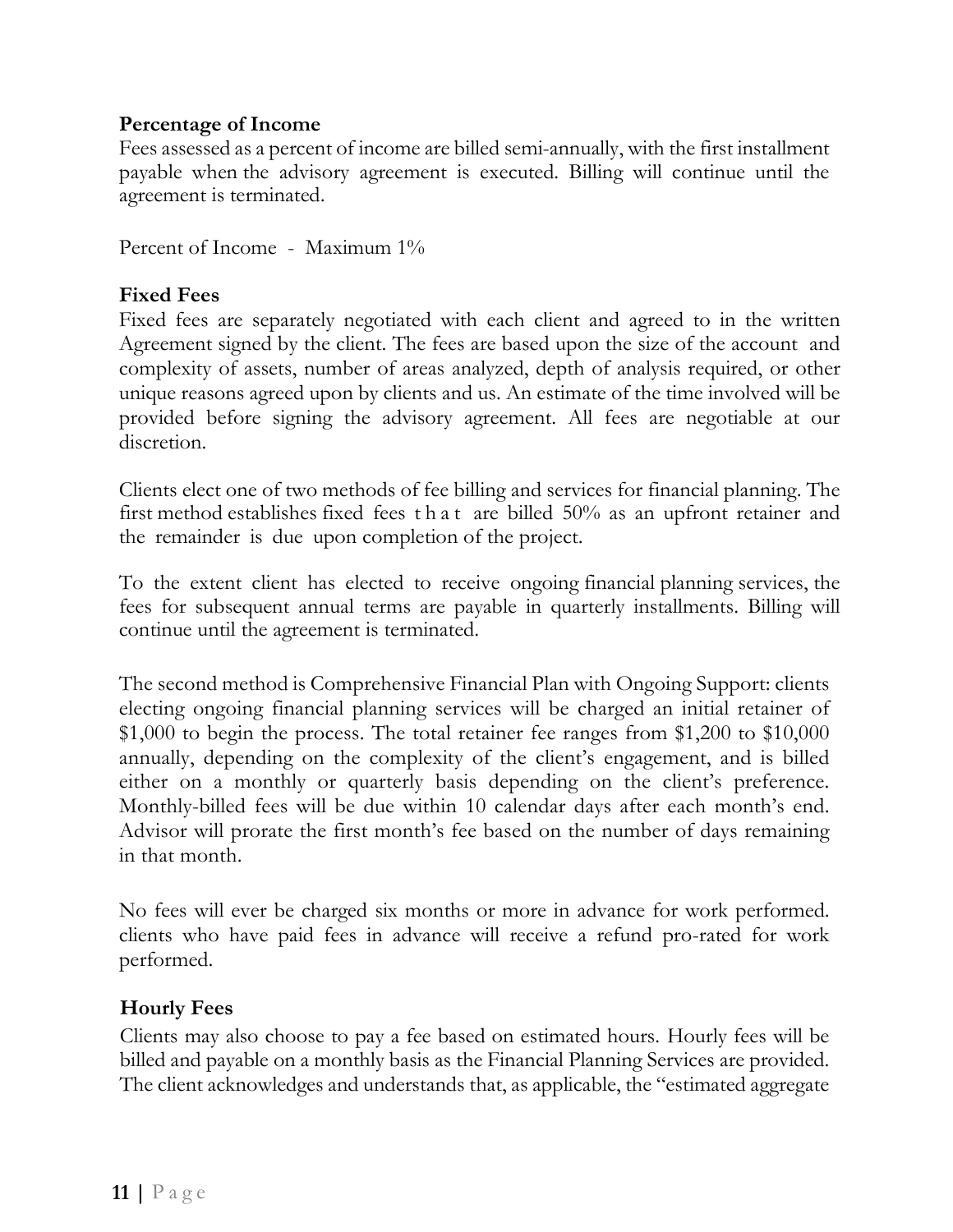fee" is a good faith estimate based on the information known to TBH Global as of the date of the estimate. The final aggregate fee may differ from the estimate.

\*In the event that a client should wish to cancel the financial planning agreement under which any plan is being created, the client shall be billed for actual hours logged on the planning project times the agreed-upon hourly rate. Any surplus in the Advisor's possession as the result of collecting a deposit at the time of signing the financial planning agreement will be returned to the client.

\*For some individuals who are utilizing financial planning as part of their investment management services, we may waive the fee for the financial planning.

### **Fees for Consulting Services**

Hourly fees are separately negotiated with the client and based upon the complexity of the consulting service undertaken by the firm. The fees will be agreed to in writing prior to commencement of the work. Hourly consulting services are billed and paid on a monthly basis as services are provided.

### **Fees for Retirement Plan Services**

In connection with its consulting services, TBH Global charges annual asset-based fees that are negotiated separately with each plan client. Negotiated fees are generally based on the value of the plan's assets and the complexity of the plan. In lieu of asset-based fees, we may agree to a flat dollar fee structure for consulting services, when specifically requested by the TPA or RP and as directed in plan documents.

As previously noted, fees are negotiated based on the size and complexity of the plan, among other things. These fees are either directly debited from the client's account by the record-keeper, TPA, or custodian or billed directly to the client, and are payable in advance or in arrears, as separately negotiated with each client.

The Plan's Third-Party Administrator ("TPA") sends a statement that includes the value of a participant's investments, our advisory fee. TBH Global will only send client's statements if contracted by the client. Custodians do not verify the accuracy of fee calculations. clients should compare the statement that the TPA sends to the custodian's statement and their agreement with our firm to verify the calculation of our fees.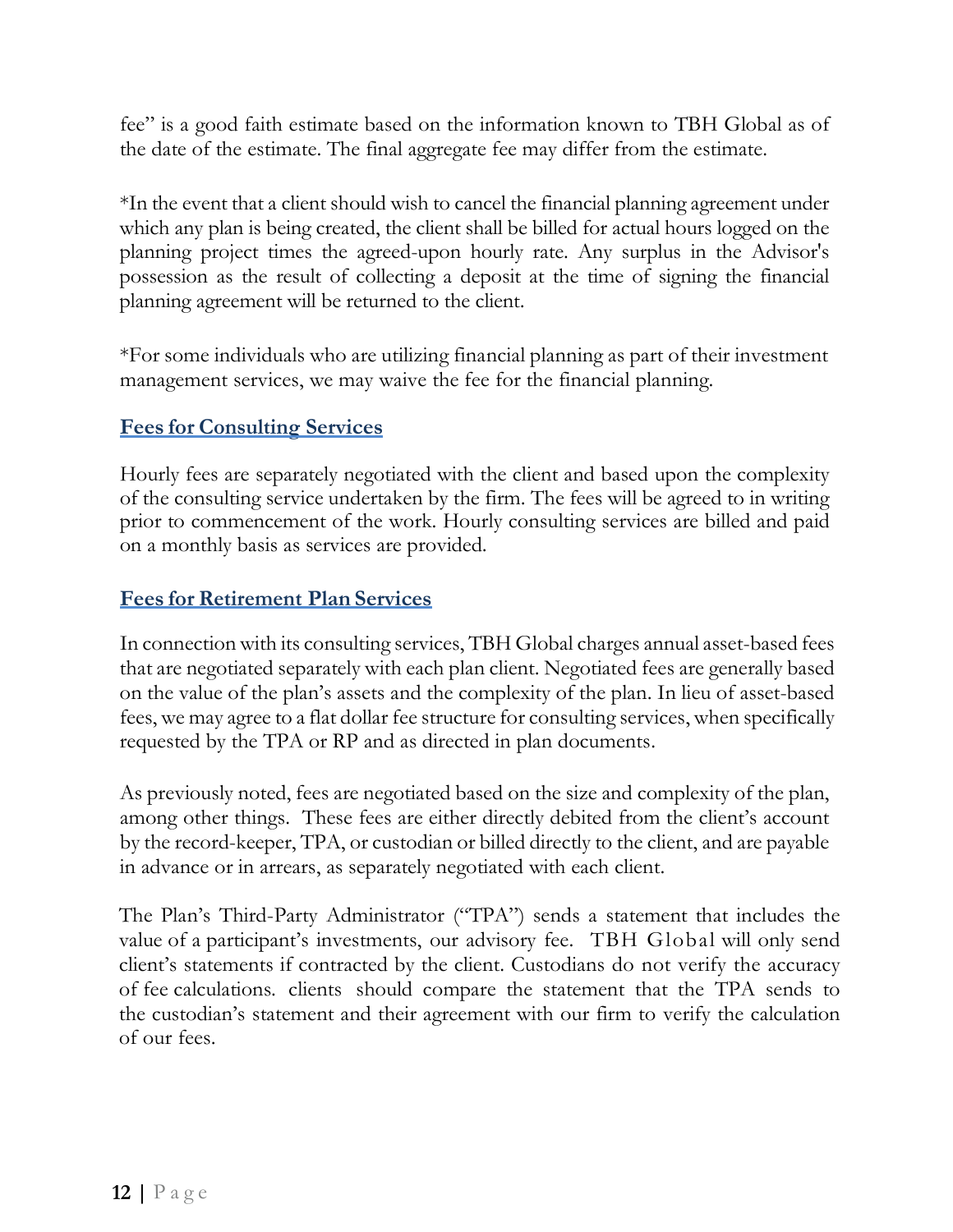### **\*ERISA / Pension Protection Act Of 2006 (PPA)**

We also have IRA accounts or other retirement accounts that are subject to the Pension Protection Act of 2006 (PPA). In all cases, an "eligible investment advice arrangement" or advisory agreement will be executed with the client. We will be considered a "fiduciary advisor" and will charge fees to the retirement account based on a level fees basis which means the fees will not vary depending on the basis of the investment option selected.

The amount of compensation and other consideration reasonably anticipated to be paid, directly or indirectly, to us, our affiliates or related entities for their services in connection with the recommendation(s) is not in excess of reasonable compensation within the meaning of  $\S$  4975(d)(2) of the Code and ERISA Section 408(b)(2).

When our firm provides investment advice to you regarding your retirement plan account or individual retirement account, we are fiduciaries within the meaning of Title I of the Employee Retirement Income Security Act and/or the Internal Revenue Code, as applicable, which are laws governing retirement accounts. Our firm wants you to know that the way we make money creates some conflicts with your interests, so we operate under a special rule that requires us to act in your best interest. Under this special rule's provisions, we must:

- Meet a professional standard of care when making investment recommendations (give prudent advice).
- Never put our financial interests ahead of yours when making recommendations (give loyal advice).
- Avoid misleading statements about conflicts of interest, fees, and investments.
- Follow policies and procedures designed to ensure that we give advice that is in your best interest.
- Charge no more than is reasonable for our services.
- Finally, we must give you basic information about conflicts of interest.

### **REITs and Private Investment Pooled Investment Vehicles**

TBH Global recommends these types of investments to qualified clients who wish to access specific investment opportunities. We have no ownership in and receive no additional compensation, direct or indirect (accept for our firm's advisory fees), for establishing and maintaining types of pooled investment vehicles on behalf of our clients. Each pooled investment vehicle may incur operating costs such as bookkeeping and reconciliation, preparing and filing tax returns, and undergoing audits. clients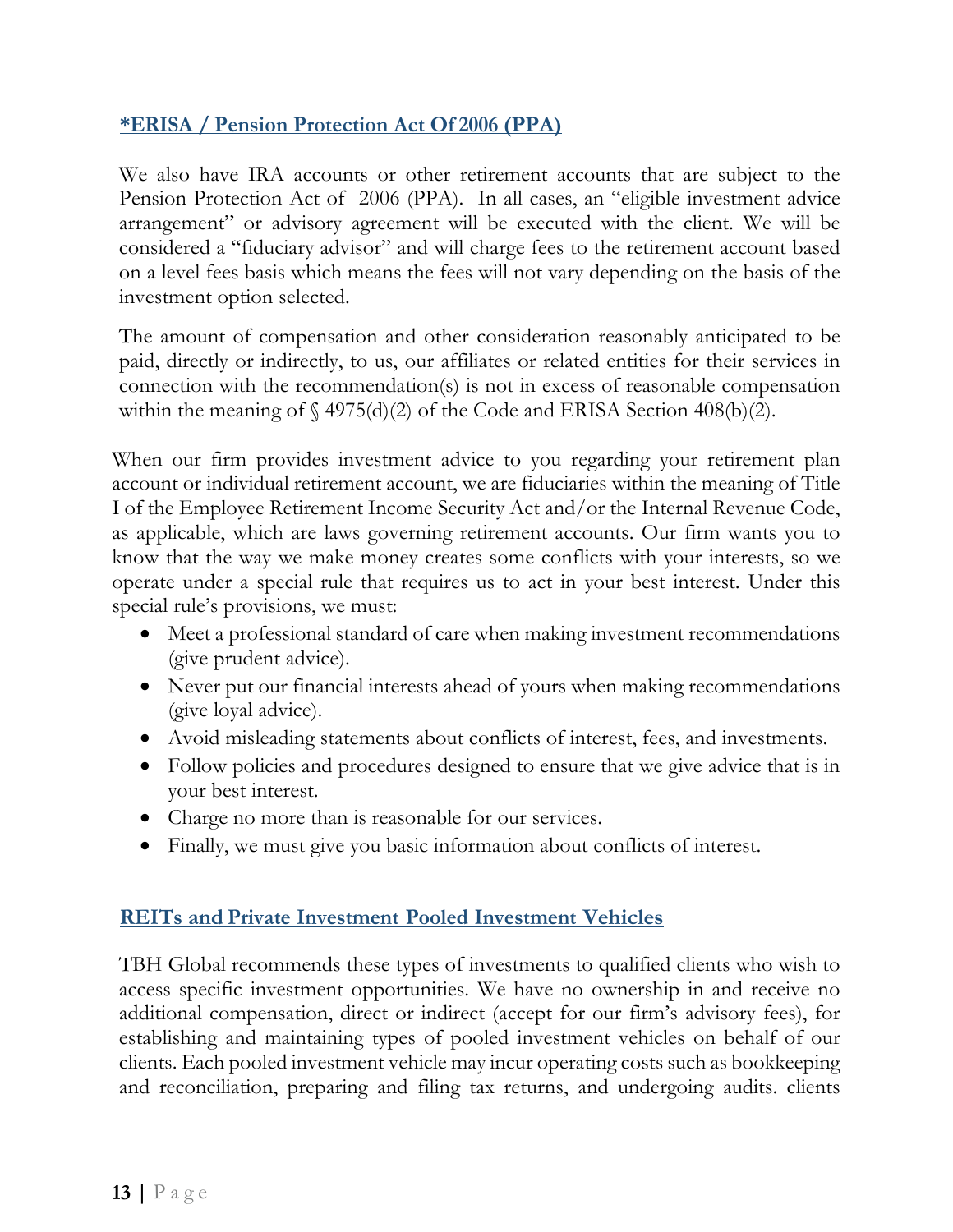should refer to each REIT or Funds prospective for additional information regarding these types of fees and expenses.

### **General Information about Our Fees**

In addition to our fee, clients are subject to fees and transaction costs from the separate broker/dealers and custodians working with a client's account. In addition, Sponsors may have additional fees for management of a client's account, maintenance and administration. These fees are separate and customary from the fee we charge clients for advisory services. Mutual fund companies, ETFs, and variable annuity issuers charge internal fees and expenses for their products. These fees and expenses are in addition to any advisory fees charged by us. Complete details of these internal fees and expenses are explained in the Sponsor's prospectuses the client receives for each investment. Clients are strongly encouraged to read these explanations before investing any money. Clients are encouraged to ask us any questions about fees and expenses.

If clients purchase mutual funds through the custodian, clients may pay a transaction fee that would not be charged if the transactions were made directly through the mutual fund company. Also, mutual funds held in accounts at brokerage firms may pay internal fees that are different from funds held at the mutual fund company.

While clients may purchase shares of mutual funds directly from the mutual fund company without a transaction fee, those investments would not be part of our advisory relationship with clients. This means that they would not be included in our investment strategies or portfolio reallocations.

Please be sure to read the section entitled "Brokerage Practices," which follows later in this brochure.

### **Trust Services and Bill Paying Services Fees**

Trust services and bill paying services are separately negotiated and agreed upon in writing prior to the start of the service with the respective clients. These services are billed separately and clients receive a fee schedule or agreement. Very rarely, these services will be an additional service added as an accommodation for certain clients at TBHG's sole discretion. Accordingly, the client should review both the fees charged for these separate services as well as our advisory fees to fully understand the total amount of fees to be paid by the client. Terminating these services is outlined in the client's separate trust or bill paying agreement and should be carefully reviewed prior to accepting these services.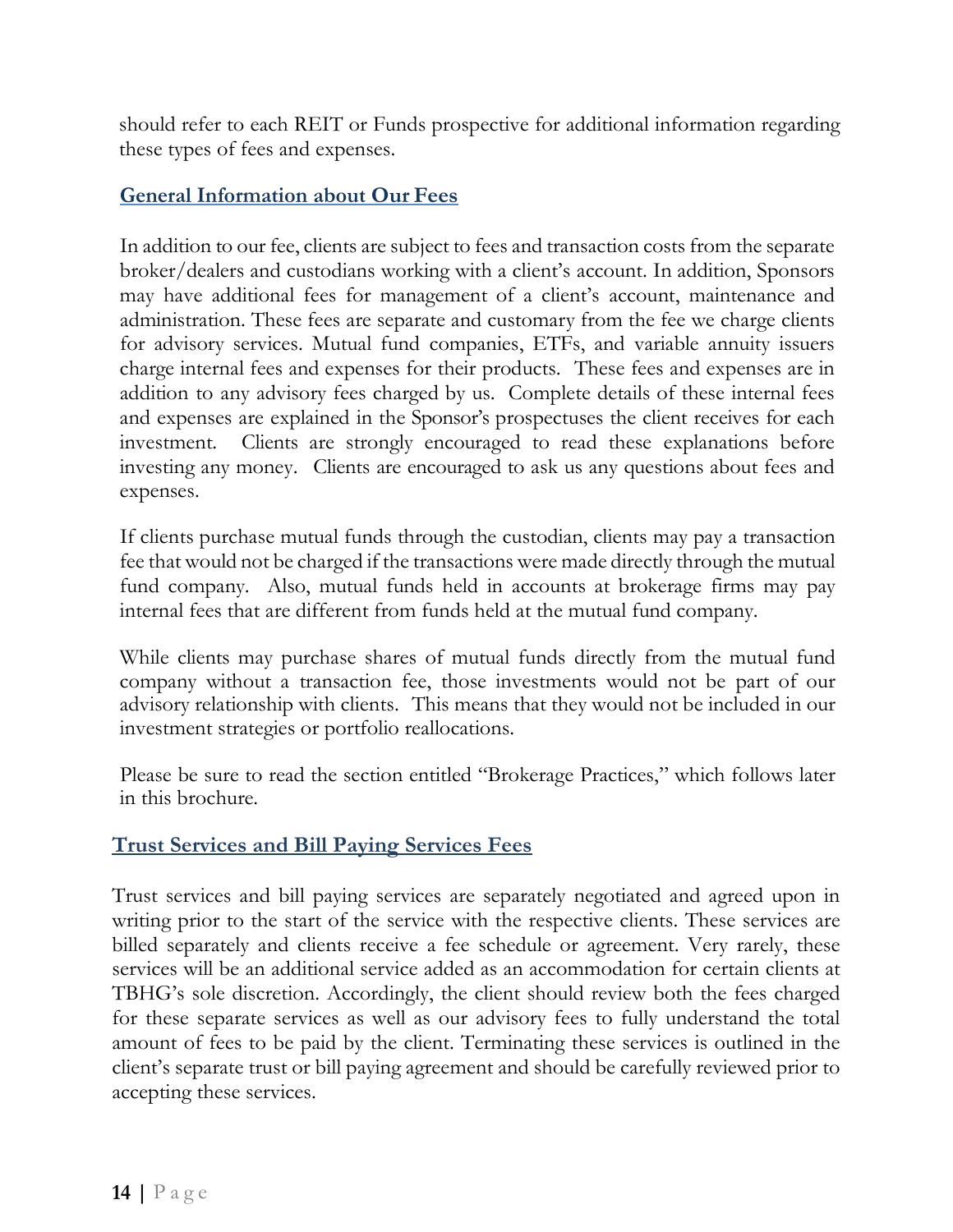### **Termination of Advisory Agreement**

Clients must pay our advisory fees in advance of receiving our services. Clients may terminate the advisory agreement within five (5) business days from the date the agreement is executed without penalty and will receive a full refund of any fees paid.

Other than initial execution of this Agreement, this agreement may be terminated by providing a written notice to the other, and such termination shall become effective as of the firm's acceptance of the notice of such termination. Fees paid in advance will be prorated to the date of termination specified in the notice of termination and any unearned portion thereof will be refunded to client. See the separate sections above as to how fees are returned to clients, where applicable.

Clients who hold other accounts with our firm may elect to have any unearned fees credited to accounts remaining at our firm. Clients should notify their respective financial professional or the Chief Compliance Officer if they elect this option.

#### **Other Commission-Based Sales Activities**

Certain Investment Advisor Representatives are also independently licensed insurance agents with unaffiliated insurance agencies. As such, these individuals will receive additional compensation, generally through commission-base sales for the sale of insurance products. These products may be recommended to clients of TBH Global. Our firm mitigates this conflict by disclosing to clients that Investment Advisor Representatives, acting in their additional role of insurance agent will receive both insurance commissions and incentives as well as advisory fees for products sold. No client is required to purchase any insurance product recommended to them by the Investment Advisor Representative through our firm. clients are free to choose whatever insurance company they prefer.

Advisory representatives participating in these activities have provided disclosures regarding these activities on their respective ADV Part 2B Supplements which clients receive initially upon engaging TBH Global and when material changes occur.

## <span id="page-14-0"></span>**Item 6 - Performance-Based Fees**

Performance-based fees are based on a percentage of the capital gains on or appreciation of the client account assets. We do not charge performance-based fees on any of our client accounts.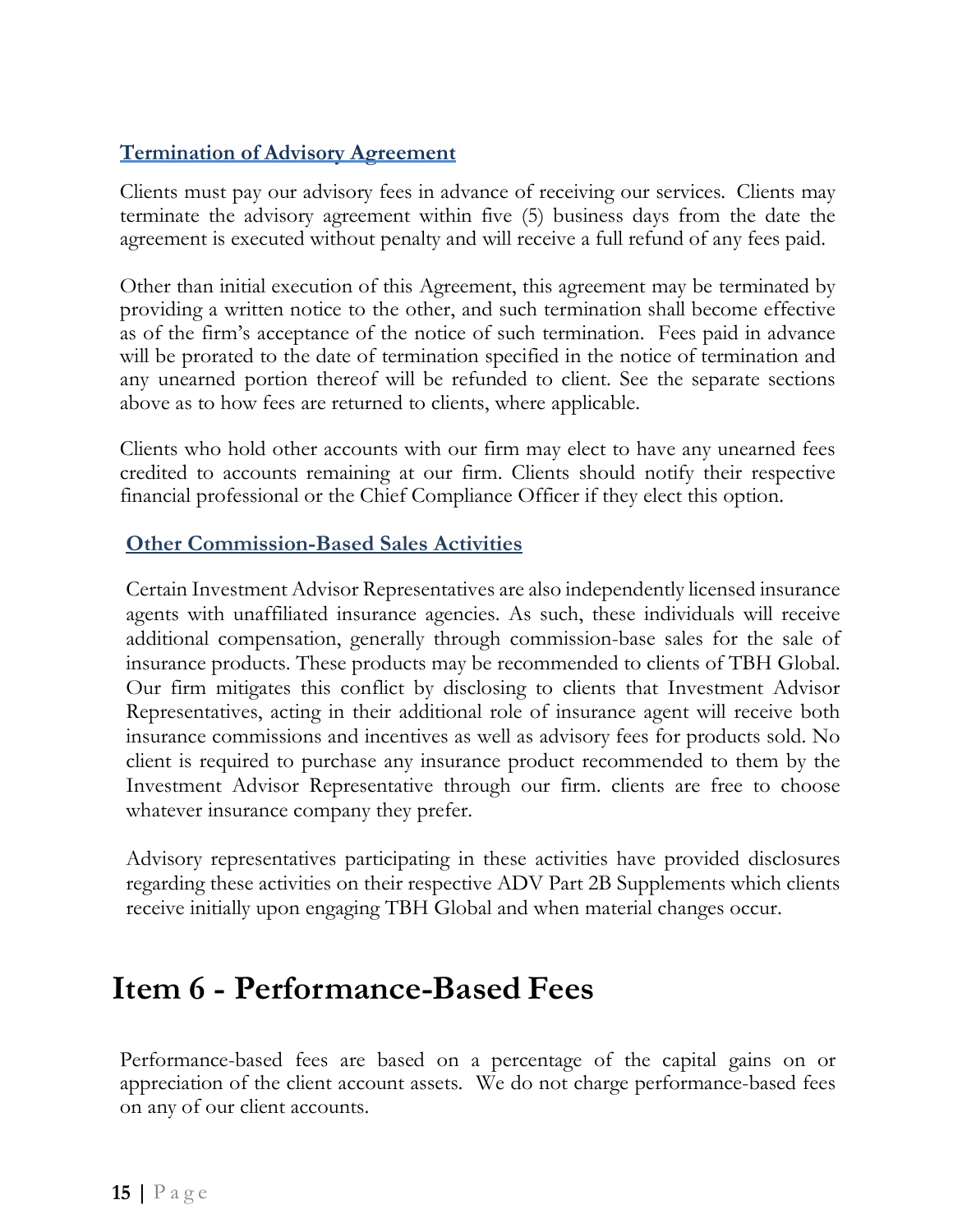## <span id="page-15-0"></span>**Item 7 - Types of clients**

TBH Global provides advisory services primarily to individuals, high net worth individuals, including their trusts, estates and retirement accounts. We also provide services to corporations or business entities including their pension and profit-sharing plans.

TBH Global currently has no stated minimum account size and no minimum fee requirements.

## <span id="page-15-1"></span>**Item - 8 Methods of Analysis, Investment Strategies and Risk of Loss**

#### **Fundamental Analysis**

We select specific investments for our client's portfolios through the use of fundamental analysis. Fundamental analysis is a method of evaluating a company that has issued a security by attempting to measure the value of its underlying assets. It entails studying overall economic and industry conditions as well as the financial condition and the quality of the company 's mana gement. Earnings, expenses, assets, and liabilities are all important in determining the value of a company. The value is then compared to the current price of the issuing company's security to determine whether to purchase, sell or hold the security. We use our discretionary authority to select individual securities with the aid of fundamental analysis and the review of independent research, news sources and rating services.

Our investment strategies may include long-term and short-term purchases and sales. Although we manage the client's account in a manner, we believe is consistent with a client's specific investment objectives and risk tolerances, there can be no guarantee that our efforts will be successful. General economic conditions, current interest rates, the performance of a particular industry or a particular company, and any number of other factors can affect investment performance.

#### **Third Party Manager Analysis**

As previously noted, we may recommend the use of third-party investment managers to implement our investment advice. We analyze individual investment managers based upon their investment strategies, experience, performance track record,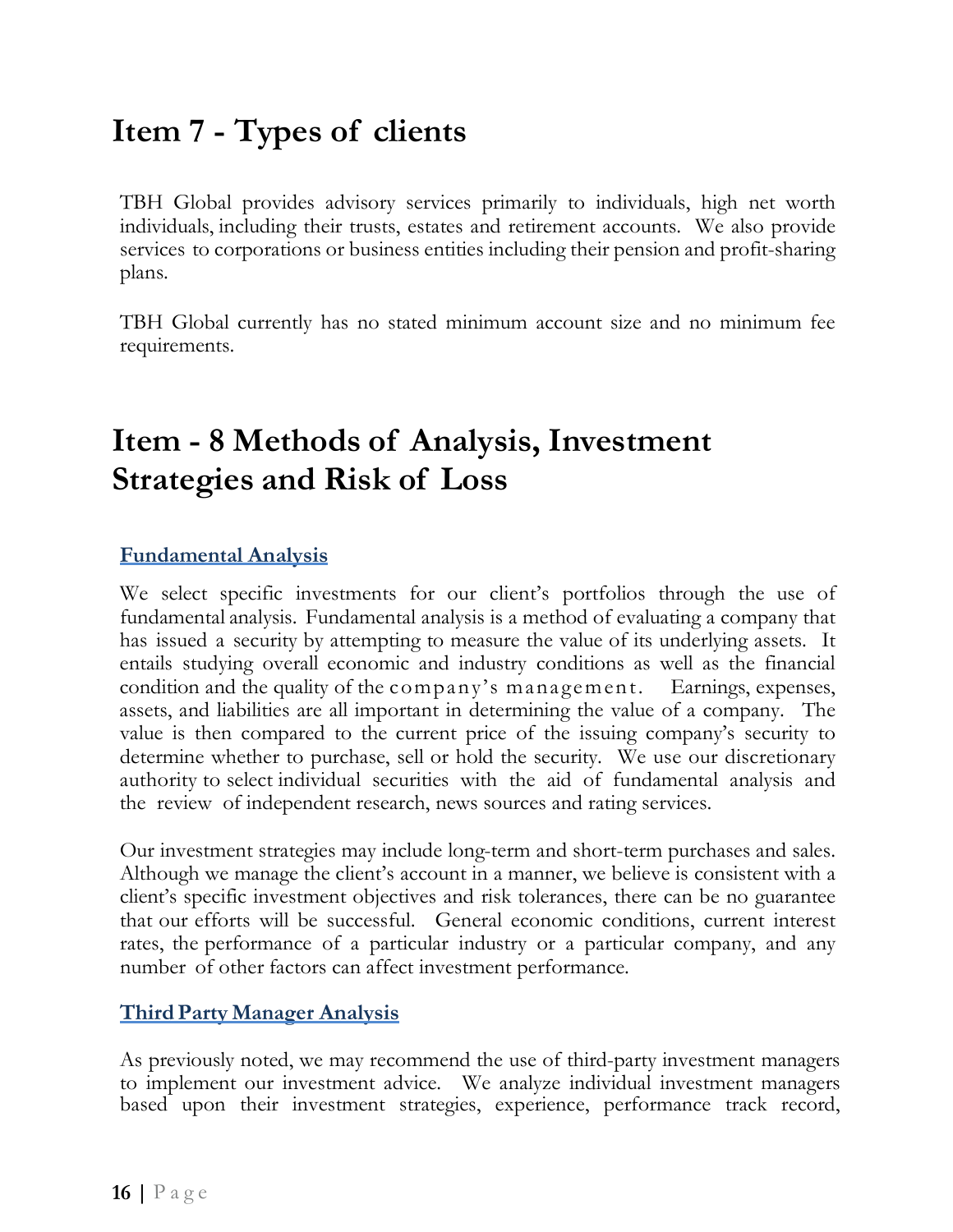reputations, and fee arrangements. A risk with this type of strategy is that the money manager may not perform as was expected from the analysis we performed.

### **Alternatives and SPACs**

Special purpose acquisition companies (SPACs) have become a popular vehicle for transitioning a private company to a publicly traded one. A SPAC is a [blank check](https://lnks.gd/l/eyJhbGciOiJIUzI1NiJ9.eyJidWxsZXRpbl9saW5rX2lkIjoxMDMsInVyaSI6ImJwMjpjbGljayIsImJ1bGxldGluX2lkIjoiMjAyMTAzMTEuMzY4MTMwMTEiLCJ1cmwiOiJodHRwczovL3d3dy5pbnZlc3Rvci5nb3YvaW50cm9kdWN0aW9uLWludmVzdGluZy9pbnZlc3RpbmctYmFzaWNzL2dsb3NzYXJ5L2JsYW5rLWNoZWNrLWNvbXBhbnk_dXRtX21lZGl1bT1lbWFpbCZ1dG1fc291cmNlPWdvdmRlbGl2ZXJ5In0.Qblhsjm_LOrqF4yu3auuCY6UdkdTxE2KFIg9E6VMH4s/s/1294725718/br/99777606219-l)  [company](https://lnks.gd/l/eyJhbGciOiJIUzI1NiJ9.eyJidWxsZXRpbl9saW5rX2lkIjoxMDMsInVyaSI6ImJwMjpjbGljayIsImJ1bGxldGluX2lkIjoiMjAyMTAzMTEuMzY4MTMwMTEiLCJ1cmwiOiJodHRwczovL3d3dy5pbnZlc3Rvci5nb3YvaW50cm9kdWN0aW9uLWludmVzdGluZy9pbnZlc3RpbmctYmFzaWNzL2dsb3NzYXJ5L2JsYW5rLWNoZWNrLWNvbXBhbnk_dXRtX21lZGl1bT1lbWFpbCZ1dG1fc291cmNlPWdvdmRlbGl2ZXJ5In0.Qblhsjm_LOrqF4yu3auuCY6UdkdTxE2KFIg9E6VMH4s/s/1294725718/br/99777606219-l) with no operations that offers securities for cash through an [initial public](https://lnks.gd/l/eyJhbGciOiJIUzI1NiJ9.eyJidWxsZXRpbl9saW5rX2lkIjoxMDQsInVyaSI6ImJwMjpjbGljayIsImJ1bGxldGluX2lkIjoiMjAyMTAzMTEuMzY4MTMwMTEiLCJ1cmwiOiJodHRwczovL3d3dy5pbnZlc3Rvci5nb3YvaW50cm9kdWN0aW9uLWludmVzdGluZy9pbnZlc3RpbmctYmFzaWNzL2dsb3NzYXJ5L2luaXRpYWwtcHVibGljLW9mZmVyaW5nLWlwbz91dG1fbWVkaXVtPWVtYWlsJnV0bV9zb3VyY2U9Z292ZGVsaXZlcnkifQ.14t2q_3Vgi3GSZZgJkFis8YJ3g_VAKIb2HCKBssE1bw/s/1294725718/br/99777606219-l)  [offering](https://lnks.gd/l/eyJhbGciOiJIUzI1NiJ9.eyJidWxsZXRpbl9saW5rX2lkIjoxMDQsInVyaSI6ImJwMjpjbGljayIsImJ1bGxldGluX2lkIjoiMjAyMTAzMTEuMzY4MTMwMTEiLCJ1cmwiOiJodHRwczovL3d3dy5pbnZlc3Rvci5nb3YvaW50cm9kdWN0aW9uLWludmVzdGluZy9pbnZlc3RpbmctYmFzaWNzL2dsb3NzYXJ5L2luaXRpYWwtcHVibGljLW9mZmVyaW5nLWlwbz91dG1fbWVkaXVtPWVtYWlsJnV0bV9zb3VyY2U9Z292ZGVsaXZlcnkifQ.14t2q_3Vgi3GSZZgJkFis8YJ3g_VAKIb2HCKBssE1bw/s/1294725718/br/99777606219-l) (IPO). SPACs then have a specified period of time—typically two years—to identify and merge with a private operating company. This business combination is often used as an alternative means of taking the acquired company public, rather than through a traditional IPO. However, SPAC transactions differ from traditional IPOs and have distinct [risks](https://lnks.gd/l/eyJhbGciOiJIUzI1NiJ9.eyJidWxsZXRpbl9saW5rX2lkIjoxMDYsInVyaSI6ImJwMjpjbGljayIsImJ1bGxldGluX2lkIjoiMjAyMTAzMTEuMzY4MTMwMTEiLCJ1cmwiOiJodHRwczovL3d3dy5pbnZlc3Rvci5nb3YvaW50cm9kdWN0aW9uLWludmVzdGluZy9nZW5lcmFsLXJlc291cmNlcy9uZXdzLWFsZXJ0cy9hbGVydHMtYnVsbGV0aW5zL2ludmVzdG9yLWJ1bGxldGlucy93aGF0LXlvdT91dG1fbWVkaXVtPWVtYWlsJnV0bV9zb3VyY2U9Z292ZGVsaXZlcnkifQ.WjDOc72KxNIaG4BlPG2bRzmo7ZdzkHQyxGRFAz9QwJ8/s/1294725718/br/99777606219-l) associated with them. For example, sponsors may have conflicts of interest so their economic interests in the SPAC may differ from shareholders. Investors should carefully consider these risks. In addition, while SPACs often are structured similarly, each SPAC may have its own unique features, and it is important for investors to understand the specific features of any SPAC under consideration.

You should also be aware that SPAC sponsors generally acquire equity in the SPAC at more favorable terms than investors in the IPO or subsequent investors on the open market. As a result, the sponsors will benefit more than investors from the SPAC's completion of a business combination and may have an incentive to complete a transaction on terms that may be less favorable to you. It is never a good idea to invest in a SPAC just because someone famous sponsors or invests in it or says it is a good investment.

Whether you are investing in a SPAC by participating in its IPO or by purchasing its securities on the open market following an IPO, you should carefully read the SPAC's IPO prospectus as well as its [periodic](https://www.investor.gov/introduction-investing/investing-basics/glossary/form-10-k) and [current reports](https://www.investor.gov/introduction-investing/investing-basics/glossary/form-8-k) filed with the SEC pursuant to its ongoing reporting obligationsTo learn more, we encourage you to review the SEC's Investor Bulletin regarding SPAC's found here: SPACs – [What You Need To](https://www.investor.gov/introduction-investing/general-resources/news-alerts/alerts-bulletins/investor-bulletins/what-you?utm_medium=email&utm_source=govdelivery)  [Know | Investor.gov.](https://www.investor.gov/introduction-investing/general-resources/news-alerts/alerts-bulletins/investor-bulletins/what-you?utm_medium=email&utm_source=govdelivery)

### **Risk of Loss**

We do not represent, warrant, or imply that the services or methods of analysis employed by us can or will predict future results, successfully identify market tops or bottoms, or insulate clients from losses due to market corrections or declines. All securities trading, whether in stocks and options carry certain amounts of risks. Alternative investments, REITs and Private Investment Pooled Funds are speculative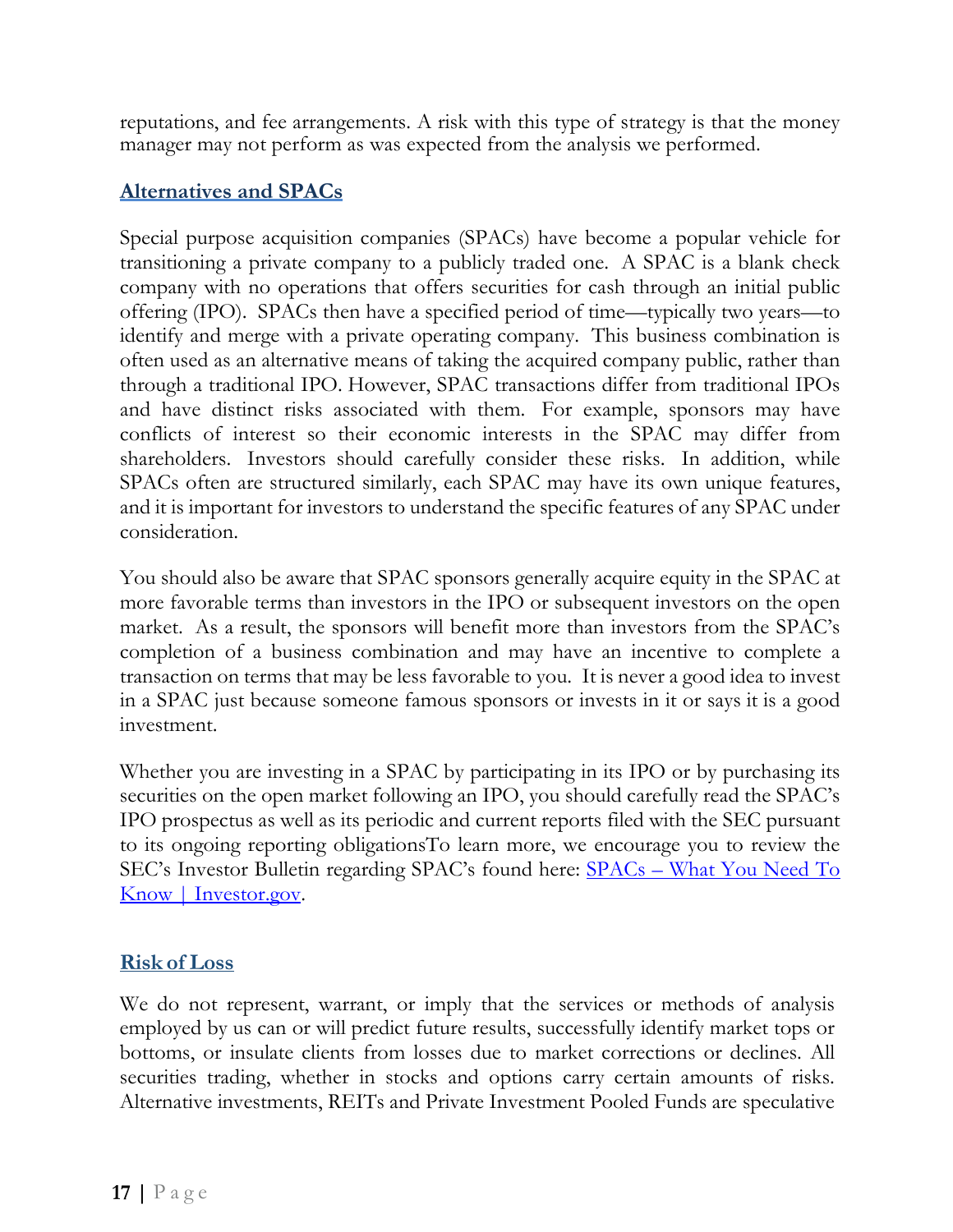in nature and involve substantial risk of loss (including the loss of invested principal) that clients should be prepared to bear. Past performance is not necessarily indicative of future results. clients should make every effort to understand the risks involved.

#### **The Principle Risks of Investing include, but are not limited to: General Risks:**

When our firm sells client's investments, they may be worth less than what client paid for them because the value of investments will fluctuate reflecting day-to-day changes in market conditions, interest rates and a number of other factors.

#### **Allocation Risk:**

Our allocation of investments among different asset classes, such as equity or fixedincome assets classes, may have a more significant effect on client's returns when one of these classes is performing more poorly than others.

### **Market Risk:**

Stock and bond markets often trade in random price patterns, and prices can fall over sustained periods of time. The value of the investments we make for client will fluctuate as the financial markets fluctuate. This could result in client's account value(s) declining over short or long-term periods of time.

#### **Liquidity Risk:**

REITs, Private Investment Pooled Funds and many Alternatives have liquidity risk. Liquidity risk is a risk that, for a certain period of time, the financial asset cannot be traded quickly enough in the market or sold to other investors without impacting the market price.

## <span id="page-17-0"></span>**Item 9 - Disciplinary Information**

We have not been the subject of any legal or disciplinary events that would be material to a client's evaluation of our business or the integrity of our management.

## <span id="page-17-1"></span>**Item 10 - Other Financial Industry Activities and Affiliations**

Certain owners and officers of TBH Global are also owners and/or officers of TBH Advisors, LLC ("TBH Advisors"). TBH Advisors is an SEC-registered investment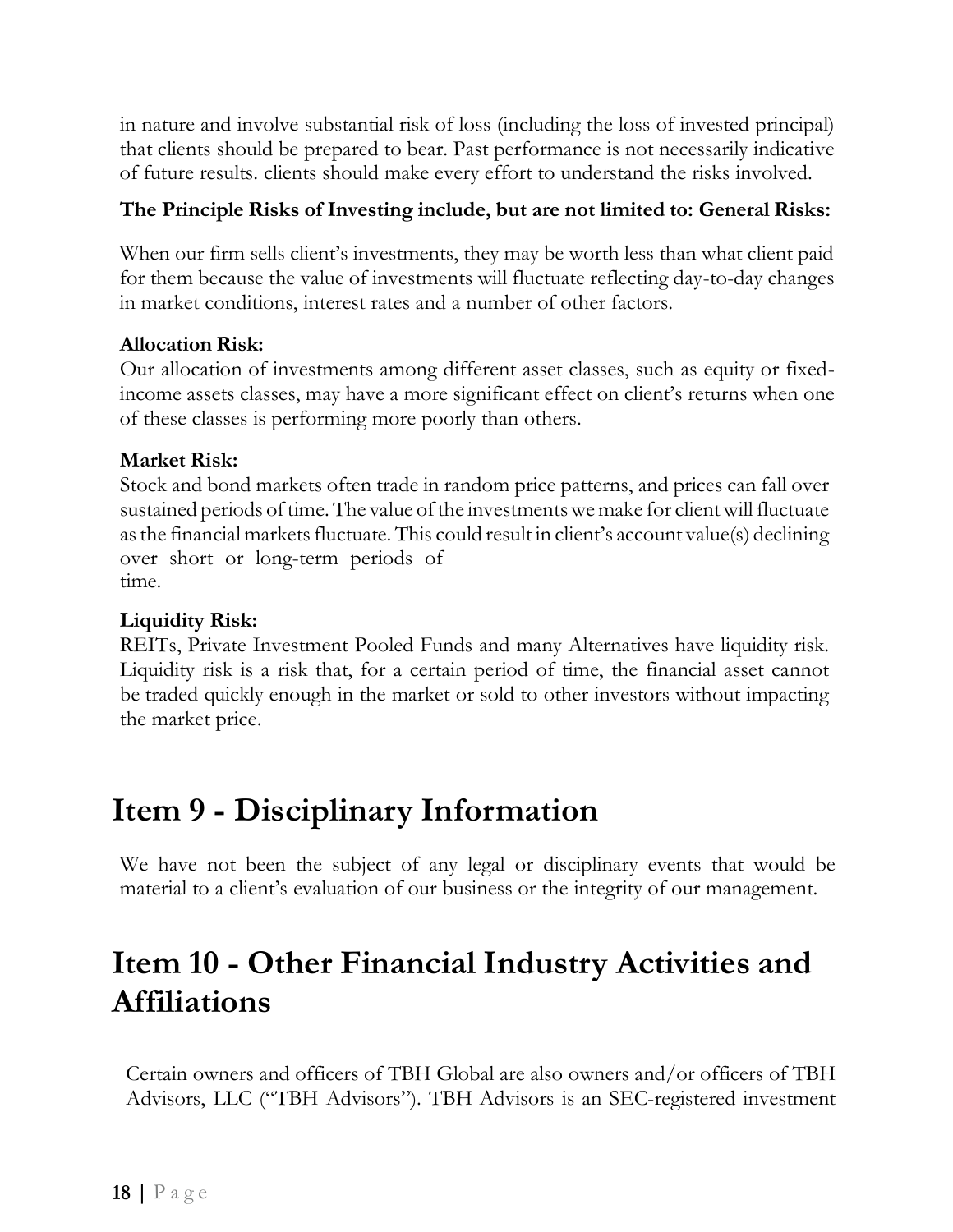advisor, which umbrellas its registration with the SEC due to its affiliation with TBH Global. Certain Officers, Directors and Investment Advisor Representatives are also Officers, Directors and Investment Advisor Representatives of TBH Global Advisors. These individuals may recommend the services of TBH Advisors for certain clients who also utilize our firm. As such, they receive separate, yet customary compensation for these services. The separate fees and compensation are disclosed in the TBH Advisors ADV Part 2A, Firm Disclosure Brochure. clients should be aware that this activity constitutes an inherent conflict of interest. We mitigate this conflict by disclosing it to clients. clients are under no obligation to utilize the services of TBH Advisors when we recommend them.

An officer of TBH Global is appointed as a Director for SCC Bancshares, Inc. which is a holding company for St. Clair County State Bank in Missouri. TBH Global and TBH Advisors and their respective officers and owners do not recommend this bank or any of its affiliates to clients or prospective clients. Our firm mitigates potential conflicts by disclosing this ownership to clients and potential clients.

As previously discussed in Item 5 of this Brochure, certain investment advisor representatives are also licensed as independent insurance professionals. As an independent insurance agent, the individual may earn commission-based compensation for selling insurance products, including insurance products they sell to clients. Insurance commissions earned by these individuals are separate and in addition to TBH Global's advisory fees. This practice presents a conflict of interest because a person providing investment advice on behalf of the Advisor who is also an insurance agent has an incentive to recommend insurance products to clients for the purpose of generating commissions rather than solely based on client needs. However, clients are under no obligation, contractually or otherwise, to purchase insurance products through any individual who are also advisory personnel of this firm.

Mr. Phillip Reynolds, CFP and a financial professional of our firm has an outside business-related activity, Endelogy, LLC., for which he owns a 15% shareholder interest. He also engages in strategic development and a capital raise initiative in 2019 for the private investment, Hemp Tenn (less than 1% shareholder). Mr. Reynolds has introduced advisory clients to Officers and Directors of these companies. As such, clients should be aware that Mr. Reynolds has an inherent conflict that he is eligible to receive the benefits of ownership. Although these private securities are held by Mr. Reynolds, they are not followed or recommended in portfolios held by TBH Global. Additionally, only sophisticated and accredited investors, willing to withstand the risk of unregistered, private securities, should consider such investments.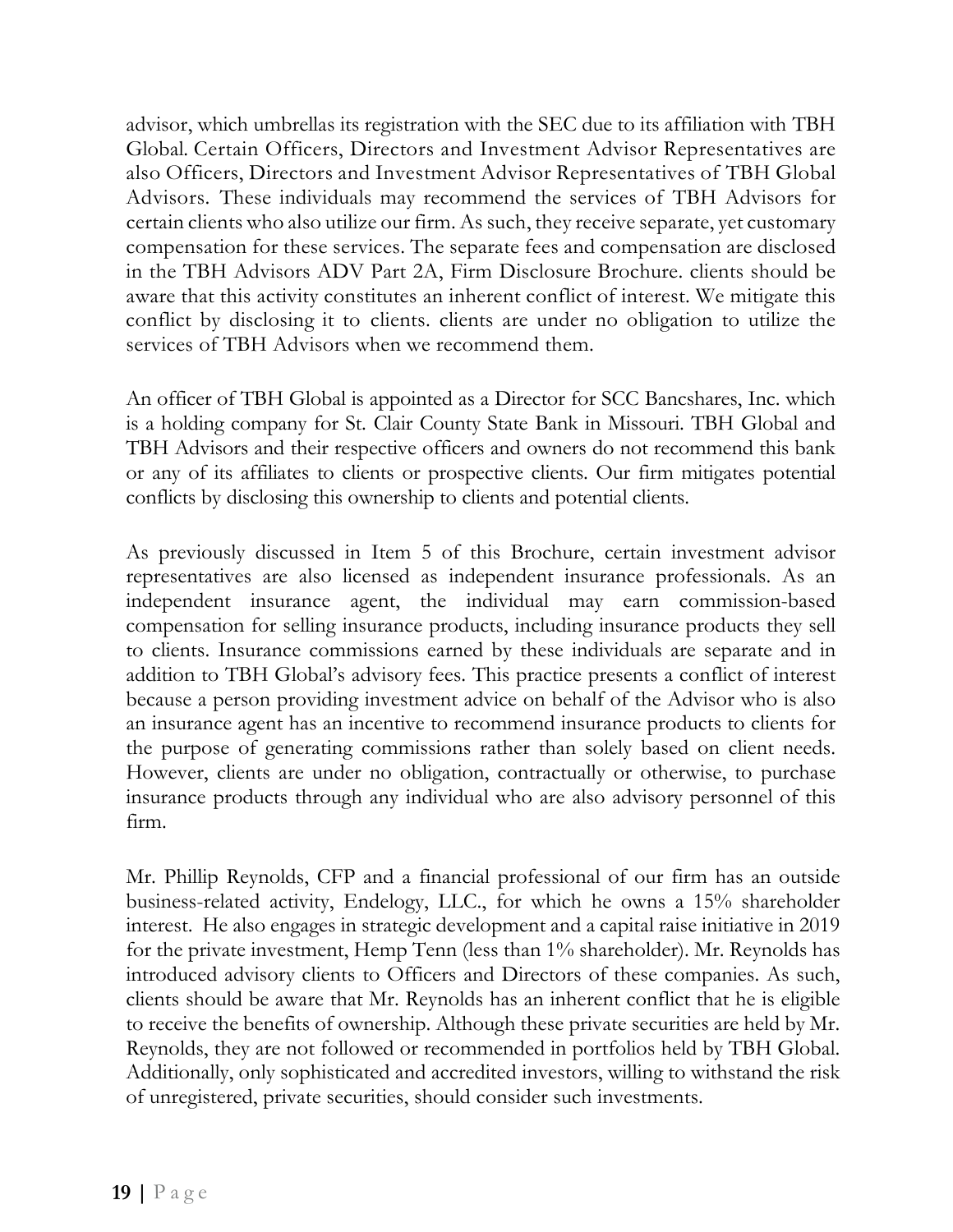Information about each IAR's financial industry activities and affiliations is disclosed in the IAR's Supplement which clients will receive with this brochure. Additional information about your IAR is also available at [www.advisorinfo.sec.gov.](http://www.adviserinfo.sec.gov/) 

# <span id="page-19-0"></span>**Item 11 - Code of Ethics; Participation or Interest in Client Transactions and Personal Trading**

We have adopted a *Code of Ethics* ("*Code*") to address the securities-related conduct of our advisory representatives and employees. The *Code* includes our policies and procedures developed to protect clients' interests in relation to the following:

- the duty at all times to place clients' interests ahead of ours;
- that all personal securities transactions of our advisory representatives and employees be conducted in a manner consistent with the *Code* and seek to avoid undisclosed potential conflicts of interest, or any abuse of an advisory representative's or employee's position of trust and responsibility;
- that advisory representatives may not take inappropriate advantage of their positions
- that information concerning the identity of client's security holdings and financial circumstances are confidential; and
- that independence in the investment decision-making process is paramount.

We will provide a copy of the *Code* to an established client or any prospective client upon request.

We do not buy or sell securities for our firm that we also recommend to clients. Our advisory representatives and employees are permitted to buy or sell the same securities for their personal and family accounts that are bought or sold for clients account(s). The personal securities transactions by advisory representatives and employees may raise potential conflicts of interest when they trade in a security that is owned by clients or considered for purchase or sale for clients.

We have adopted policies and procedures that are intended address these conflicts of interest. These policies and procedures:

- require our advisory representatives and employees to act in client's best interest,
- prohibit favoring one client over another, and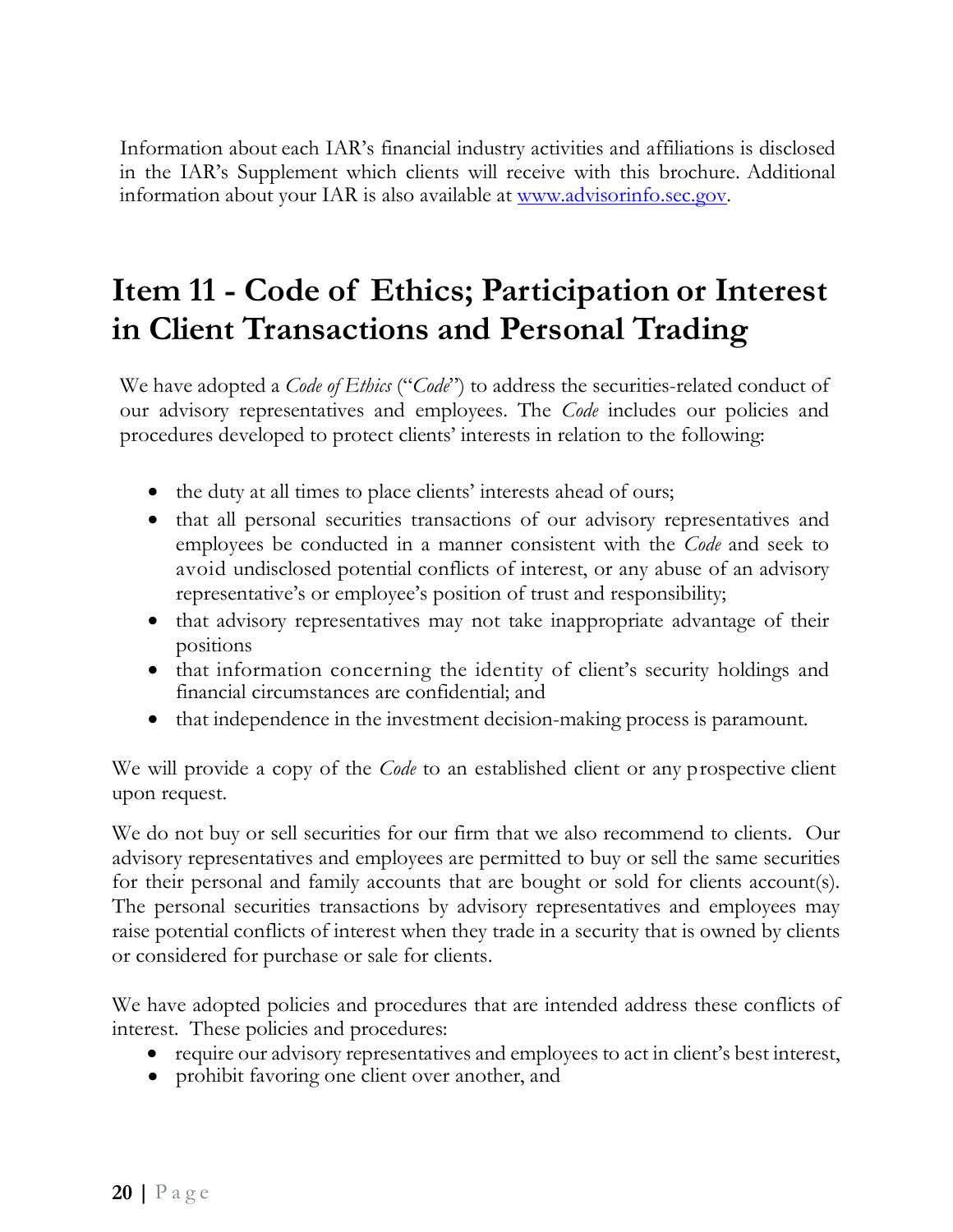• provide for the review of transactions to discover and correct any same-day trades that result in an advisory representative or employee receiving a better price than a client.

Transactions for the accounts of our employees and advisory representatives may be included in aggregated trades. They receive the same average price and pay the same commissions and other transaction costs, as clients. Transactions for the accounts of our advisory representatives or employees will not be favored over transactions for client accounts.

It is TBH Global's policy that the Advisor will not affect any principal or agency cross securities transactions for client accounts. The Advisor will also not cross trades between client accounts.

Advisory representatives and employees must follow our procedures when purchasing or selling the same securities purchased or sold for clients.

## <span id="page-20-0"></span>**Item 12 - Brokerage Practices**

### **Broker-Dealer/Custodian Arrangements**

Although TBH Global does not have discretionary authority to choose a brokerdealer/custodian, our firm recommends that the broker-dealer/custodian for clients' accounts be either Fidelity Brokerage Services, LLC ("Fidelity") or Schwab Institutional a division of Charles Schwab & Co., Inc. ("Schwab") and for a small amount of client accounts, SEI Investments Distribution Co. (together, "Custodians"). Our recommendation of a specific custodian is based, in part, on our existing relationships, the cost and quality of custody and brokerage services provided to clients and/or particular assets held by that qualified custodian. Although we recommend the above listed Custodians, we are independently owned and not affiliated with any recommended qualified custodians. We receive certain benefits from the use of these custodians as outlined below.

The determining factor in the selection of a custodian to execute transactions for clients' accounts is not the lowest possible transaction cost, but whether brokerdealer/custodian can provide, what is in our view, the best qualitative execution for client's accounts. Our recommended custodians provide us with access to their institutional trading platforms which include brokerage, custody and general research, which is provided to all advisors utilizing their platform. In addition, these firms provide TBH Global with access to institutional mutual funds and other investments that are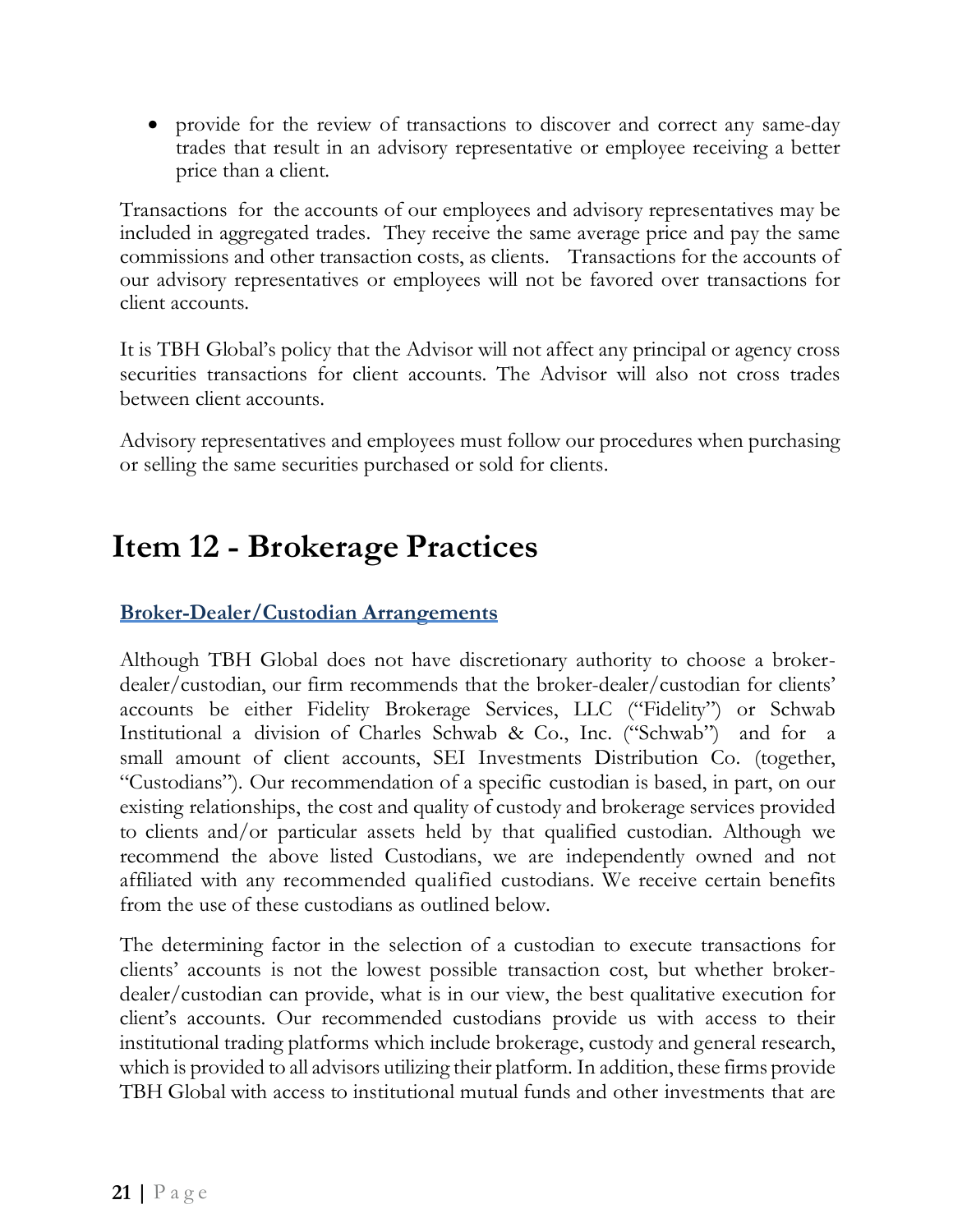otherwise generally available only to institutional investors or would require a significantly higher minimum initial investment.

We are not required to effect a minimum volume of transactions or maintain a minimum dollar amount of client assets to receive these services. Custodians do not charge separately for holding our clients' accounts but may be compensated by clients through other brokerage and transaction-related fees associated with the securities transactions executed in the client's accounts.

Custodians make available to us products and services that benefit clients but may not benefit you directly. Some of these products and services assist us in managing and administering other or all client accounts, such as software and other technology.

Fidelity and Schwab also make available to us other services intended to help us manage and further develop our business. These services may include consulting, information technology, business succession, regulatory compliance and marketing.

TBH Global, while receiving the above noted benefits has ended all soft dollar arrangements and no longer benefits from a soft dollar arrangement. Because the amount of our compensation or the products or services we receive may vary depending on the custodian we recommend to our clients, we may have a conflict of interest in making that recommendation. Our recommendation of specific custodians may be based in part on the economic benefit to us and not solely on the nature, cost or quality of custody and brokerage services provided to clients and our other clients. We nonetheless strive to act in client's best interests at all times.

Commissions and other fees for transactions executed through custodians we have agreements with may be higher than commissions and other fees available if clients use another custodian firm to execute transactions and maintain custody of clients' account. We believe, however, that the overall level of services and support provided to our clients by custodians outweighs the benefit of possibly lower transaction costs which may be available under other brokerage arrangements.

### **Directed Brokerage**

Our firm does not generally accept directed brokerage outside of the brokerdealer/custodians that we recommend to our clients. TBH Global reserves the right to accept instructions from clients to use a particular broker-dealer to execute some or all of the transactions for the client's account.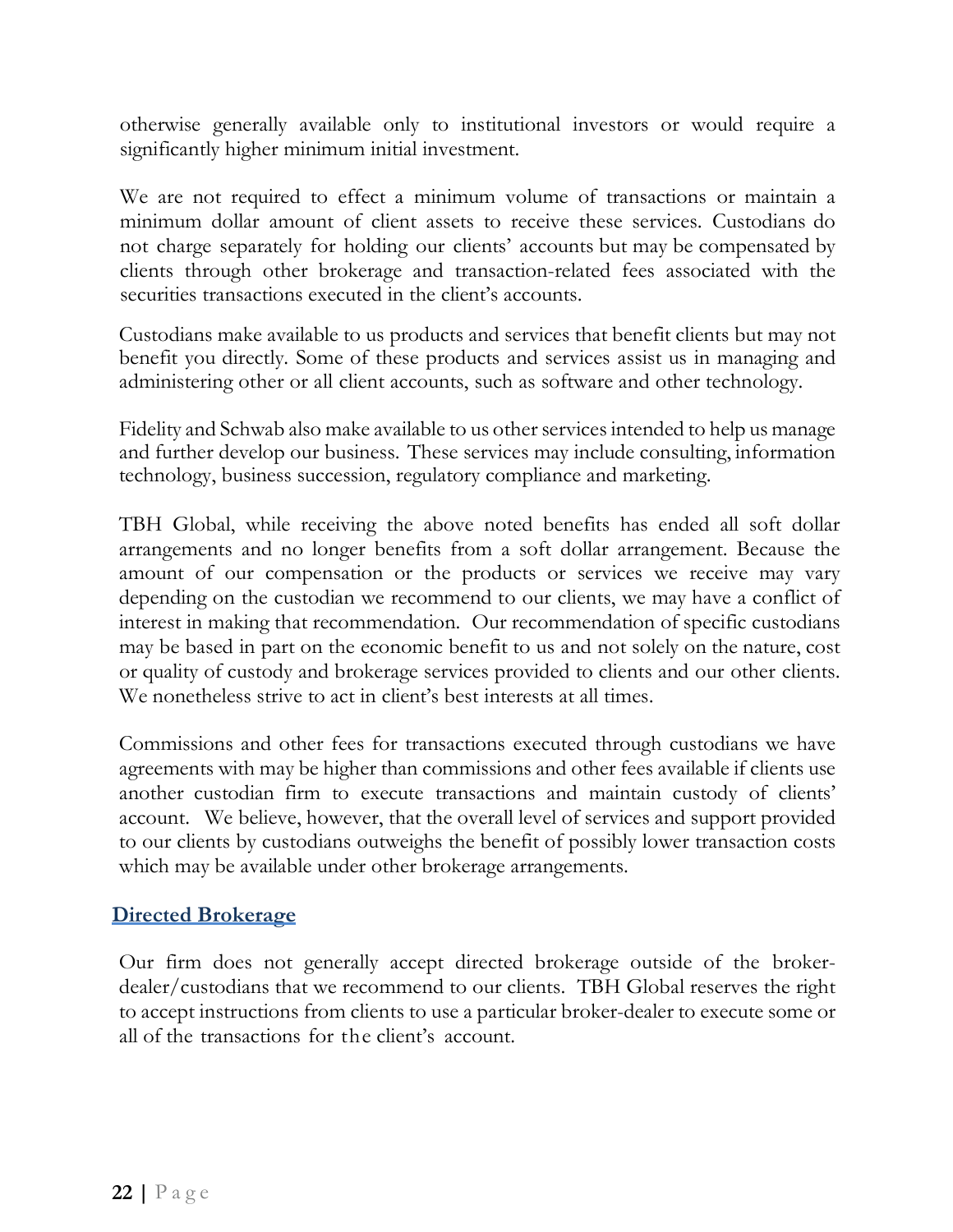If a client elects to utilize a directed brokerage arrangement outside of our recommended broker-dealer/custodians, client should be aware that the client is solely responsible for negotiating the terms and arrangements for the account with that broker-dealer/custodian. We generally are not able to negotiate commissions, obtain volume discounts, or best execution. In addition, under these circumstances a difference in commission charges may exist between the commissions charged to clients who direct us to use a particular broker or dealer and other clients who do not direct us to use a particular broker or dealer. Finally, our firm will execute these trades separately and not aggregate or "bunch" a trade with our recommended brokerdealer/custodians trades.

### **Aggregated Transactions**

We may engage in aggregated trading, which is the purchase or sale of a security for the accounts of multiple clients in a single Broker-dealer/custodian transaction. If an aggregated trade is executed, each participating client receives a price that represents the average of the prices at which all of the transactions in a given bunch were executed. Accounts that participate in the same aggregated trade will be charged commissions, if applicable, in accordance with their separate brokerage agreements.

Hindsight is 20/20, and our firm strives to meet its fiduciary duty, therefore clients should be aware that aggregated trades are placed only when TBH Global reasonably believes that the combination of the transactions provides better prices for clients than had individual transactions been placed for clients.

We are not obligated to include any client account in an aggregated trade. Aggregated trades will not be effected for any client's account if doing so is prohibited or otherwise inconsistent with that client's investment advisory agreement. Non-discretionary accounts may not be included in aggregated transactions.

#### **Pooled Investments and Other Alternatives**

TBH Global may be subject to various actual or perceived conflicts of interest arising out of our recommendations of certain managers, sponsors, or underwriters of alternative investments we occasionally recommend to our clients.

1. Sponsor Relationships: It is possible that one or more individuals employed by a Sponsor is or will become a TBH Global client. TBH Global is a registered investment advisor and receives fees for managing its clients' assets but does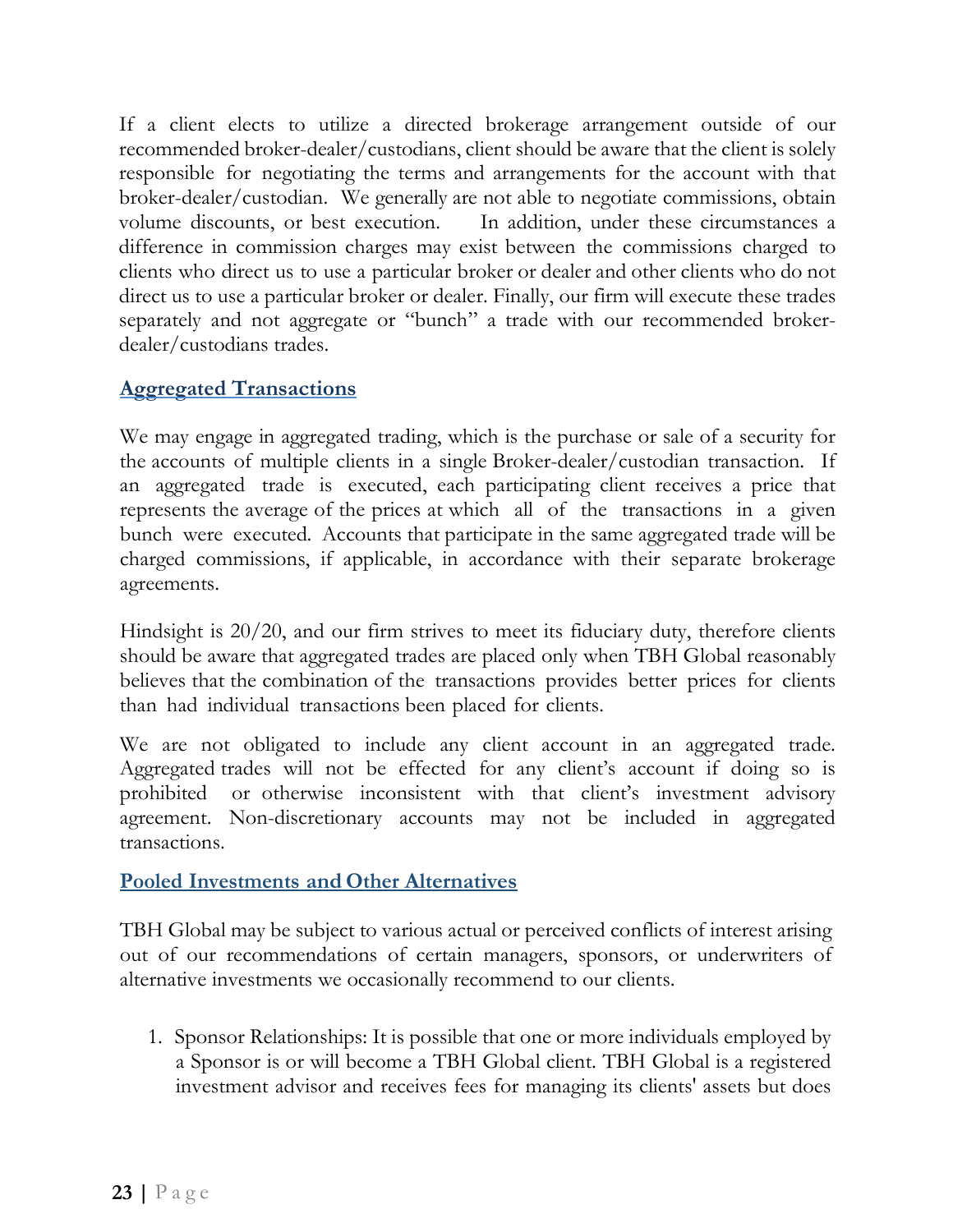not receive management fees separately charged by the REIT or Pooled Investment Vehicle.

2. Client Relationships: Because of the similarity between TBH Global clients, it is likely that REITs, Pooled Investment and Alternatives will appeal to and be suitable for multiple accredited investor clients. If investment opportunities are limited within a specific Alternative, it is possible that some clients will be able to make an investment while others may not. TBH Global may base investment availability on the client's relationship with the sponsor, timeliness of client decision making, and overall suitability between clients.

## <span id="page-23-0"></span>**Item 13 – Review of Accounts**

### **Managed Accounts**

Investment management accounts are monitored on an ongoing basis with a formal review conducted at least annually or as agreed upon with individual clients. The reviews focus on the consistency of portfolio investments with each client's stated objectives and risk tolerances.

On a quarterly basis, the performance of clients account is reviewed to monitor consistency with market benchmarks that we deem applicable. Thereafter, clients account is reviewed on a periodic (transactional, monthly, quarterly or annual basis), as needed or as contracted. Account reviews may also be triggered by other factors such as changes in general economic and market conditions, analyst reports, issuer news and interest rate movement. The client's advisory representative is responsible for all reviews.

clients will receive statements from the custodian at least quarterly. These statements identify client's current investment holdings, the cost of each of those investments, and their current market values. If separately contracted by the client, clients will receive performance analysis reports prepared by us which describe the returns realized on the investments in clients' account.

#### **Financial Planning**

Financial Planning clients will receive a financial plan, as contracted in the client's agreement. Reviews of the plan are laid out and agreed to by clients in the Financial Planning Agreement. The client's advisory representative is responsible for the preparation of the plan and all reviews.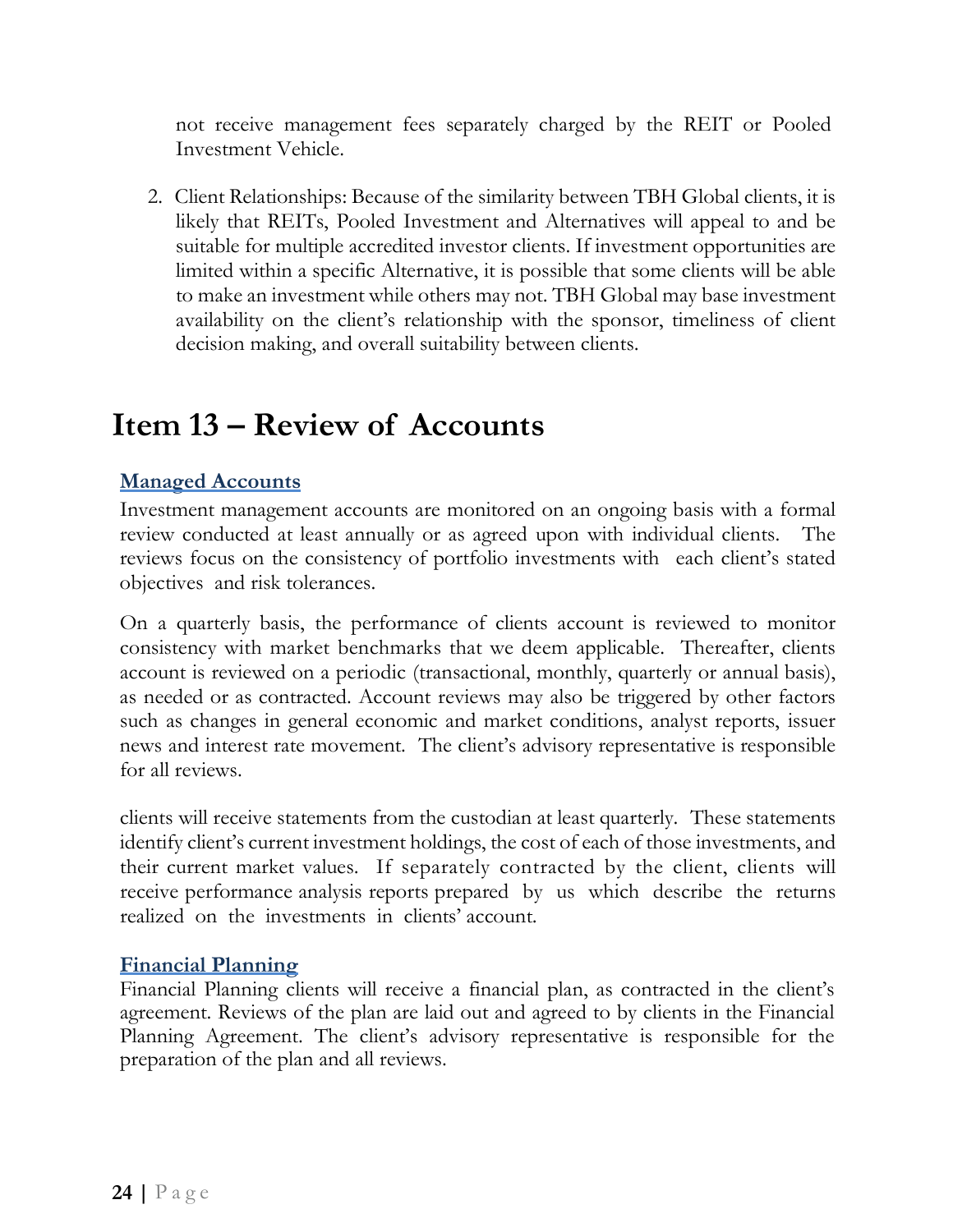#### **Consulting and Pension**

Consulting and Pension clients will only receive reports if separately contracted for by the client in the consulting agreement.

## <span id="page-24-0"></span>**Item 14 - Client Referrals and Other Compensation**

Our advisory representatives may also recommend various asset management firms. If clients establish an investment advisory relationship with one of these firms, our financial advisors share in the advisory fees clients pay to these asset management firms.

Employees of our firm are also compensated when clients are referred to our firm and open an account. Employees will either receive a one-time referral payment or will receive an on-going referral bonus as long as you maintain your account with our firm.

As previously disclosed in Item 5, Fees, Certain Investment Advisor Representatives are also independently licensed insurance agents with unaffiliated insurance agencies. As such, these individuals are entitled to receive additional incentive-based compensation and bonuses for the sale of insurance products. Advisory representatives participating in outside business activities have provided disclosures regarding these activities on their respective ADV Part 2B Supplements. Clients receive this Supplement initially upon engaging TBH Global and when material changes occur.

## <span id="page-24-1"></span>**Item 15 - Custody**

TBH Global does not hold client assets and clients are required to maintain their assets with an unaffiliated qualified custodian. Our firm does have certain authorities, which would constitute custody as interpreted by regulatory organizations. TBHG outlines them as follows:

• Clients provide TBH Global with written authority to directly debit the client's advisory fees from the qualified custodian account. When clients authorize us to have the qualified custodian directly deduct our fees from their account, this constitutes a form of custody.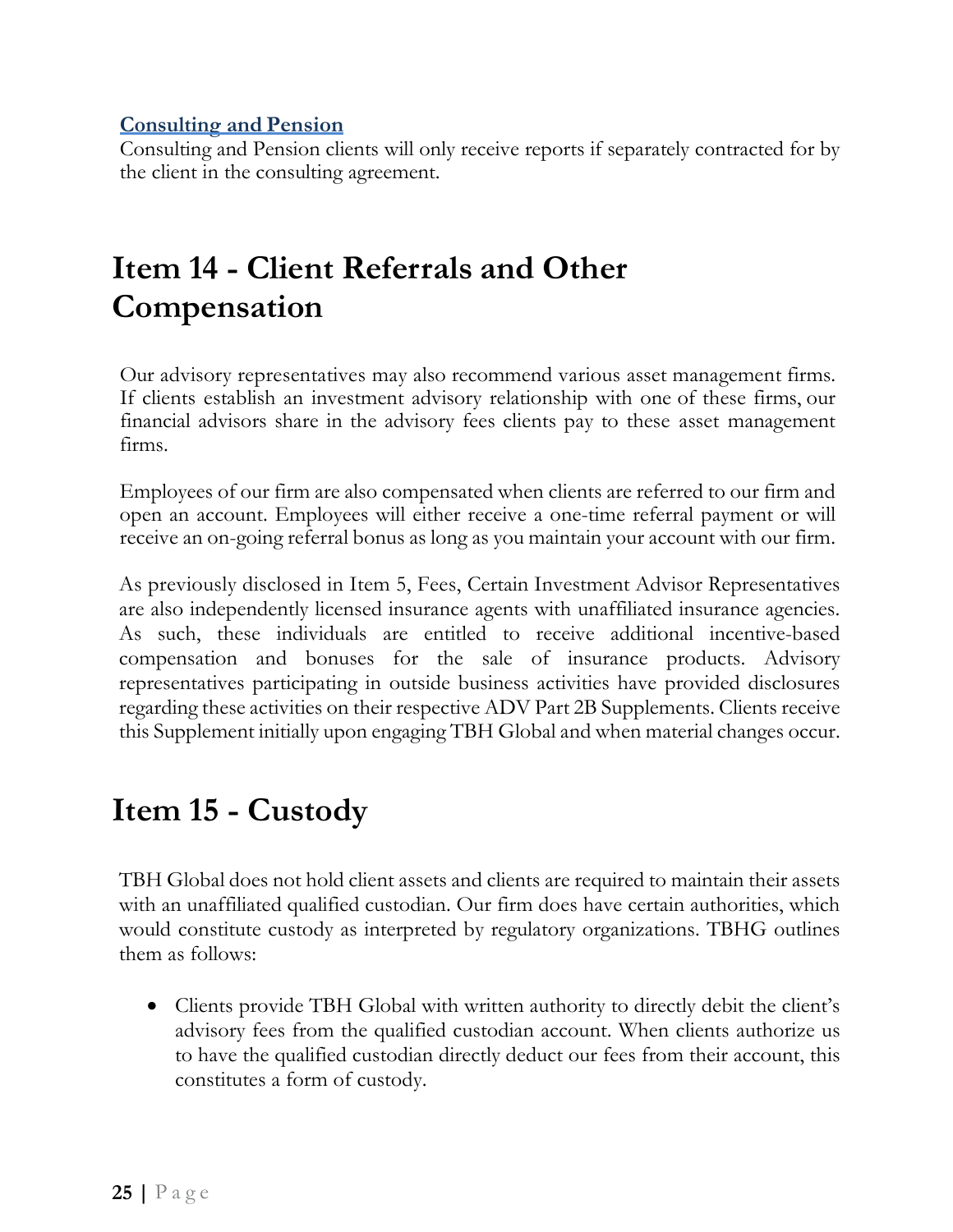- Certain financial professionals of our firm have been appointed as a trustee of TBHG client accounts. Their duties are, in the capacity of trustee, to carry out the instructions set forth in the trust documents for the benefit of the named beneficiary or beneficiaries.
- Finally, our firm provides bill paying services to certain clients.

In the aforementioned instances, under Rule 206(4)2 of the Investment Advisors Act of 1940, TBHG is deemed to have custody of accounts for which it has obtained authority to pay bills or act as trustee. These accounts are custodied at an unaffiliated qualified custodian for the client under the client's name. The client is notified in writing that an account has been opened. The qualified custodian sends account statements to the client at least quarterly.

Advisors deemed to have custody of client's fund or securities are required to obtain a surprise annual examination of client assets by an independent public accountant that is registered with, and that is subject to regular inspection by, the Public Company Accounting Oversight Board ("PCAOB"). TBH Global Advisors annually enters into an agreement with an approved PCAOB independent public accountant to complete a surprise audit within 180 days of the advisor having custody and annually thereafter. The independent accountant must file its certificate on Form ADV-E with the SEC within 120 days of the commencement of the examination.

In all cases, clients will receive statements directly from their qualified custodian which outline the client's investments, account holdings and fees deducted from the client's account on at least a quarterly basis. We urge all of our clients to carefully review the statements received from their custodian and compare them to the account statements that we may provide. clients should verify that the transactions in their account are consistent with their investment goals and the objectives for the client's account.

Any discrepancies should be brought to TBH Global or the qualified custodian's attention. We also encourage clients to contact their advisory representative or our Chief Compliance Officer should they have any questions or concerns regarding their account.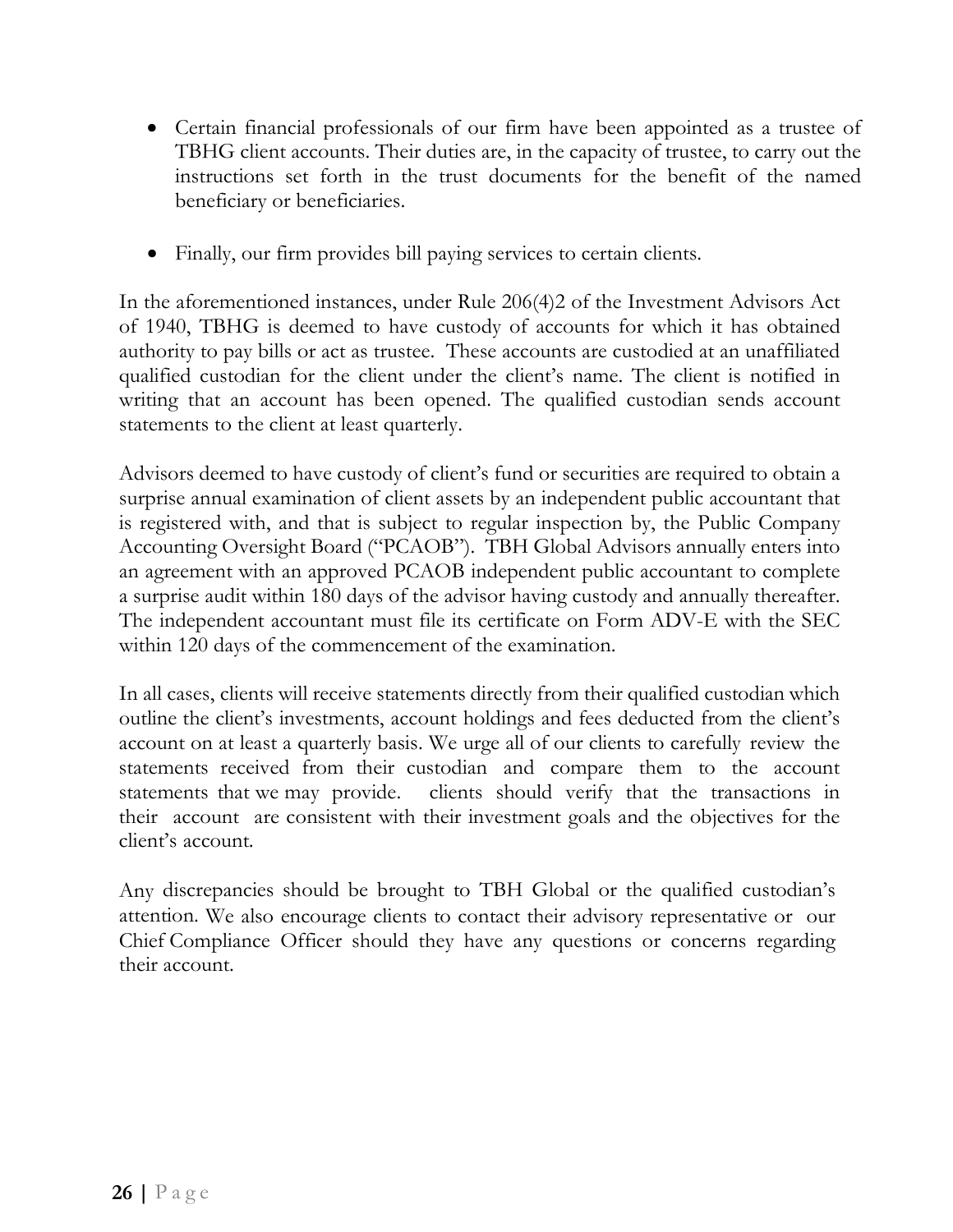## <span id="page-26-0"></span>**Item 16 - Investment Discretion**

We offer our advisory services on a discretionary basis. This means that we do not need advance approval from clients to determine the type and amount of securities to be bought and sold for client's accounts. Although we recommend brokerdealers, we do not have the ability to choose the broker-dealer through which transactions will be executed.

This discretion is used in a manner consistent with the stated investment objectives for clients' account if clients have given us written authorization to do so. We only exercise discretion in accounts where we have been authorized by clients. This authorization is typically included in the investment advisory agreement clients enter into with us.

We also manage accounts on a non-discretionary basis, which means we must obtain clients approval before for each transaction. In the event of a market correction, if we cannot contact clients to obtain consent, we would be unable to effect any recommended action.

## <span id="page-26-1"></span>**Item 17 - Voting client Securities**

We do not take any action or give any advice with respect to voting of proxies solicited by or with respect to the issuers of securities in which clients' accounts may be invested. In addition, we do not take any action or give any advice with respect to any securities held in any accounts that are named in or subject to class action lawsuits. We will, however, forward to clients any information received by us regarding proxies and class action legal matters involving any securities held in clients' accounts.

## <span id="page-26-2"></span>**Item 18 - Financial Information**

We have no financial commitment that impairs our ability to meet contractual and fiduciary commitments to clients and we have not been the subject of a bankruptcy proceeding. In addition, TBH Global does not collects fees of \$1,200 or more for services to be performed six months or more in advance.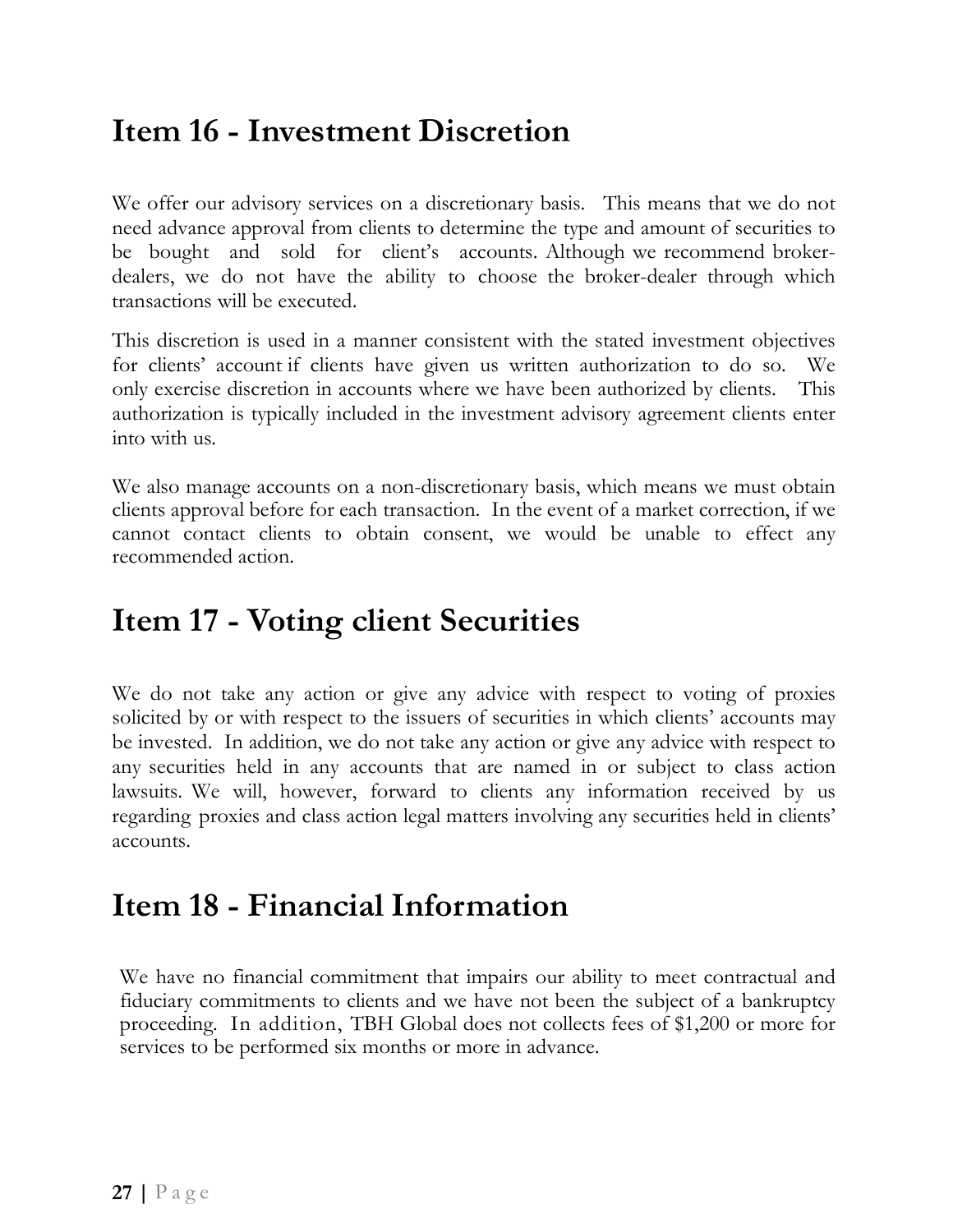The Payment Protection Program (PPP) was passed as part of the Coronavirus Aid, Relief and Economic Securities (CARES) Act, which initially provided \$349 billion in forgivable loans for small businesses to use for payroll and other essential business costs like rent and utilities. This unique opportunity was meant to support small firms, such as ours. Although our firm determined that we could effectively meet client obligations we also determined that the PPP loan assisted TBH Global in avoiding scenarios in which we may have otherwise decided to reduce compensation, reduce staff, or operate at a greater loss for some period of time. As such, our firm was the recipient of a \$25,400 loan for these purposes.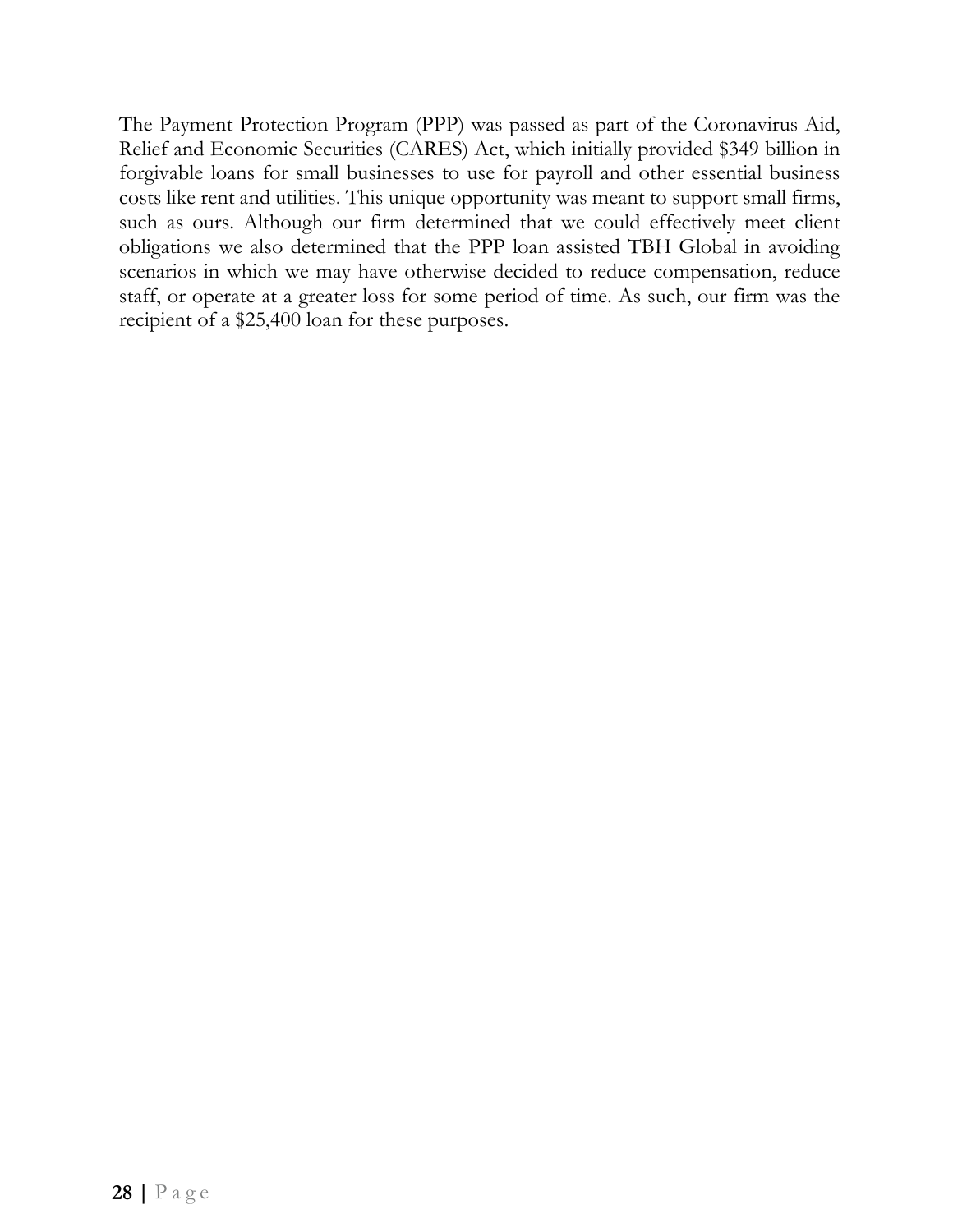<span id="page-28-0"></span>**Brochure Supplement** 

## **David Merrell**

# **TBH Global Asset Management, LLC**

**6 Cadillac Dr. Suite 300 Brentwood, TN 37027 615-690-4820**

*[www.TBHGlobalAsset.com](http://www.tbhglobalasset.com/)*

**March 31, 2022**

**This brochure supplement provides information about David Merrell that supplements the TBH Global Asset Management, LLC brochure. You should have received a copy of that brochure. Please contact Nicholas Warf, Chief Compliance Officer, if you did not receive TBH Global Asset Management, LLC's brochure or if have any questions about the contents of this supplement.**

**Additional information about David Merrell, CRD Number 2948055, is available on the SEC's website at** [www.advisorinfo.sec.gov](http://www.adviserinfo.sec.gov/)**[.](http://www.adviserinfo.sec.gov/)**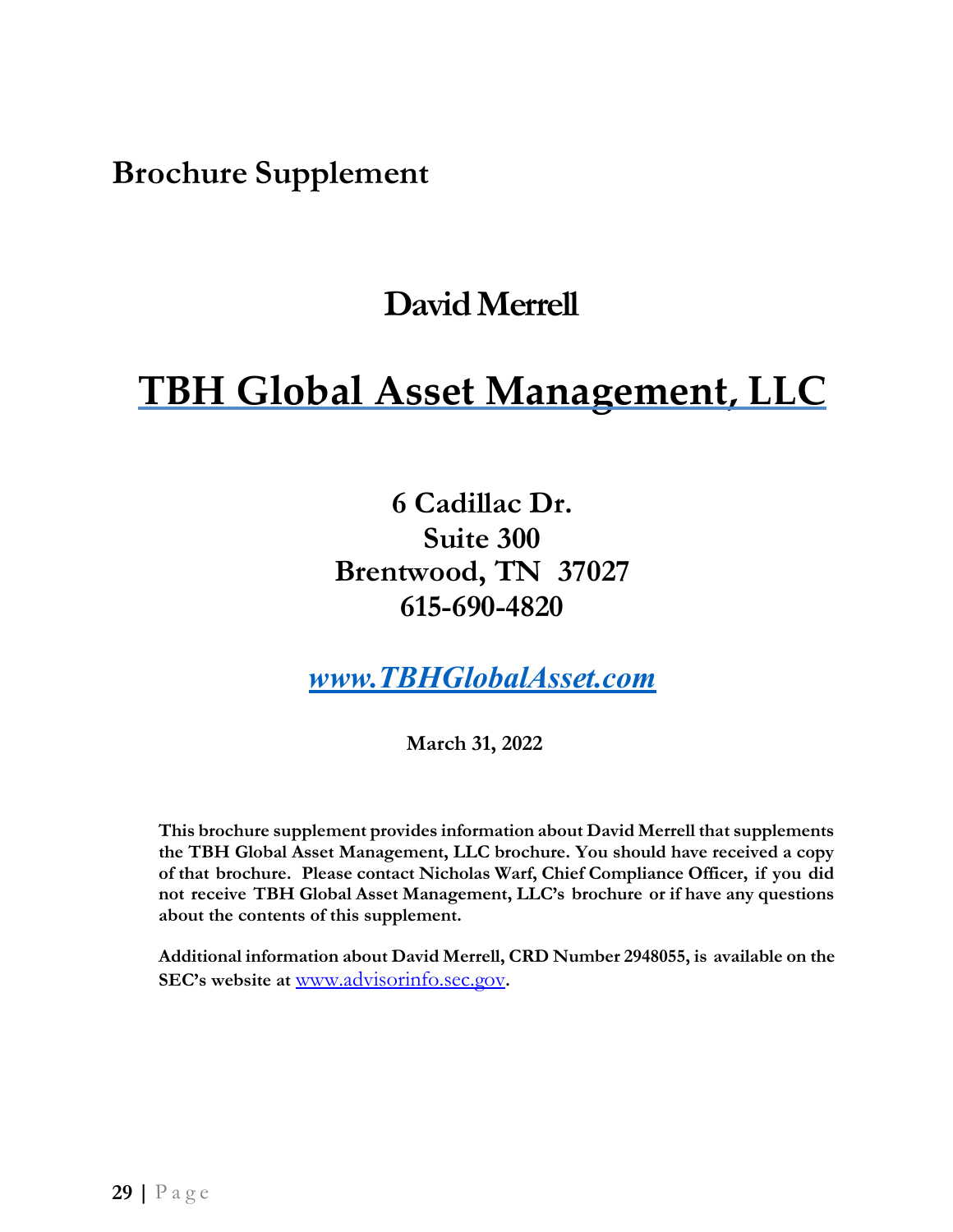**David S. Merrell**

### **Year of birth: 1971**

## **Formal education:**

• University of the South (Sewanee) – 1993, B.A., Psychology

## **Business background:**

- TBH Global Asset Management, LLC Chief Executive Officer, Advisory Representative; (11/07 – Present)
- TBH Plan Owner;  $(07/19$  Present)
- TBH Advisors, LLC Owner, Director of Operations (04/2015 Present)
- Fifth Third Securities Financial Analyst;  $(04/01 10/05)$
- American Express Financial Advisors, Inc. Financial Analyst (01/98 04/01)

## **Disciplinary Information**

David Merrell has not been the subject of any legal or disciplinary event.

## **Other Business Activities**

Mr. Merrell is an owner and Director of Operations for TBH Advisors, a related advisor to TBH Global. Mr. Merrell is appointed as a Director for SCC Bancshares, Inc. which is a holding company for St. Clair County State Bank in Missouri. TBH Global and TBH Advisors and their respective officers and owners do not recommend this bank or any of its affiliates to clients or prospective clients. Our firm mitigates potential conflicts by disclosing this ownership to clients and potential clients. TBH and its owner or officers do not refer clients to TBH Advisors for advisory services and clients are under no obligation to utilize the services of TBH Advisors.

## **Additional Compensation**

Mr. Merrell will serve as a personal trustee with regard to the accounts of the trust beneficiaries of client(s) and will perform certain trustee responsibilities, as outlined in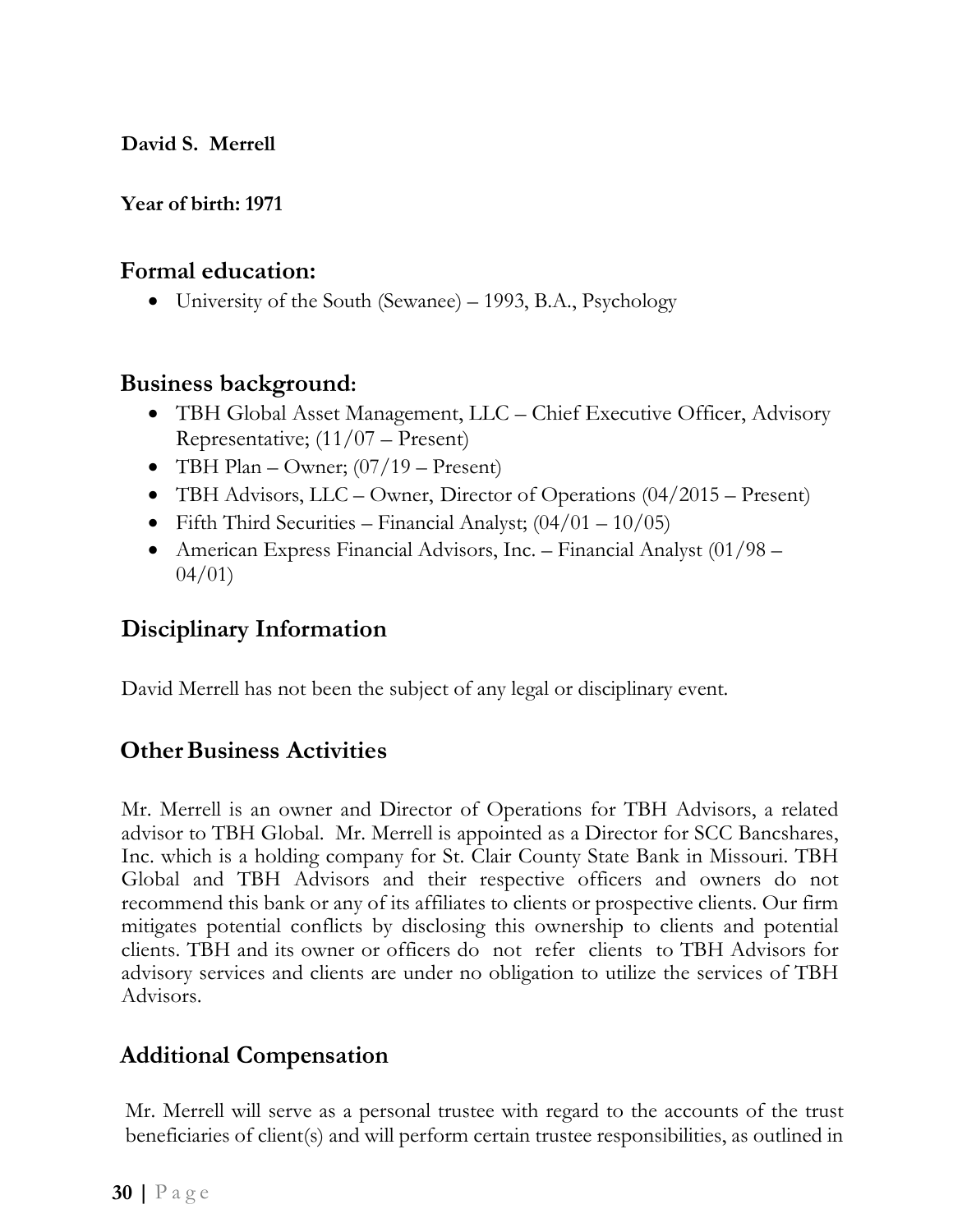each separate trust agreement (which may include a bill paying service) as well as provide fiduciary investment management advice to the trust. Trust services are separate from investment management and advisory services and are outlined in a separate agreement. When clients engage a member of our firm as a Trustee, they should be aware that they will pay fees for the trust services as well as investment management fees. With this engagement, we may refer a client to an attorney or tax professional to prepare tax returns and perform trust administration and estate settlement services for the trust. TBHG will not accept, nor will we pay referral fees when recommending professionals for additional services.

Inherently, conflicts arise that the firm or its financial professionals will favor our trust or bill paying clients over non-trust or non-bill paying clients. Our compliance department monitors these types of relationships and clients should call the Chief Compliance Officer with any concerns.

Trust services and bill paying services are separately negotiated and agreed upon in writing prior to the start of the service with the respective clients. These services are billed separately and clients receive a fee schedule or agreement. Very rarely, these services will be an additional service added as an accommodation for certain clients at TBHG's sole discretion. Accordingly, the client should review both the fees charged for these separate services as well as our advisory fees to fully understand the total amount of fees to be paid by the client. Terminating these services is outlined in the client's separate trust or bill paying agreement and should be carefully reviewed prior to accepting these services.

## **Supervision**

Mr. Merrell is the Chief Executive Officer of TBH Global Asset Management, LLC. As such, there are no employees in a position to supervise him.

Mr. Merrell is bound by the firm's Code of Ethics and Compliance Procedures, as well as each client's advisory agreement. Mr. Merrell may be reached at 615-690- 4820.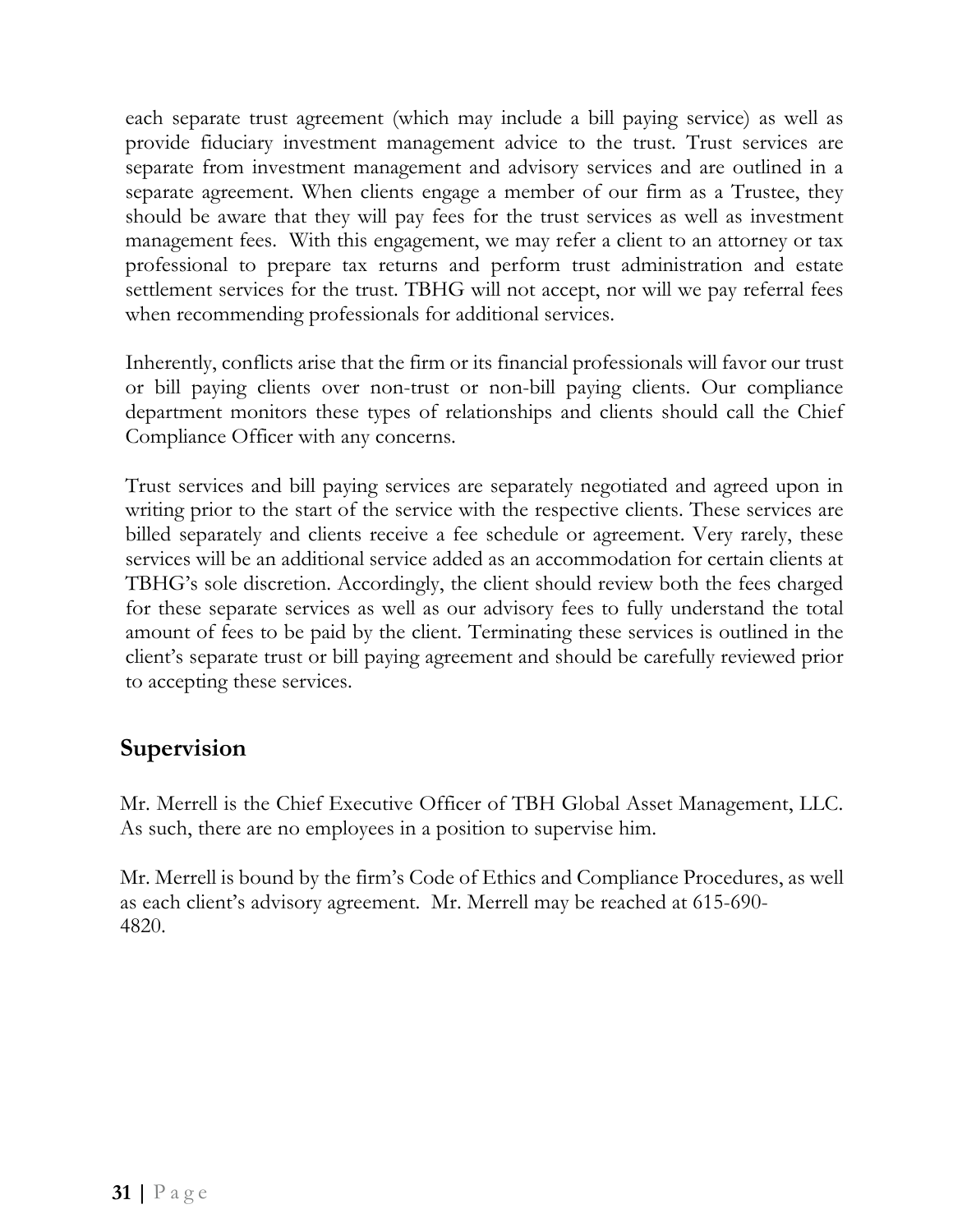<span id="page-31-0"></span>**Brochure Supplement** 

## **Travis Anderson, CTFA**

**125 3rd Avenue North Franklin, Tennessee 37064 615.538.7018**

# **TBH Global Asset Management, LLC**

**6 Cadillac Dr. Suite 300 Brentwood, TN 37027 615-690-4820**

*[www.TBHGlobalAsset.com](http://www.tbhglobalasset.com/)*

**December 10, 2019**

**This brochure supplement provides information about Travis Anderson that supplements the TBH Global Asset Management, LLC brochure. You should have received a copy of that brochure. Please contact Nicholas, Chief Compliance Officer, if you did not receive TBH Global Asset Management, LLC's brochure or if have any questions about the contents of this supplement.**

**Additional information about Travis Anderson, CRD Number 5527103, is available on the SEC's website at** [www.advisorinfo.sec.gov](http://www.adviserinfo.sec.gov/)**[.](http://www.adviserinfo.sec.gov/)**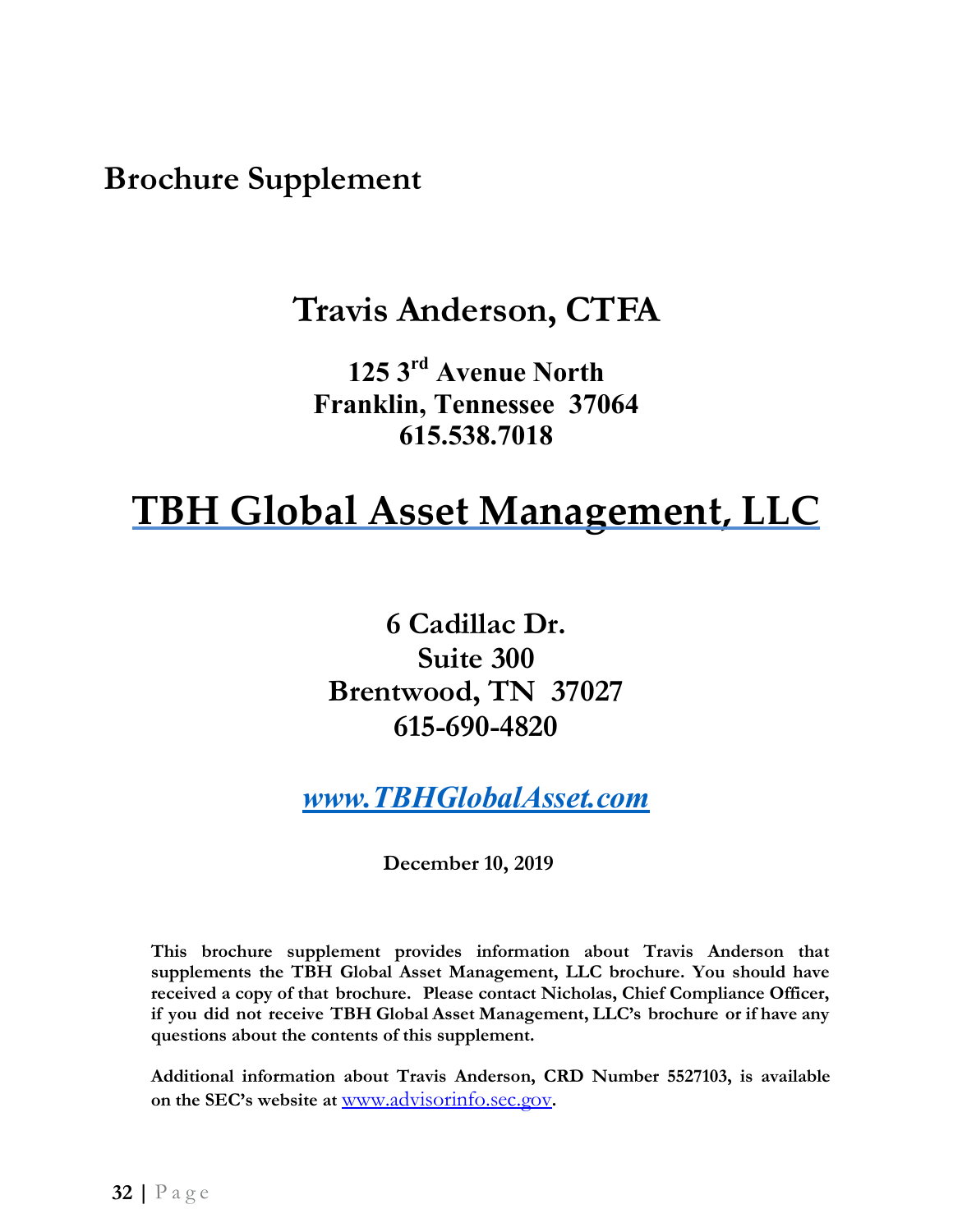#### **Travis S. Anderson**

#### **Year of birth: 1980**

## **Formal education:**

- University of Tennessee, Knoxville 2002, B.S. in Finance (major) and Economics (minor)
- Middle Tennessee State University 2005, M.B.A., Finance
- Southern Trust School, Spring Hill College 2003 to 2005
- Institute of Certified Bankers 2005, Certified Trust and Financial Advisor.

## **Business background:**

- TBH Global Asset Management, LLC Advisory Representative; (04/2008 – Present)
- TBH Advisors, LLC Owner, Director of Global Investment Solutions;  $(04/2015 -$ Present)
- Tennessee Bank and Trust Assistant Vice President, Trust Manager;  $(04/2008 - 12/2010)$
- Fifth Third Bank Assistant Vice President, Trust Officer/ Portfolio Manager; (08/2004 – 04/2008)
- Independence Trust Company Trust Officer (06/2002-08/2004)

## **Professional Designations:**

**CERTIFIED TRUST AND FINANCIAL ADVISOR ("CTFA")** is a professional certification granted by American Bankers Association Institute of Certified Bankers. Certification requires a combination of wealth management experience and education; recommendation from candidates' manager attesting to his or her qualifications; and successful completion of the required examination. To maintain the CTFA certification, an individual must adhere to ICB's Professional Code of Ethics, pay an annual fee, and complete 45 credits of continuing education every three years.

## **Disciplinary Information**

Travis Anderson has not been the subject of any legal or disciplinary event.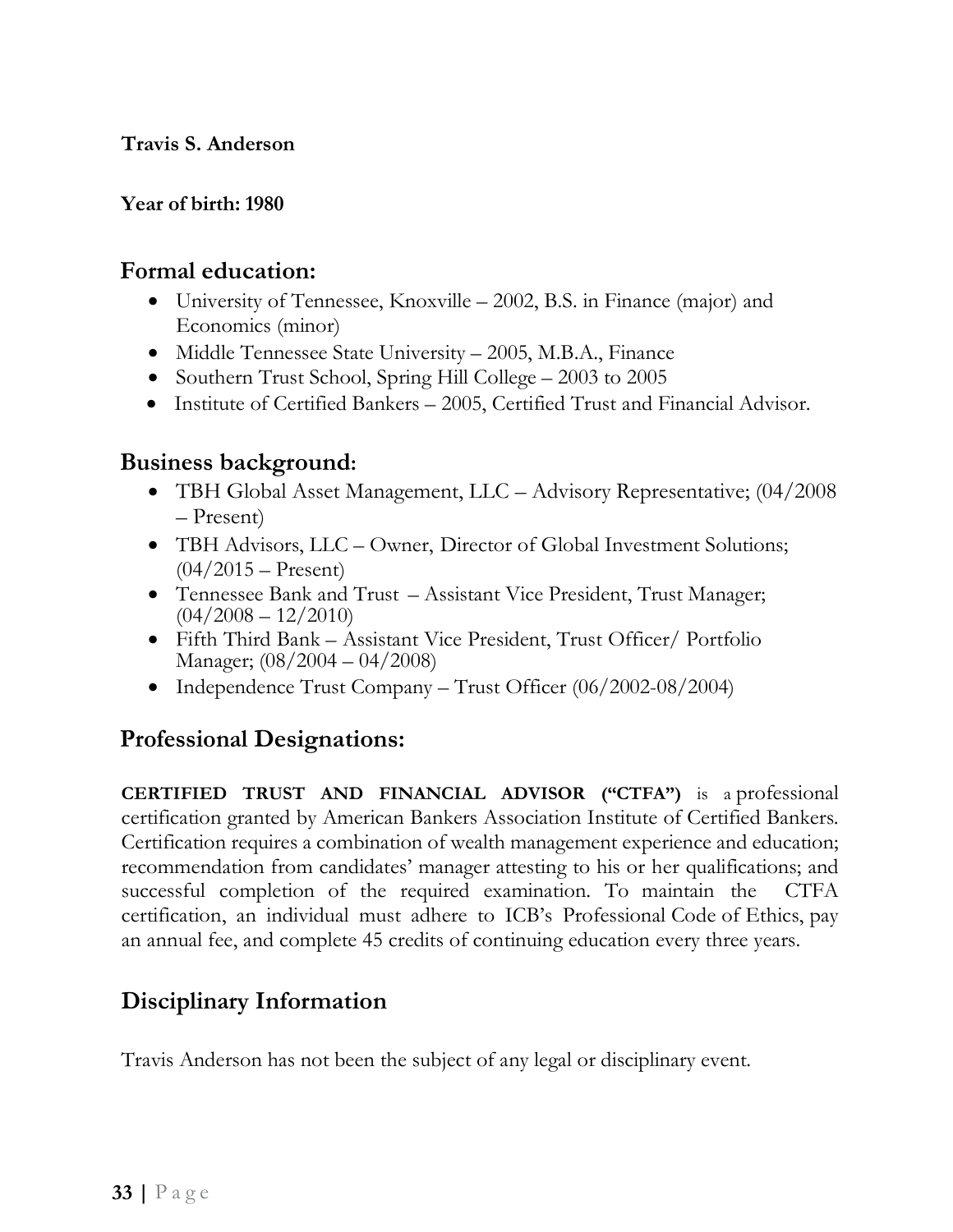## **Other Business Activities**

Mr. Anderson is an owner and Director of Global Investment Solutions for TBH Advisors, LLC ("TBH Advisors"), and a related advisor to TBH Global. Mr. Anderson does not refer clients to TBH Advisors for advisory services and clients are under no obligation to utilize the services of TBH Advisors.

## **Additional Compensation**

Mr. Anderson has ownership in the following companies: KPMCS, LLC – Burger Up Restaurant Cool Springs; 36% Co-owner. Smile Spotters, LLC – Books; 50% Co-owner. FJC, LLC – The Franklin Juice Company; 16.67owner and board member. HCR, LLC– Honest Coffee Shop; 16.67% owner and board member. Old House Investments, LLC – Downtown Franklin office space (TBH Franklin Office) sole owner. Taco Lime, LLC – Mojo's Tacos Restaurant – 31.47% owner. Luke Scott Partnership – downtown Nashville office space; 50% co-owner. Juice Nashville, LLC – Juice Bar in Nashville; 25% Co-owner.

Mr. Anderson, from time to time, may recommend these businesses to clients or potential clients. In addition, Mr. Anderson may provide clients with nominal discounts or incentives in the course of business or when clients frequent these establishments. This presents a conflict of interest as Mr. Anderson would receive a benefit from client's or potential client's patronage of such establishments. In addition, Mr. Anderson will spend a limited amount of business hours periodically devoted to these companies. TBH and Mr. Anderson mitigate these conflicts by disclosing them to clients or prospective clients. Clients are always free to choose to visit or not visit these related entities.

## **Supervision**

Mr. Anderson is supervised by David Merrell, Chief Executive Officer. Mr. Merrell can be reached at 615-690-4820.

We supervise Mr. Anderson by requiring that he adhere to our processes and procedures as described in our firm's Code of Ethics. We will monitor the advice that Mr. Anderson gives to clients by performing periodic, yet routine supervisory reviews.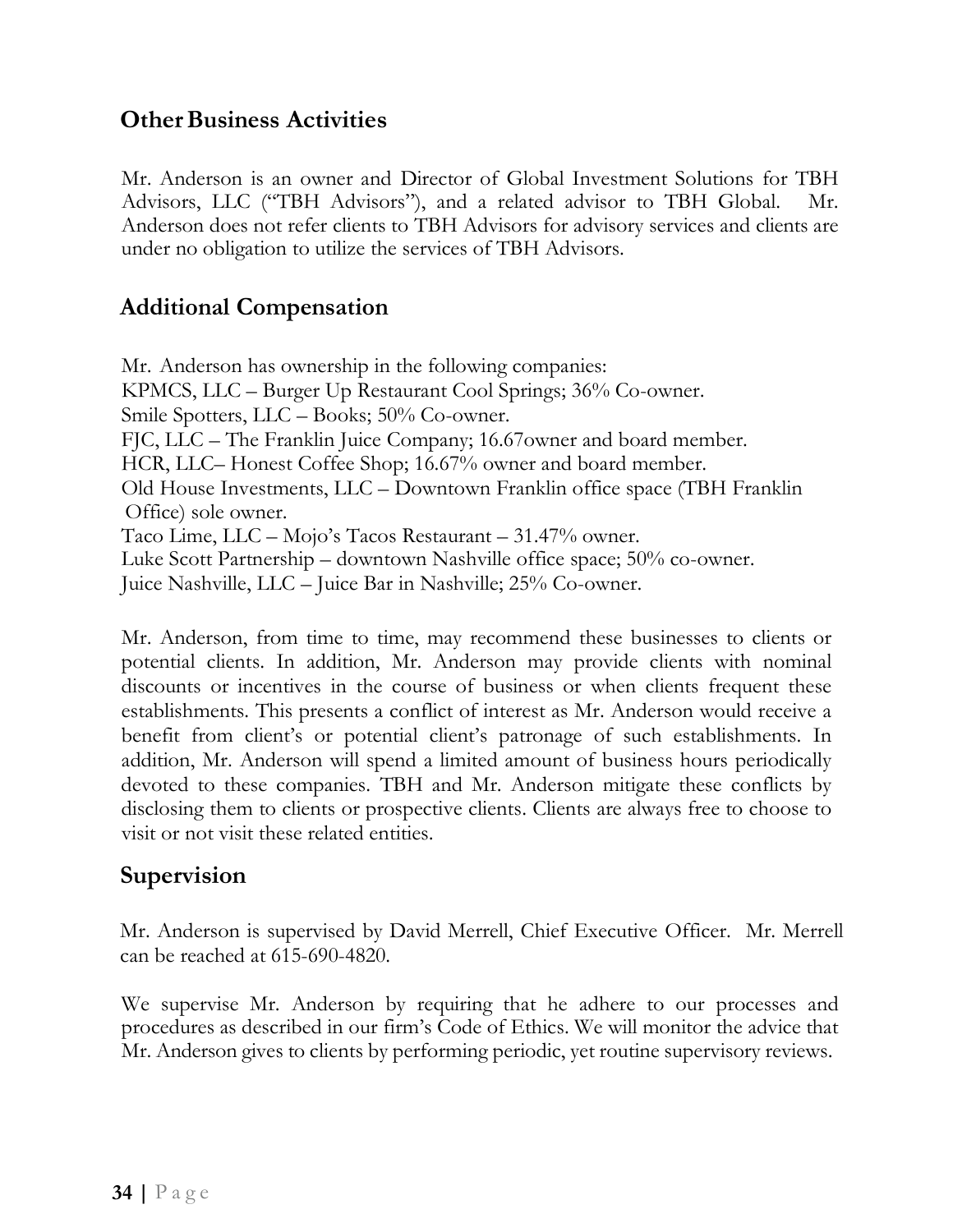<span id="page-34-0"></span> $B$ rochure Supplement

## **Sam Davis, CFP®**

# **TBH Global Asset Management, LLC**

**6 Cadillac Dr. Suite 300 Brentwood, TN 37027 615-690-4820**

*[www.TBHGlobalAsset.com](http://www.tbhglobalasset.com/)*

**December 10, 2019**

**This brochure supplement provides information about Samuel W. Davis that supplements the TBH Global Asset Management, LLC brochure. You should have received a copy of that brochure. Please contact Nicholas Warf, Chief Compliance Officer, if you did not receive TBH Global Asset Management, LLC's brochure or if you have any questions about the contents of this supplement.**

**Additional information about Samuel W. Davis, CRD Number 5199298, is available on the SEC's website at** [www.advisorinfo.sec.gov](http://www.adviserinfo.sec.gov/)**.**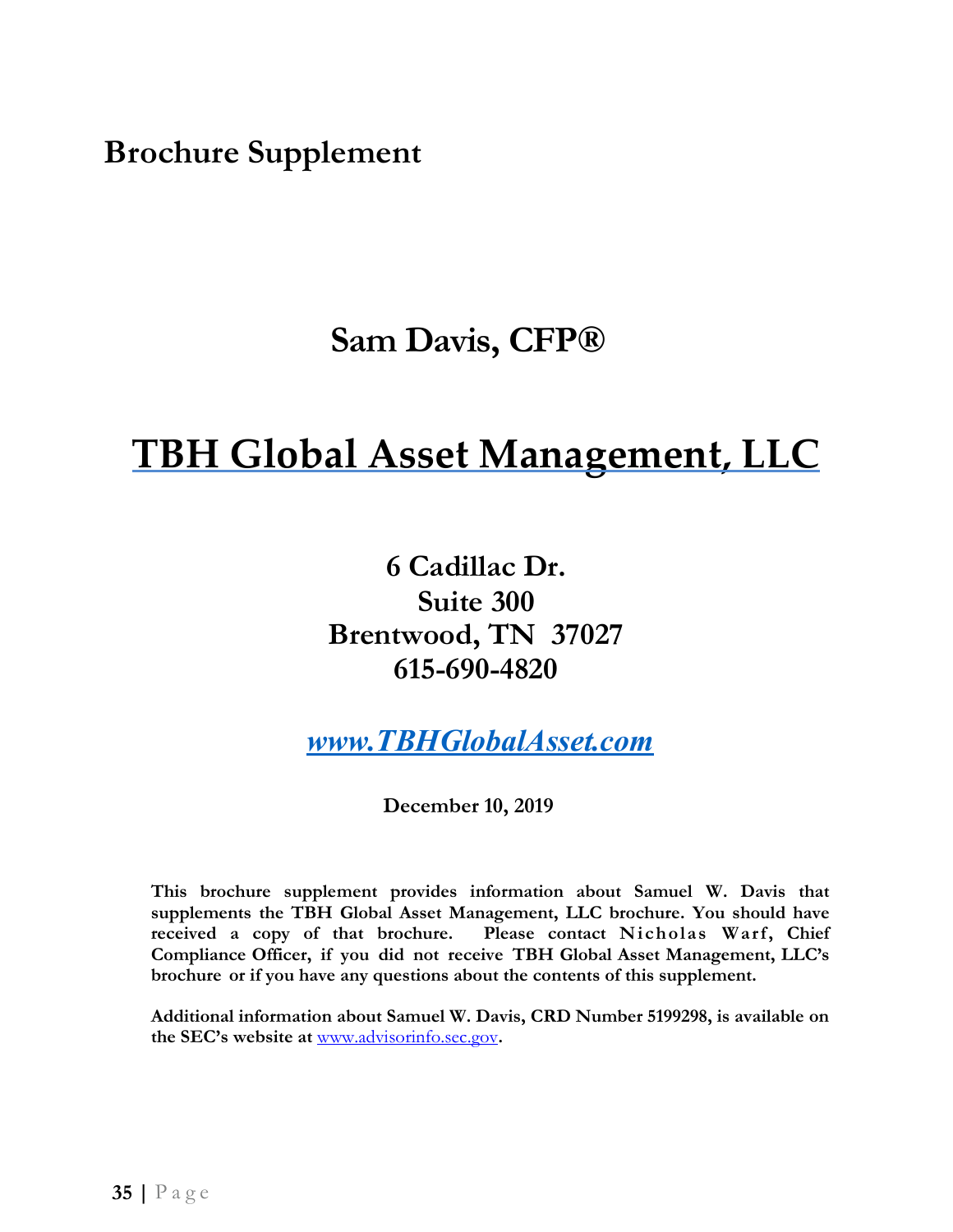**Samuel W. Davis, CFP®** 

#### **Year of birth: 1977**

### **Formal education:**

- Western Carolina University 2002, B.A.
- Western Carolina University 2004, M.B.A.
- Belmont University 2007, Certified Financial Planner

## **Business background:**

- TBH Global Asset Management, LLC Advisory Representative (2008- Present)
- TBH Advisors, LLC Owner, Director of Business Development;  $(04/2015$ -Present)
- Bank of America Assistant Vice President, Global Wealth & Development Team (2005 – 2008)

## **Professional Designations:**

**CFP®, or Certified Financial Planner**, is a voluntary professional designation granted by the Certified Financial Planner Board of Standards, Inc. in the US. A candidate for the designation must meet the following requirements: Bachelor's Degree (or higher) from an accredited college university; three years of full-term personal financial planning experience; completion of a comprehensive program of study; successful passing of a 10-hour exam; and agree to be bound by the Standards of Professional Conduct, the ethical and practice standards for CFP® professionals. After certification, continued use of the designation mandates 30 hours of continuing education every two years and on-going commitment to the ethics and practice standards.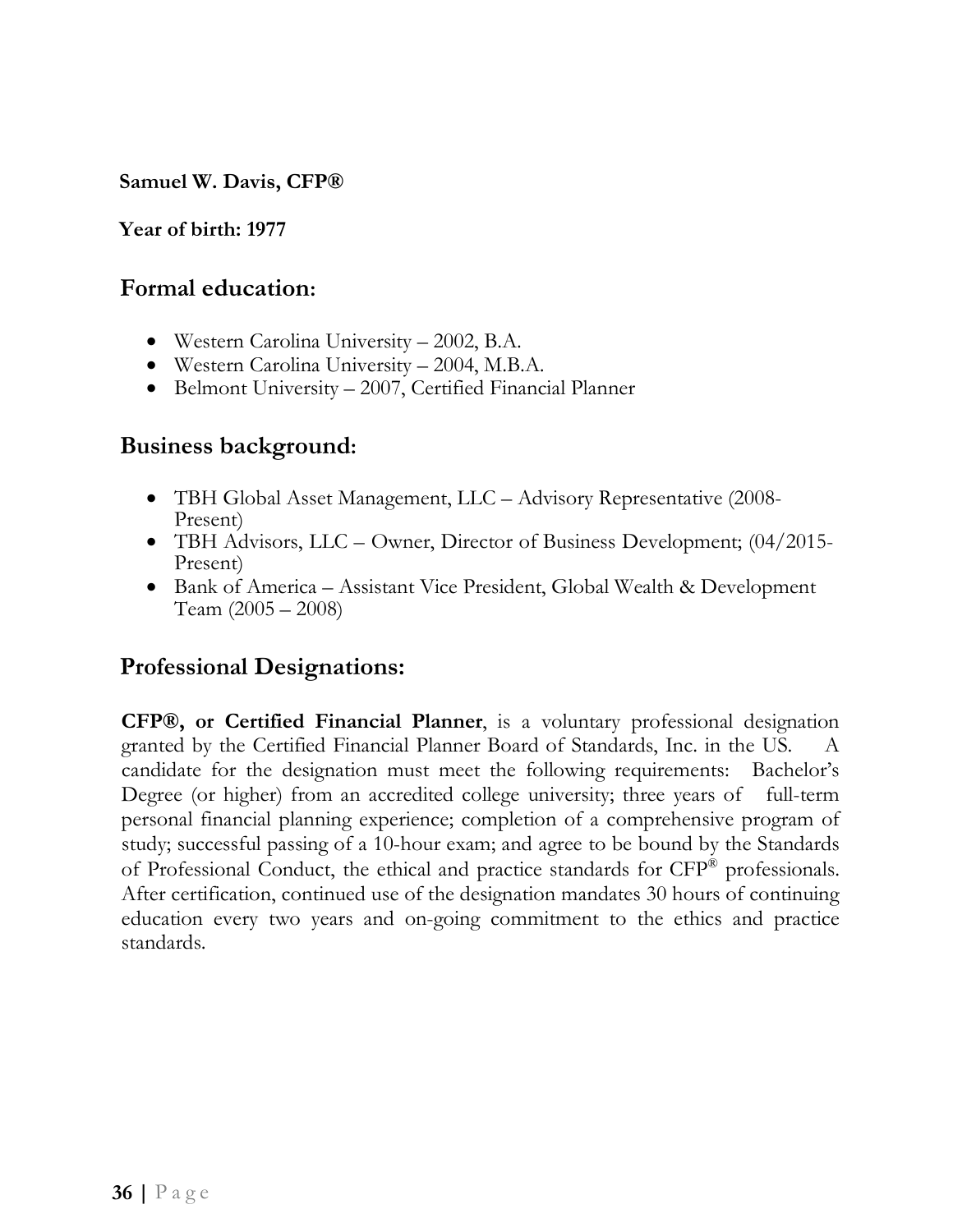## **Disciplinary Information**

Sam Davis has not been the subject of any legal or disciplinary event.

## **Other Business Activities**

Mr. Davis is an owner and Director of Business Development for TBH Advisors, LLC ("TBH Advisors"), a related advisor to TBH Global. Mr. Davis does not refer clients to TBH Advisors for advisory services and clients are under no obligation to utilize the services of TBH Advisors.

## **Additional Compensation**

Mr. Davis does not receive any additional compensation related to the advisory services provided to clients.

## **Supervision**

Mr. Davis is supervised by David Merrell, Chief Executive Officer. Mr. Merrell can be reached at 615-690-4820.

We supervise Mr. Davis by requiring that he adhere to our processes and procedures as described in our firm's Code of Ethics. We will monitor the advice that Mr. Davis gives to clients by performing periodic, yet routine supervisory reviews.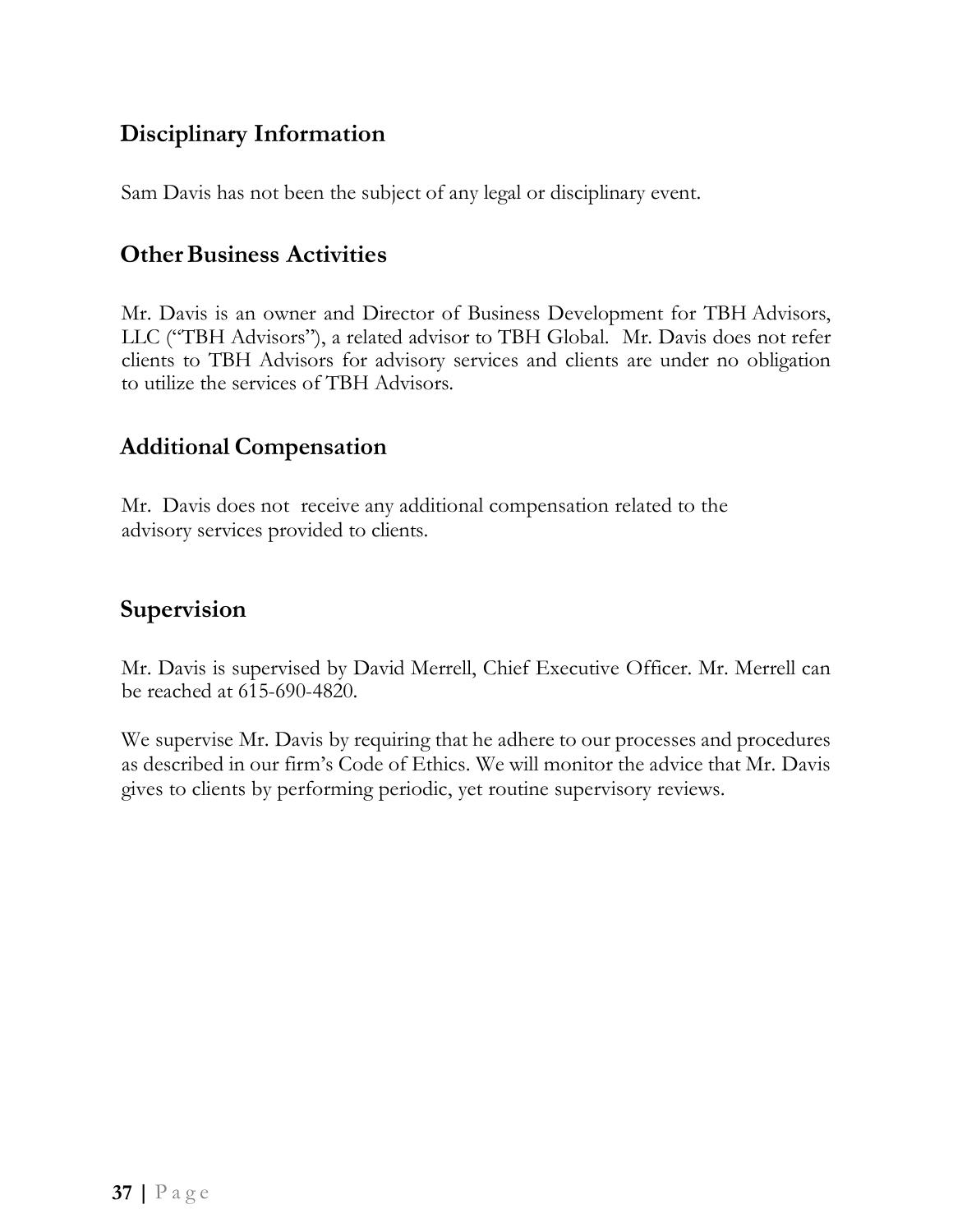<span id="page-37-0"></span>**Brochure Supplement** 

## **Andrew M. Hillis**

# **TBH Global Asset Management, LLC**

**6 Cadillac Dr. Suite 300 Brentwood, TN 37027 615-690-4820**

*[www.TBHGlobalAsset.com](http://www.tbhglobalasset.com/)*

**December 10, 2019**

**This brochure supplement provides information about Andrew M. Hillis that supplements the TBH Global Asset Management, LLC brochure. You should have received a copy of that brochure. Please contact Nicholas Warf, Chief Compliance Officer, if you did not receive TBH Global Asset Management, LLC's brochure or if you have any questions about the contents of this supplement.**

**Additional information about Andrew M. Hillis, CRD Number 6739780, is available on the SEC's website at** [www.advisorinfo.sec.gov](http://www.adviserinfo.sec.gov/)**.**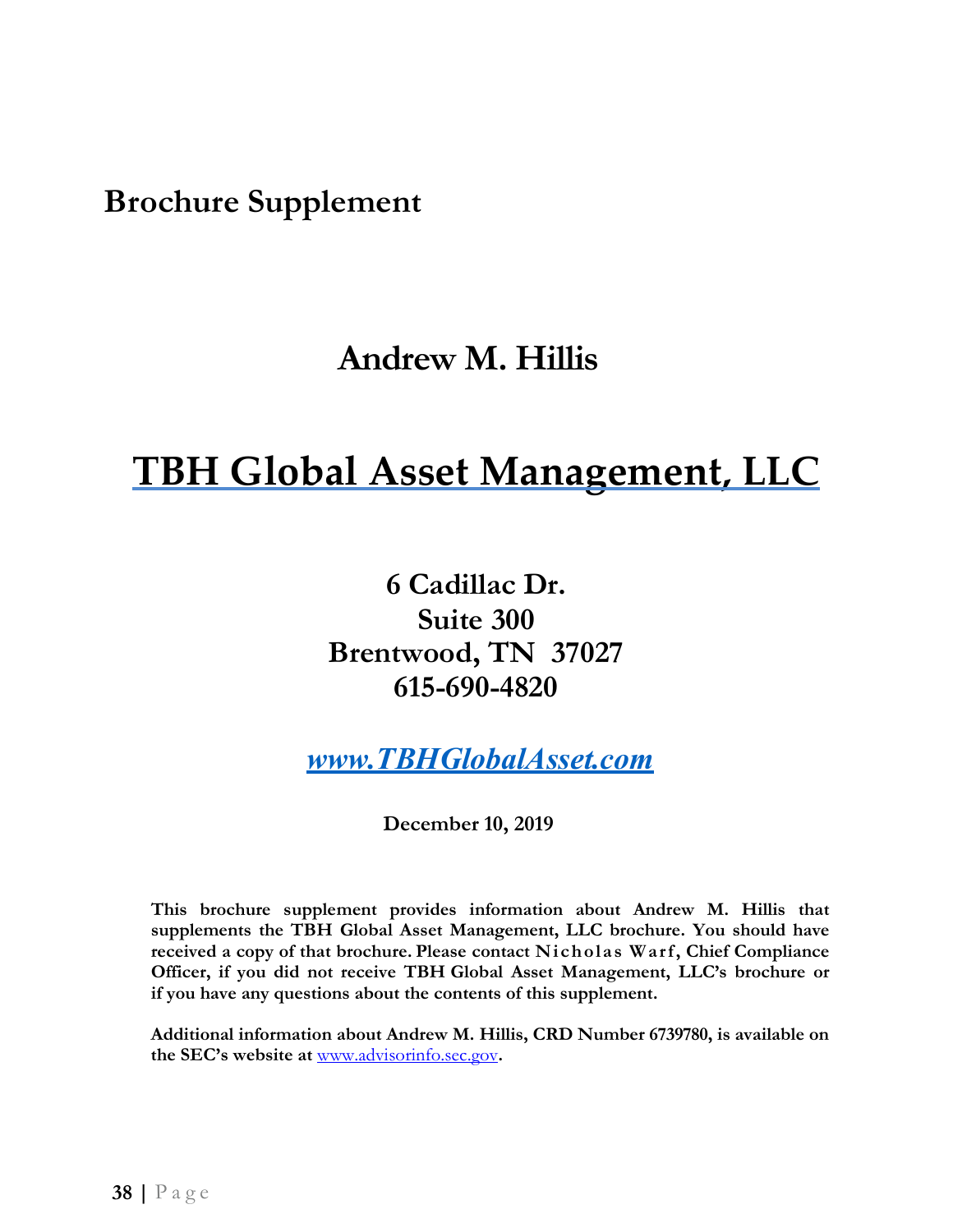#### **Andrew M. Hillis**

**Year of birth: 1990**

### **Formal education:**

- University of Tennessee 2009 2012,
- Middle TN State University 2017, B. A. Finance

### **Business background:**

- TBH Global Asset Management, LLC Advisory Representative; (02/2018 Present)
- 7Twelve Advisors Analyst;  $(12/2016 01/2018)$
- Milwaukee Brewers Athlete,  $(05/2013 12/2015)$

## **Disciplinary Information**

Andrew M. Hillis has not been the subject of any legal or disciplinary event.

## **Other Business Activities**

Mr. Hillis has no outside business activities to report.

## **Additional Compensation**

Mr. Hillis does not receive any additional compensation related to the advisory services provided to clients.

## **Supervision**

Mr. Hillis is supervised by David Merrell, Chief Executive Officer. Mr. Merrell can be reached at 615-690-4820.

We supervise Mr. Hillis by requiring that he adhere to our processes and procedures as described in our firm's Code of Ethics. We will monitor the advice that Mr. Hillis gives to clients by performing periodic, yet routine supervisory reviews.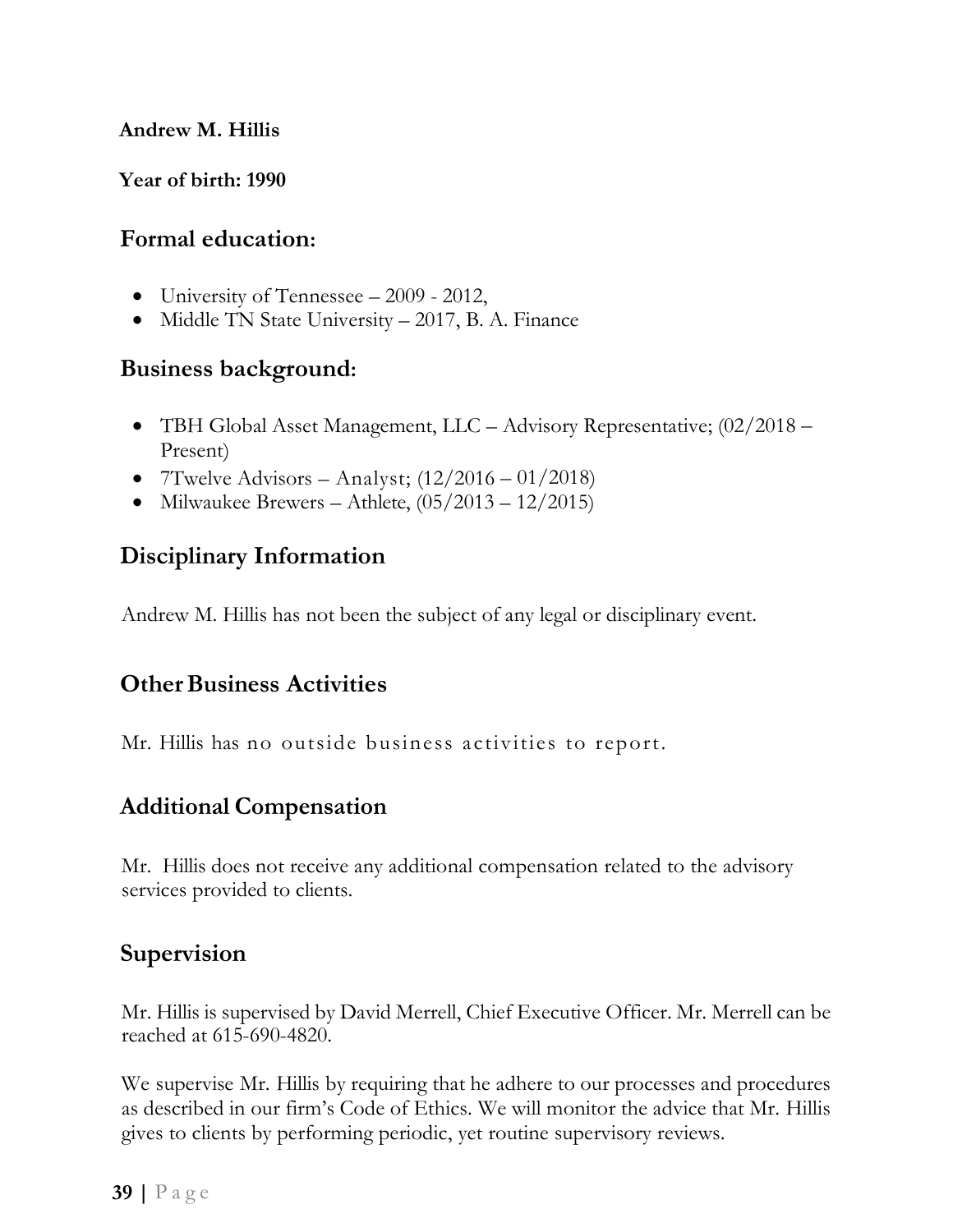<span id="page-39-0"></span>**Brochure Supplement** 

## **Phillip Reynolds, CFP®**

# **TBH Global Asset Management, LLC**

**6 Cadillac Dr. Suite 300 Brentwood, TN 37027 615-690-4820**

*[www.TBHGlobalAsset.com](http://www.tbhglobalasset.com/)*

**October 23, 2020**

**This brochure supplement provides information about Phillip Reynolds that supplements the TBH Global Asset Management, LLC brochure. You should have received a copy of that brochure. Please contact Nicholas Warf, Chief Compliance Officer, if you did not receive TBH Global Asset Management, LLC's brochure or if you have any questions about the contents of this supplement.**

**Additional information about Phillip Reynolds, CRD Number 5120387, is available on the SEC's website at** [www.advisorinfo.sec.gov](http://www.adviserinfo.sec.gov/)**[.](http://www.adviserinfo.sec.gov/)**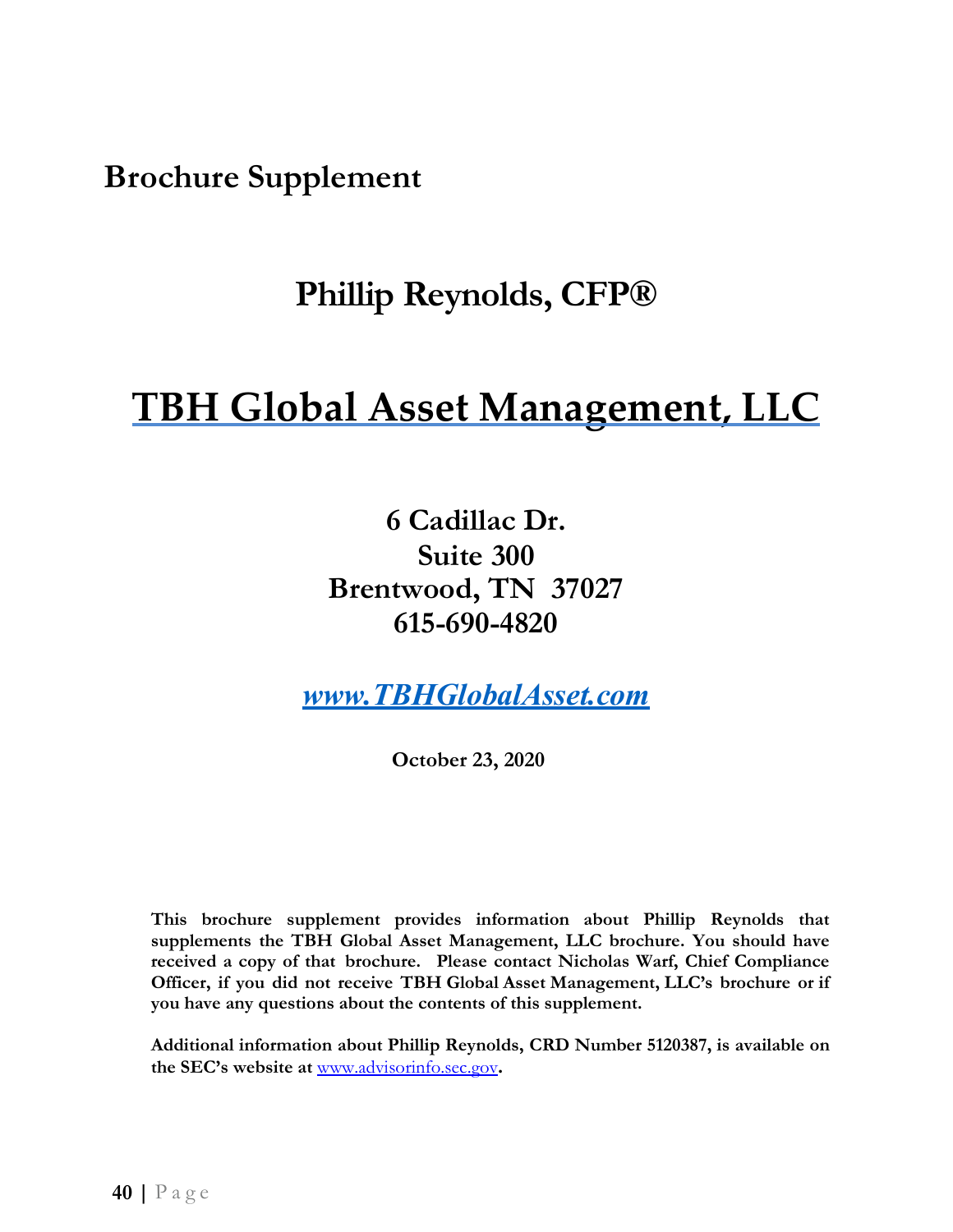**Phillip M. Reynolds, CFP®**

**Year of birth: 1980**

## **Formal education:**

- College of Charleston 2002, B.A., Corporate Communications; A.B., Classics
- Belmont University 2007, Certified Financial Planner

## **Business background:**

- TBH Global Asset Management, LLC Advisory Representative; (2009 Present)
- TBH Advisors, LLC Owner, Director of Practice Management; (04/2015 -Present)
- Bank of America Premier Client Manager (2006 2009)

## **Professional Designations:**

**CFP®, or Certified Financial Planner**, is a voluntary professional designation granted by the Certified Financial Planner Board of Standards, Inc. in the US. A candidate for the designation must meet the following requirements: Bachelor's Degree (or higher) from an accredited college university; three years of full-term personal financial planning experience; completion of a comprehensive program of study; successful passing of a 10-hour exam; and agree to be bound by the Standards of Professional Conduct, the ethical and practice standards for CFP® professionals. After certification, continued use of the designation mandates 30 hours of continuing education every two years and on-going commitment to the ethics and practice standards.

## **Disciplinary Information**

Phillip Reynolds has not been the subject of any legal or disciplinary event.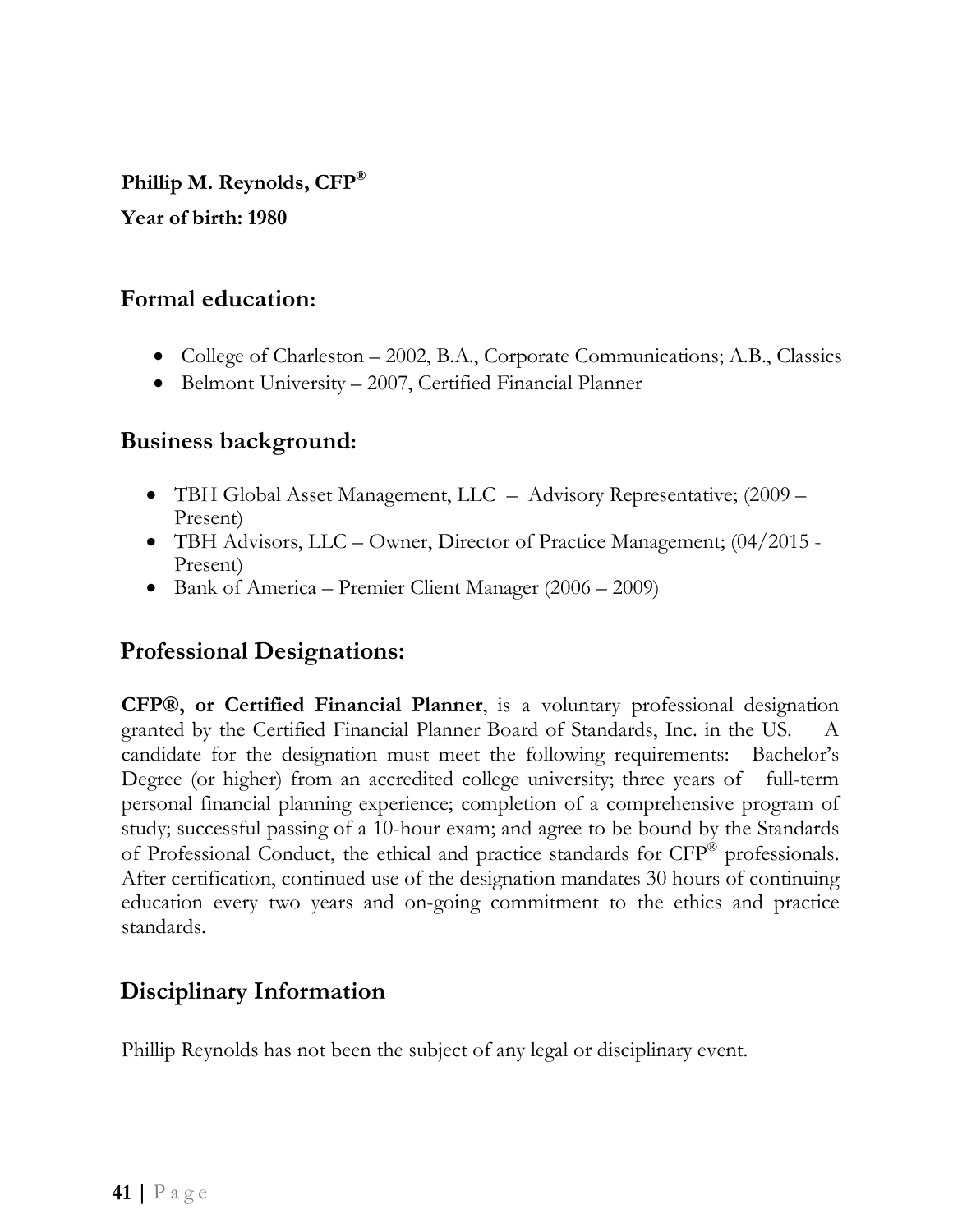## **Other Business Activities**

Mr. Reynolds is an owner and the Director of Practice Management for TBH Advisors, LLC ("TBH Advisors"), a related advisor to TBH Global. Mr. Reynolds does not refer clients to TBH Advisors for advisory services and clients are under no obligation to utilize the services of TBH Advisors.

## **Additional Compensation**

Mr. Phillip Reynolds, CFP and a financial professional of our firm has an outside business-related activity, Endelogy, LLC., for which he owns a 15% shareholder interest. He also engages in strategic development and a capital raise initiative in 2019 for the private investment, Hemp Tenn (less than 1% shareholder). Mr. Reynolds has introduced advisory clients to Officers and Directors of these companies. As such, clients should be aware that Mr. Reynolds has an inherent conflict that he is eligible to receive the benefits of ownership. Although these private securities are held by Mr. Reynolds, they are not followed or recommended in portfolios held by TBH Global. Additionally, only sophisticated and accredited investors, willing to withstand the risk of unregistered, private securities, should consider such investments.

## **Supervision**

Mr. Reynolds is supervised by David Merrell, Chief Executive Officer. Mr. Merrell can be reached at 615-690-4820.

We supervise Mr. Reynolds by requiring that he adhere to our processes and procedures as described in our firm's Code of Ethics. We will monitor the advice that Mr. Reynolds gives to clients by performing periodic, yet routine supervisory reviews.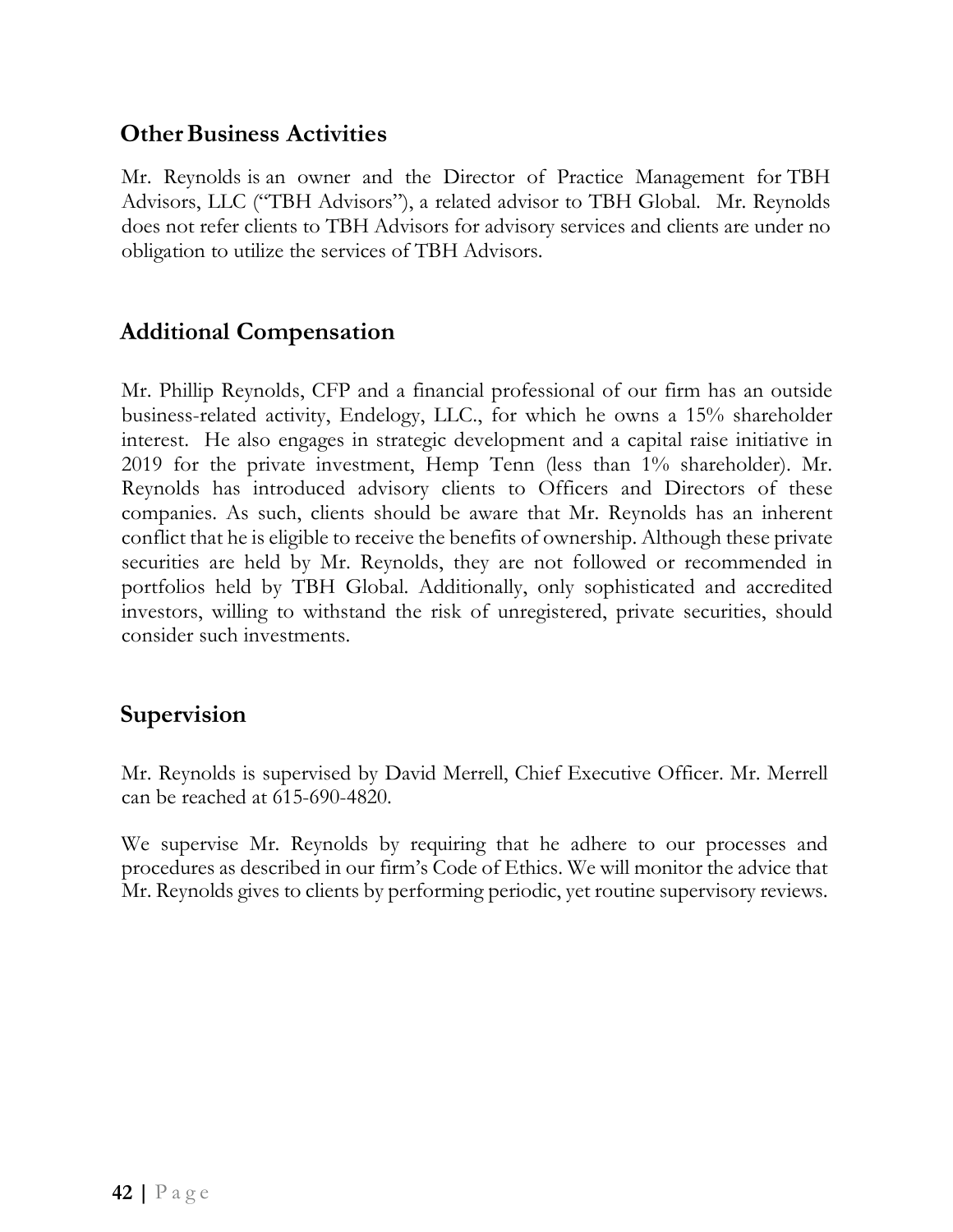<span id="page-42-0"></span>**Brochure Supplement** 

## **Brett M. Walters, CFP®**

# **TBH Global Asset Management, LLC**

**6 Cadillac Dr. Suite 300 Brentwood, TN 37027 615-690-4820**

*[www.TBHGlobalAsset.com](http://www.tbhglobalasset.com/)*

**March 31, 2022**

**This brochure supplement provides information about Brett M. Walters that supplements the TBH Global Asset Management, LLC brochure. You should have received a copy of that brochure. Please contact Nicholas Warf, Chief Compliance Officer, if you did not receive TBH Global Asset Management, LLC's brochure or if you have any questions about the contents of this supplement.**

**Additional information about Brett M. Walters, CRD Number 57770574, is available on the SEC's website at** [www.advisorinfo.sec.gov](http://www.adviserinfo.sec.gov/)**.**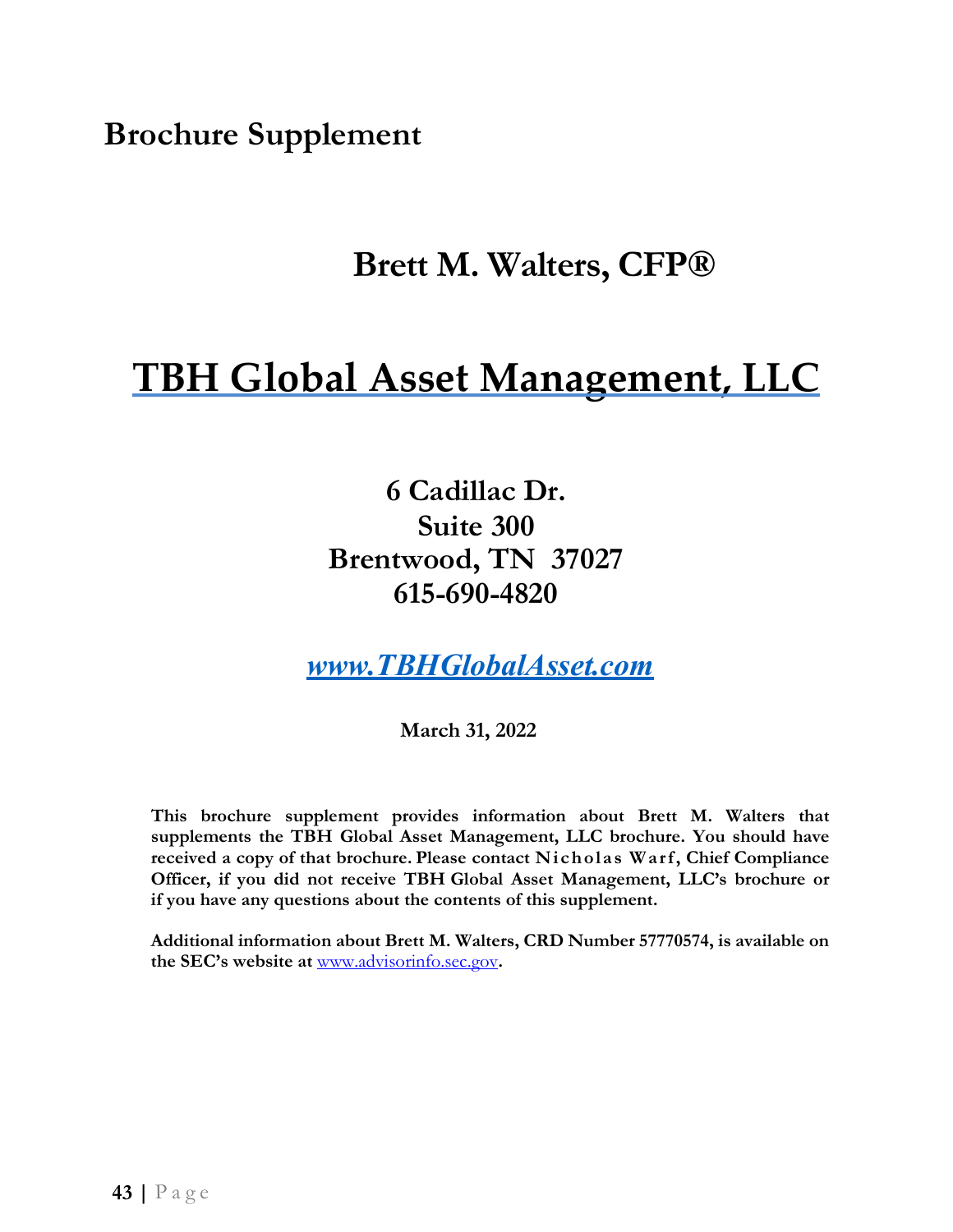**Brett M. Walters, CFP®** 

#### **Year of birth: 1979**

#### **Formal education:**

- University of Colorado 1998, B.S. Finance
- Georgia Perimeter College 2006, A. A. Business

### **Business background:**

- TBH Global Asset Management, LLC Advisory Representative (07/2019 Present)
- Trident Financial Planning, LLC Managing Member and Chief Compliance Officer;  $(04/2016 - 06/2016)$
- Kestra Advisory Services Advisory Representative,  $(04/2016 06/2016)$
- Kestra Investment Services, Inc. Registered Representative,  $(04/2016 -$ 06/2016)
- NFP Securities, Inc. Registered Representative,  $(10/2013 04/2016)$

## **Professional Designations:**

**CFP®, or Certified Financial Planner**, is a voluntary professional designation granted by the Certified Financial Planner Board of Standards, Inc. in the U.S. A candidate for the designation must meet the following requirements: Bachelor's Degree (or higher) from an accredited college university; three years of full-term personal financial planning experience; completion of a comprehensive program of study; successful passing of a 10-hour exam; and agree to be bound by the Standards of Professional Conduct, the ethical and practice standards for CFP® professionals. After certification, continued use of the designation mandates 30 hours of continuing education every two years and on-going commitment to the ethics and practice standards.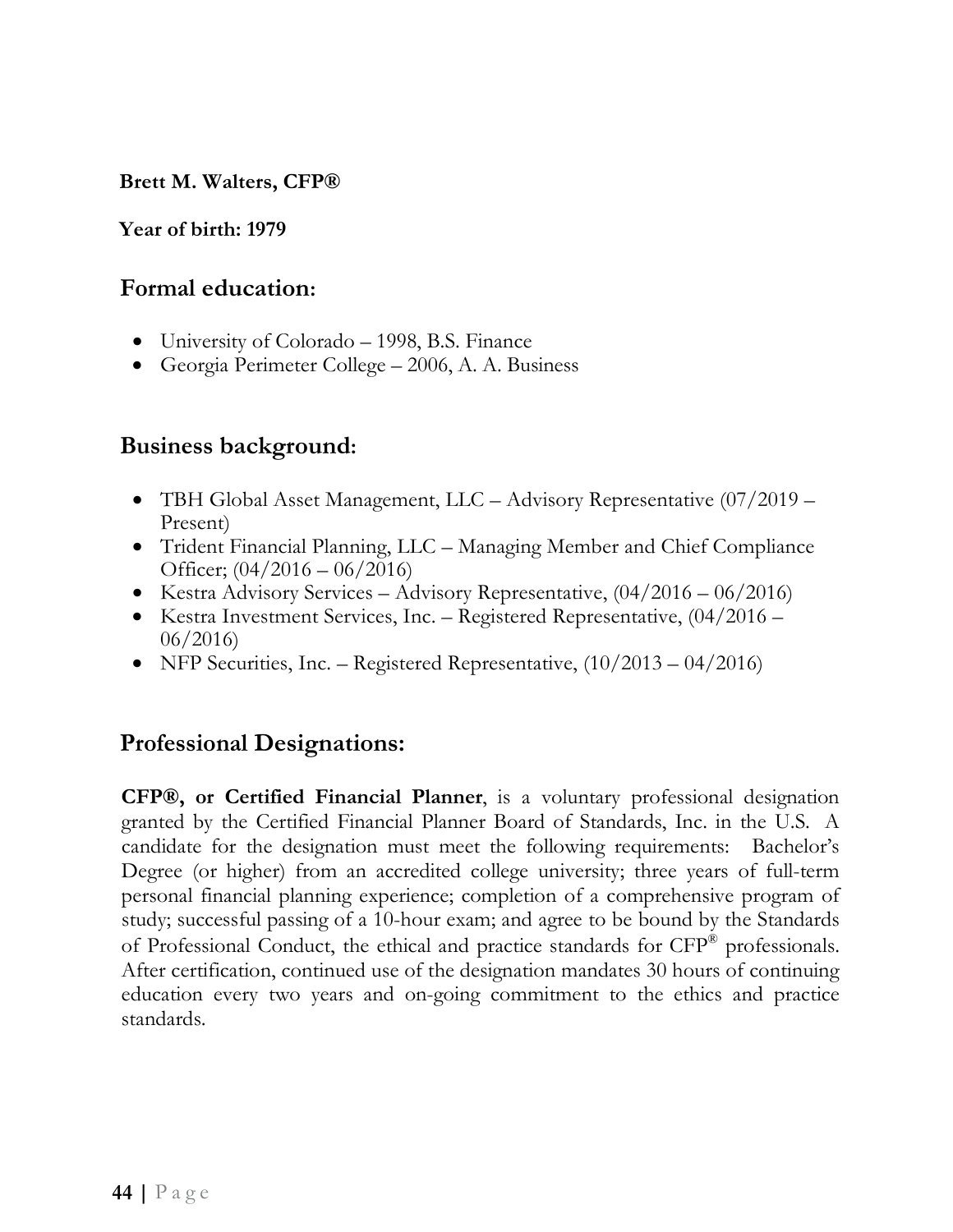## **Disciplinary Information**

Brett M. Walters has not been the subject of any legal or disciplinary event.

## **Other Business Activities**

Mr. Walters is a licensed insurance agent offering insurance products and services through unaffiliated insurance companies. If Mr. Walters performs services for you as an insurance agent, Mr. Walters may receive commissions or other compensation from the sale of insurance products and services to you. For example, Mr. Walters may receive a commission on a term life insurance product.

## **Additional Compensation**

Mr. Walters receives additional compensation for his activities as an insurance agent. This may also include applicable sales awards and other prizes. This compensation is described under "Other Business Activities" above.

Mr. Walters also will serve as a personal trustee with regard to the accounts of the trust beneficiaries of client(s) and will perform certain trustee responsibilities, as outlined in each separate trust agreement (which may include a bill paying service) as well as provide fiduciary investment management advice to the trust. Trust services are separate from investment management and advisory services and are outlined in a separate agreement. When clients engage a member of our firm as a Trustee, they should be aware that they will pay fees for the trust services as well as investment management fees. With this engagement, we may refer a client to an attorney or tax professional to prepare tax returns and perform trust administration and estate settlement services for the trust. TBHG will not accept, nor will we pay referral fees when recommending professionals for additional services.

Inherently, conflicts arise that the firm or its financial professionals will favor our trust or bill paying clients over non-trust or non-bill paying clients. Our compliance department monitors these types of relationships and clients should call the Chief Compliance Officer with any concerns.